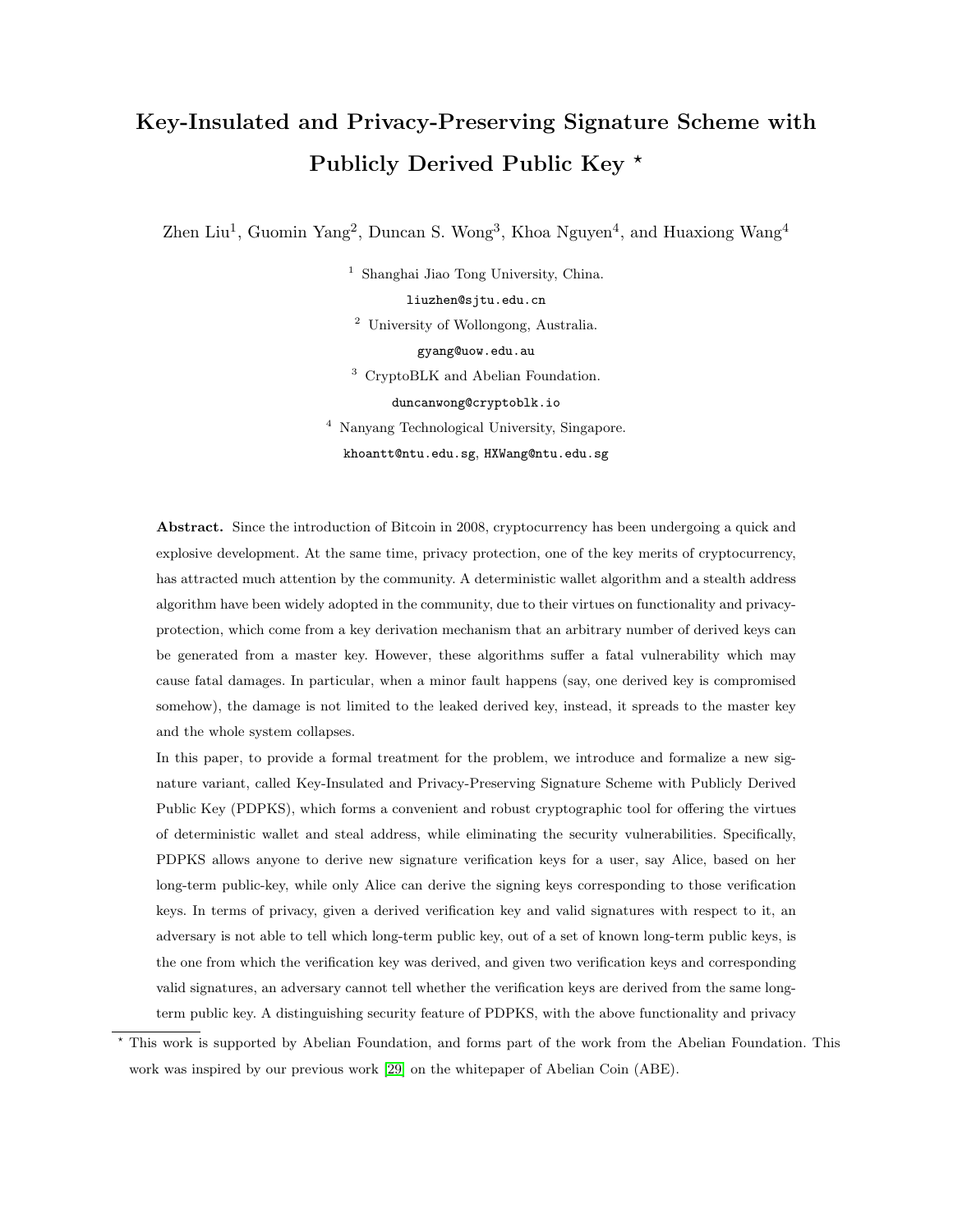features, is that the derived keys are independent/insulated from each other, namely, compromising the signing key associated with a verification key does not allow an adversary to forge a valid signature for another verification key, even if both verification keys are derived from the same long-term public key. We formalize the notion of PDPKS and propose a practical and proven secure construction, which could be a convenient and secure cryptographic tool for building privacy-preserving cryptocurrencies and supporting promising use cases in practice, as it can used to implement secure stealth addresses, and can be used to implement deterministic wallets and the related appealing use cases, without security concerns.

Keywords: Signature Scheme, Publicly Derived Public Key, Key-Insulated Security, Privacy, Cryptocurrency, Stealth Addresses, Deterministic Wallets

## <span id="page-1-0"></span>1 Introduction

Since the introduction of Bitcoin [\[31\]](#page-41-1) in 2008, in the past decade, cryptocurrency has been undergoing a quick and explosive development, with thousands of different crypto-coins available to date, most of which are Bitcoin-like. A Bitcoin-like cryptocurrency is a ledger consisting of a series of transactions, and Digital Signature [\[37\]](#page-41-2) is used to authorize and authenticate the transactions. More specifically, each coin is a transaction-output represented by a (public key, value) pair, where the public key specifies the owner of the coin (i.e. the payee of the transaction) and the value specifies the denomination of the coin. When the owner wants to spend a coin cn on public key  $pk$ , acting as a payer, he needs to issue a new transaction consuming  $cn$  and outputting new coins (i.e. new transaction-outputs) assigned to the payees' public keys, and sign this new transaction using his secret signing key sk corresponding to pk. Due to the nature of digital signature, the public can be convinced that such a transaction is authorized and authenticated to spend the input coin  $cn$ . In other words, the public key acts as the *coin-receiving address*, while the secret signing key acts as coin-spending key. Consequently, a cryptocurrency Wallet is used to manage the (public key, secret key) pairs for the wallet owner, including generating, storing, using, and erasing the keys, etc. A prelimianry wallet may generate each key pair randomly and independently by running the key generation algorithm of the underlying signature scheme in a typical manner. On the other hand, a type of advanced wallet mechanisms, called **Deterministic Wallets**[\[30](#page-41-3)[,21](#page-40-0)[,44\]](#page-41-4), has been proposed to achieve some appealing virtues, such as low-maintenance, easy backup and/or recovery, supporting functionalities required by popular applications, and so on. Deterministic Wallets have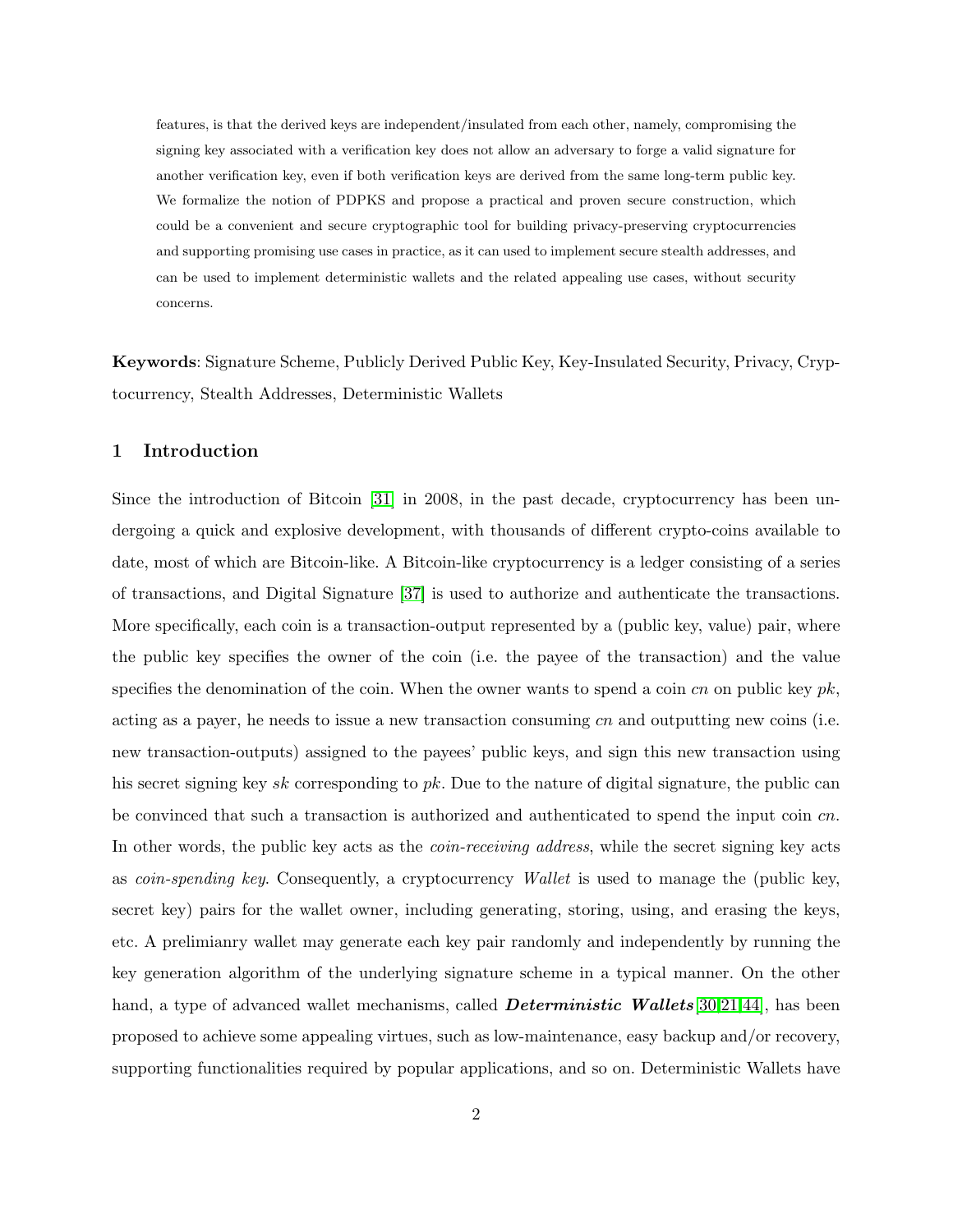been very popular, and nearly every Bitcoin-like cryptocurrency client either already has a deterministic wallet implemented or is planning to create one. However, as shown later, Deterministic Wallets may suffer a fatal vulnerability, which seriously limits its application, and the security of keys and corresponding coins has to heavily rely on the awareness of the implementers and users of the wallet.

On the other side, while protecting user privacy is one of the most desired features of cryptocurrency, it has been generally acknowledged that Bitcoin only provides *pseudonymity*, which is pretty weak and does not provide untraceability or unlinkability [\[35,](#page-41-5)[39\]](#page-41-6). Different techniques and cryptocurrencies have been proposed to provide stronger privacy, for example, Dash, ZCash, Monero, etc. Among the privacy-protection technologies for cryptocurrencies, **Stealth Address** [\[39](#page-41-6)[,42\]](#page-41-7) is regarded as a simple but effective and efficient way to enhance privacy, and has been widely adopted by many cryptocurrencies. Particularly, it is a part of the core protocol of Monero [\[34\]](#page-41-8), which is the most popular privacy-centric cryptocurrency, with a market capitalization valued at approximate 2 billion USD, ranking the 10th in all the existing cryptocurrencies [\[16\]](#page-40-1). However, as shown later, the Stealth Address algorithm, the one used in Monero as example, also suffers a fatal vulnerability, and the security of the coins has to heavily rely on the awareness of the implementers and users.

While requiring a user in a cryptocurrency system to keep his secret key safe is reasonable, basing the security on the awareness requirements beyond this is too risky, and it often fails. In this work, we formalize a new cryptographic concept and propose a provably secure construction, which provides a practical and solid solution to address these problems, i.e., we propose a cryptographic solution, which can be used to build deterministic wallet and stealth address with built-in protection, rather than heavily relying on the users' awareness.

## <span id="page-2-0"></span>1.1 Deterministic Wallets for Bitcoin

Literally, in a deterministic wallet, all the public keys and secret keys can be deterministically derived from a 'seed'. Fig. [1](#page-3-0) shows the essence of the deterministic wallet algorithm. Actually, a specification of deterministic wallet based on this algorithm has been accepted as Bitcoin standard BIP32 [\[44\]](#page-41-4), and other existing deterministic wallets, for example Electrum wallet [\[21\]](#page-40-0), also use the similar algorithms. More specifically, let  $\mathbb G$  be an additive cyclic group of prime order  $p, G \in \mathbb G$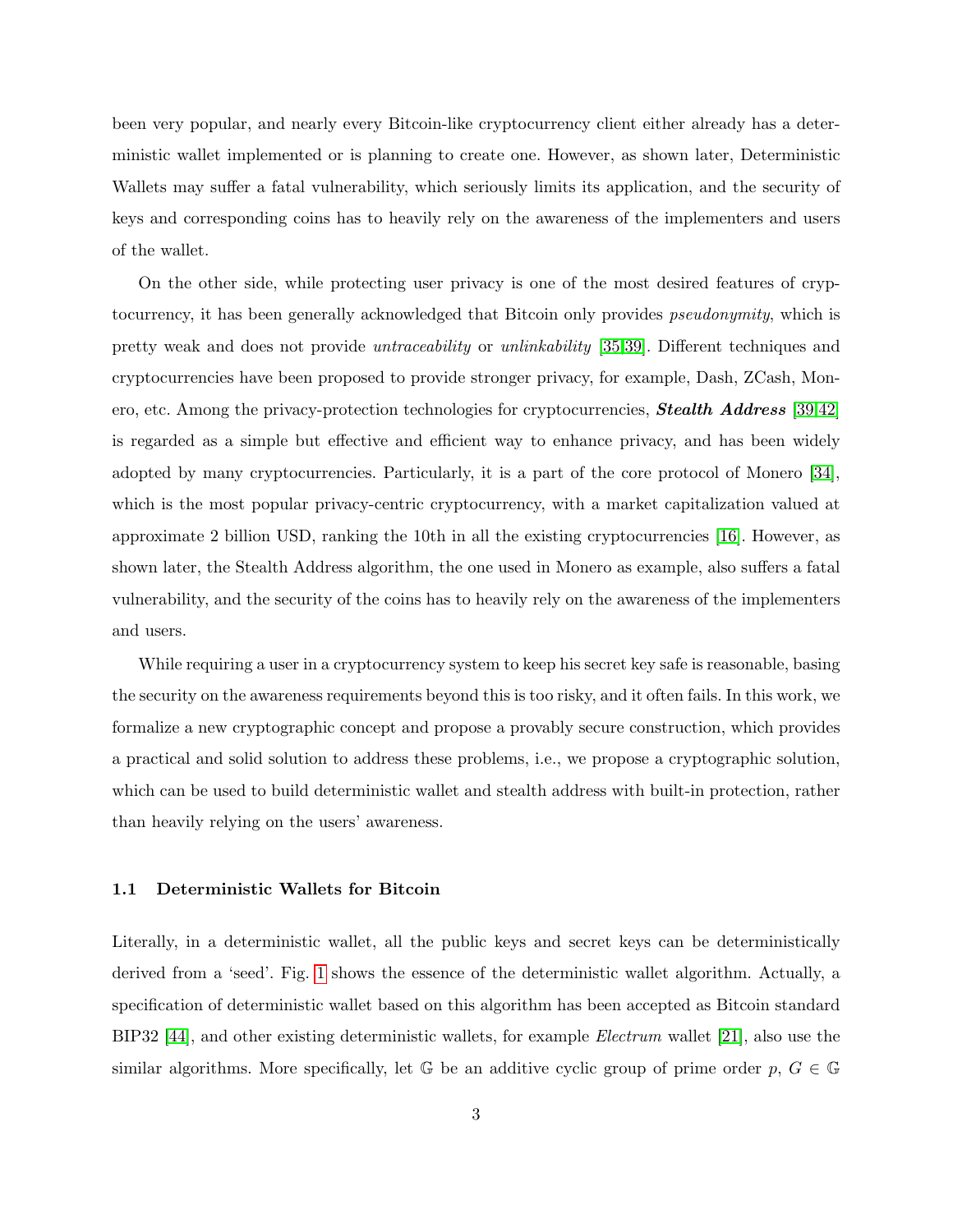

<span id="page-3-0"></span>Fig. 1. Deterministic Wallet Algorithm.

be a generator of  $\mathbb{G}$ , and  $H: \{0,1\}^* \to \mathbb{Z}_p$  be a cryptographic hash function. A randomly and uniformly chosen  $s \in \mathbb{Z}_p$  works as the *master secret key* (i.e. the 'seed') for a deterministic wallet. Then the master public key is computed as  $P = sG$ , and for any index i, the i-th public key could be derived from the master public key as  $PK_i = P + H(P||i)G$ , without needing to use the master secret key, while the corresponding  $i$ -th secret key could be derived from the master secret key as  $sk_i = s + H(P||i)$ . Note that  $(sk_i, PK_i)$  satisfies  $PK_i = sk_iG$  and forms a valid (secret key, public key) pair for some Discrete Logarithm based signature schemes, for example, ECDSA (Elliptic Curve Digital Signature Algorithm) [\[33\]](#page-41-9), which is used by most Bitcoin-like cryptocurrencies.

In the community, the deterministic wallets are advertised for the following use cases, as summarized in [\[23\]](#page-40-2):

- 1. Low-maintenance wallets with easy backup and recovery. With the algorithm in Fig. [1,](#page-3-0) to backup his deterministic wallet, a user only needs to backup the master secret key s, and when necessary, for example, the hardware where his deterministic wallet is stored breaks down, he can reconstruct the complete wallet from the master secret key.
- 2. Freshly generated cold addresses. In cryptocurrencies, cold address mechanism is used to reduce the exposure chance of secret keys, namely, only the public keys are stored on a vulnerable online server (referred to as 'hot storage') while the corresponding secret keys are kept safe in offline storage (referred to as 'cold storage') until they are needed to generate signatures to spend the coins, and each public key (and corresponding secret key) is used only once to have better security and privacy. As each public key is used only once, cold address mechanism protects user privacy in the sense that the public could not link the coins belonging to the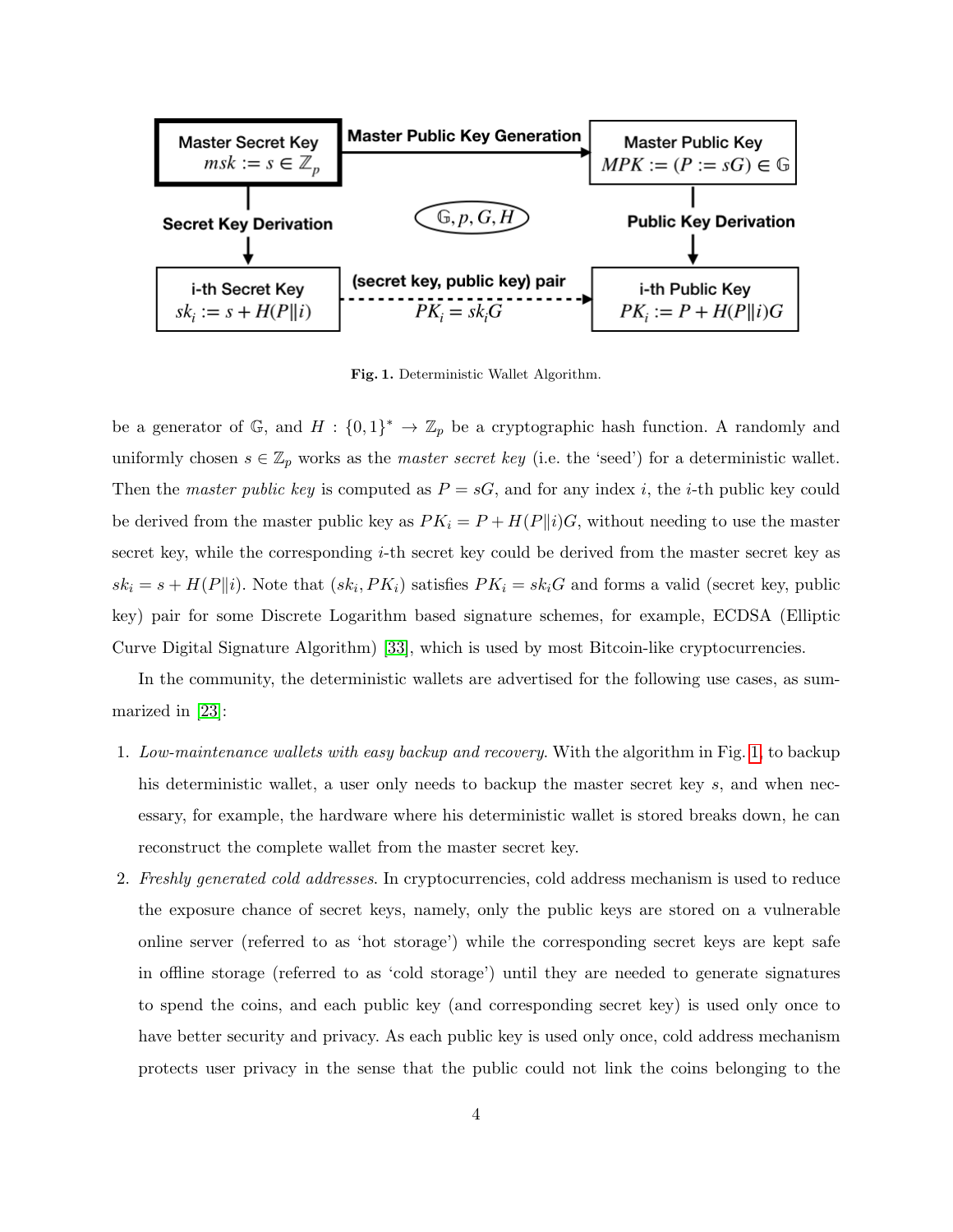same owner. The algorithm in Fig. [1](#page-3-0) provides a convenient way to implement cold address mechanism, namely, it allows a user to easily generate and store only the public keys on hot storage, while the corresponding secret keys are generated only when they are needed to spend the corresponding coins.

- 3. Trustless audits. The algorithm in Fig. [1](#page-3-0) allows a user to reveal his master public key to thirdparty auditors, then the auditors could view all the transactions related to the corresponding wallet, since they can compute all the public keys in the wallet by using the master public key and the possible indexes. Note that the user is assured that his coins are safe from the theft by the auditor since the master secret key or derived secret keys could not be computed from the master public key and/or the derived public keys.
- 4. Hierarchical Wallet allowing a treasurer to allocate funds to departments. The algorithm in Fig. [1](#page-3-0) allows a treasure of a large company to create child key pairs for each department within the company, so that the treasurer will have the master pubic/secret key for everything, but each department will only have the key to their own part of the funds.

However, to use the deterministic wallet algorithm, the users have to be very aware in that, besides the master secret key, they also need to keep the master public key and all the derived secret keys secret and safe. This is because, if an attacker somehow obtains the master public key P and any derived secret key, say  $sk_i$  for some index i, he can compute the master secret key by  $s \leftarrow sk_i - H(P||i)$ , and further compromise the wallet completely. However, in practice these awareness requirements may be difficult to meet. In particular, to generate the derived public keys conveniently, the master public key is often stored in the vulnerable and online hot storage. For the derived secret keys, when they are used to sign a transaction, the signature computation is often performed on a relatively insecure device (e.g., a mobile device or an Internet-connected host) which cannot be trusted to maintain secrecy of the secret key, as pointed out by Dodis et al. [\[19,](#page-40-3)[20\]](#page-40-4). As a result, for the use case of *freshly generated cold addresses*, even if an attacker only obtains the master public key somehow, it could break the privacy-protection feature claimed by cold address mechanism, by behaving like an auditor. And for the use case of treasurer allocating funds to departments, once a department manager who knows a child/derived secret key  $sk_i$  obtains the master public key somehow, he can steal all the funds of the company. In addition, the deterministic wallet algorithm cannot be used to simultaneously implement the treasure and the auditor use cases,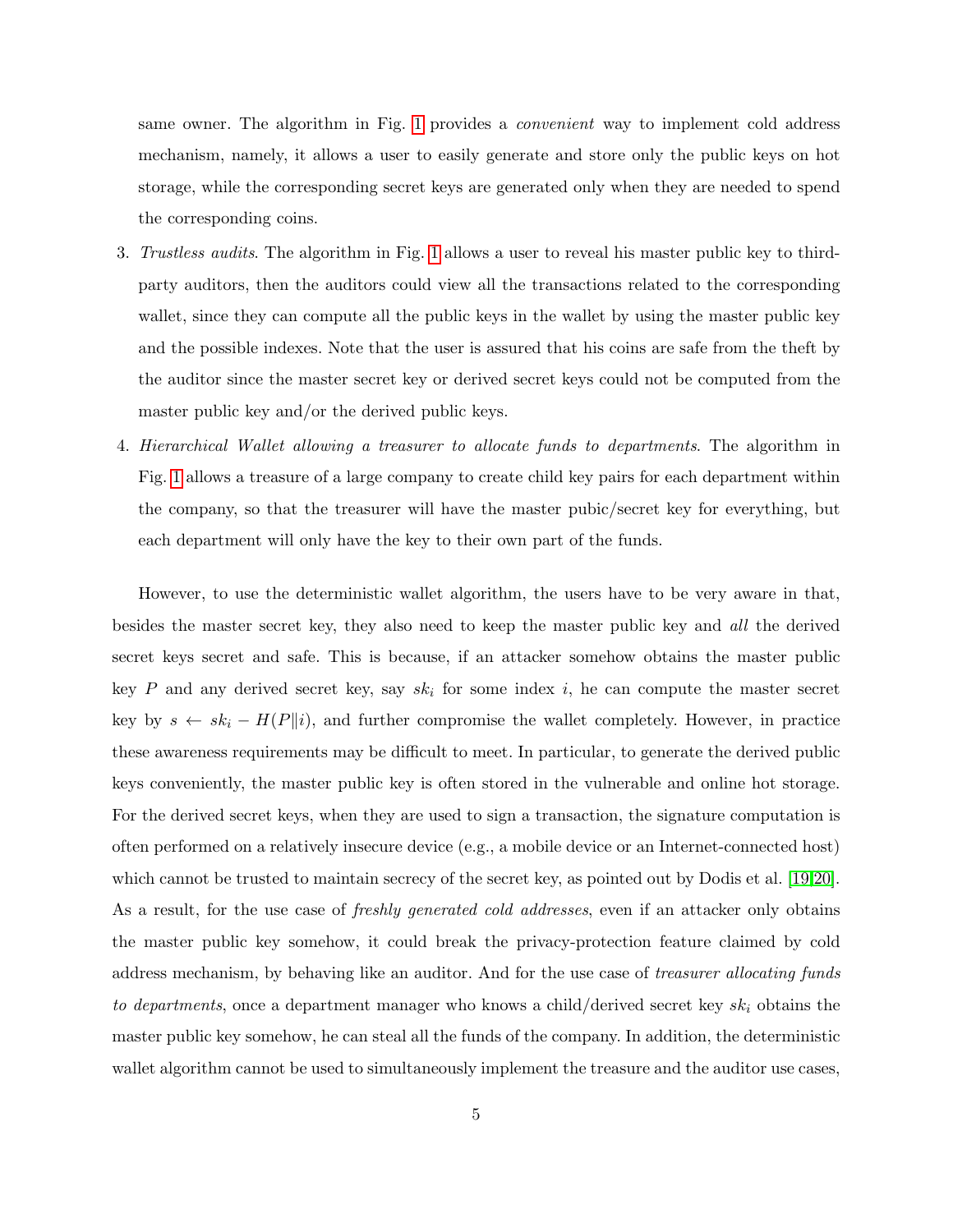otherwise the auditor may collude with some department manager who knows a child/derived secret key  $sk_i$  to compromise the master secret key and then steal all the funds of the company.

#### <span id="page-5-1"></span>1.2 Stealth Address in Monero

While deterministic wallets focuses on the management of the keys in a wallet, the goal of stealth address is to send money to a certain *publicly visible* master key in such a way that this key does not appear in the ledger at all, so that users' privacy gets more protection. Thus, a crucial difference between stealth address and deterministic wallet is whether the master public key is allowed to be publicly visible. Note that the above advertised use cases of deterministic wallet heavily rely on the assumption that the master public key is kept secret.



<span id="page-5-0"></span>Fig. 2. Stealth Address Algorithm in Monero.

As a privacy-centric cryptocurrency, to achieve unlinkable payments, Monero adopts a stealth address algorithm proposed in CryptoNote [\[39\]](#page-41-6), as shown in Fig. [2.](#page-5-0) In particular, each user could choose random  $(a, b) \in \mathbb{Z}_p^2$  as his master secret key (also referred to as *long-term secret key*) and keep it secret, while publishing  $(A = aG, B = bG)$  publicly as his master public key (also referred to as long-term public key). On the functionality, for each transaction, the payer chooses a random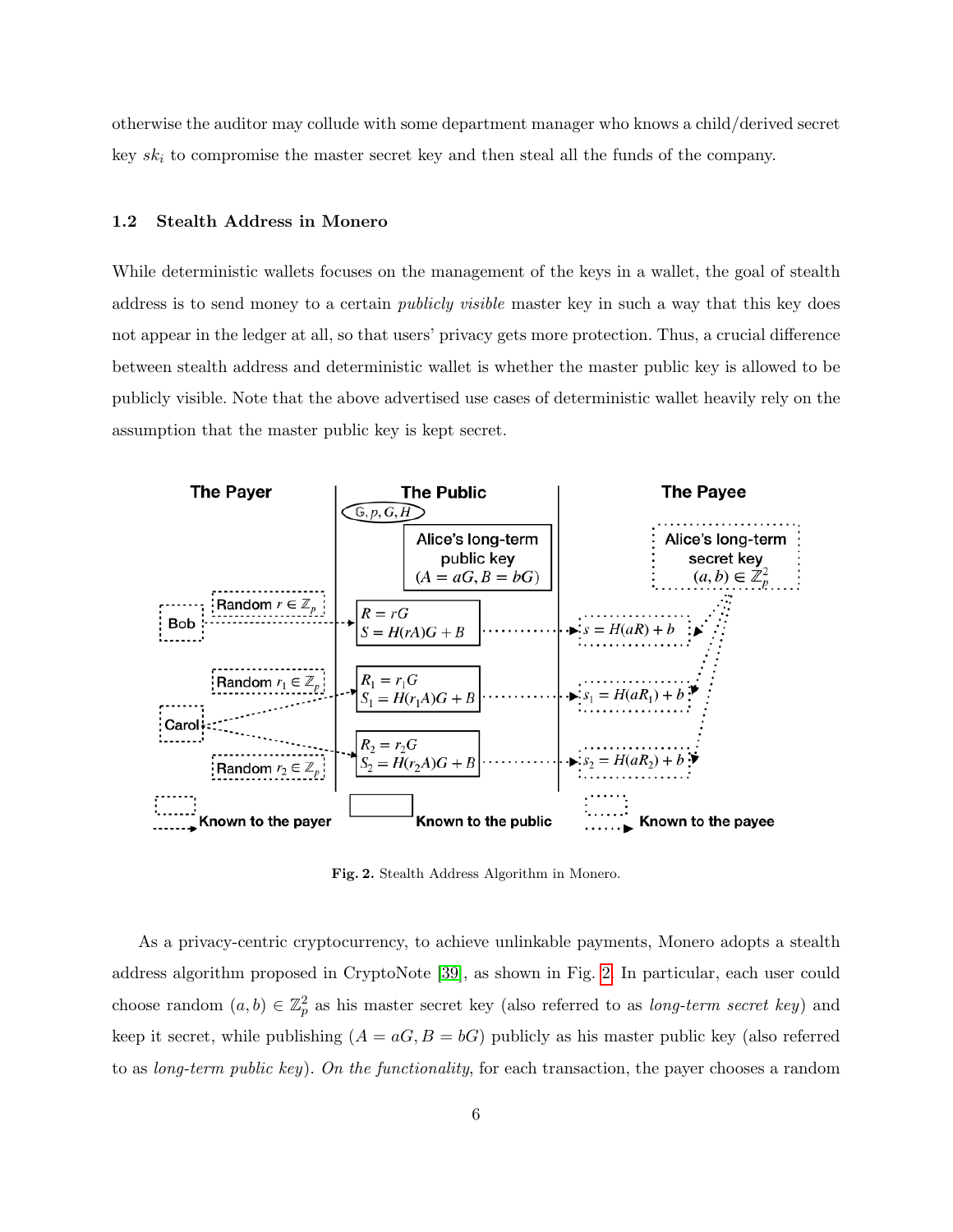$r \in \mathbb{Z}_p$  and computes a derived public/verification key<sup>[5](#page-6-0)</sup>  $dvk = (R = rG, S = H(rA)G + B)$  from the payee's long-term public key  $(A, B)$ , and uses  $(R, S)$  as the coin-receiving address for the payee in the transaction. On the other side, from the view of a payee, with his long-term public key  $(A, B)$ and long-term secret key  $(a, b)$ , he can check whether he is the intended receiver of a coin on fresh public/verification key  $dvk = (R, S)$ , by checking  $S \stackrel{?}{=} H(aR)G + B$ , and if the equation holds, he can compute  $s = H(aR) + b$  as his secret/signing key to spend the coin, since  $(S, s)$  satisfies  $S = sG$  and forms a valid (public/verification key, secret/signing key) pair for a signature scheme<sup>[6](#page-6-1)</sup>. On the privacy, from the view of the public, the coin-receiving address  $(R, S)$  does not leak any information that can be linked to the payee's long-term public key. This is due to the Diffie-Hellman Key Exchange [\[18\]](#page-40-5) part (i.e.  $rA = aR = raG$ ), since the public cannot compute the value of  $raG$ from A and R. On the security, intuitively, for a coin-receiving address  $(R, S)$ , only the payee can derive the corresponding secret/signing key  $s = H(aR) + b$ , since only the payee knows the value of b for the corresponding long-term key, and particularly, the payer cannot spend the coin either, since he does not know the value of  $b$ . This is why  $B$  is added in  $S$ .

In summary, the main advantage of the stealth address algorithm is that every coin-receiving address is unique by default (unless the payer uses the same random data for each of his transactions to the same payee), so that there is no such issue as "address reuse" by design and no observer can determine if any transactions were sent to a specific long-term public key or link two coin-receiving addresses (as well as the corresponding coins and transactions) together. And importantly, this is achieved in a very convenient manner, as each user only needs to publish one long-term public key, and anyone (acting as a payer) can generate/derive an arbitrary number of fresh public/verification keys from the long-term public key of a user (acting as a payee), while there is no interaction needed between the payer and the payee. Also the payee can compute the secret/signing keys corresponding to the fresh public/verification keys without any interaction with the payer. Actually, due to its

<span id="page-6-0"></span><sup>&</sup>lt;sup>5</sup> Note that it is not required that the long-term public key and secret key forms a key pair for a signature scheme. To avoid confusion, we use (public/verification key, secret/signing key) to denote the key pair for signature scheme, where it is emphasized that verification key is public and signing key is secretly held.

<span id="page-6-1"></span><sup>6</sup> Besides using the above stealth address algorithm to hide the payee, Monero hides the payer and transaction amount (i.e. the coin's value) using the techniques based on Linkable Ring Signature [\[28\]](#page-40-6) and Pedersen Commitment [\[36\]](#page-41-10) respectively. But all these functionalities are built on the basis of the above stealth address algorithm, as the derived key pair  $(S, s)$  serves as the coin-receiving address and coin-spending key.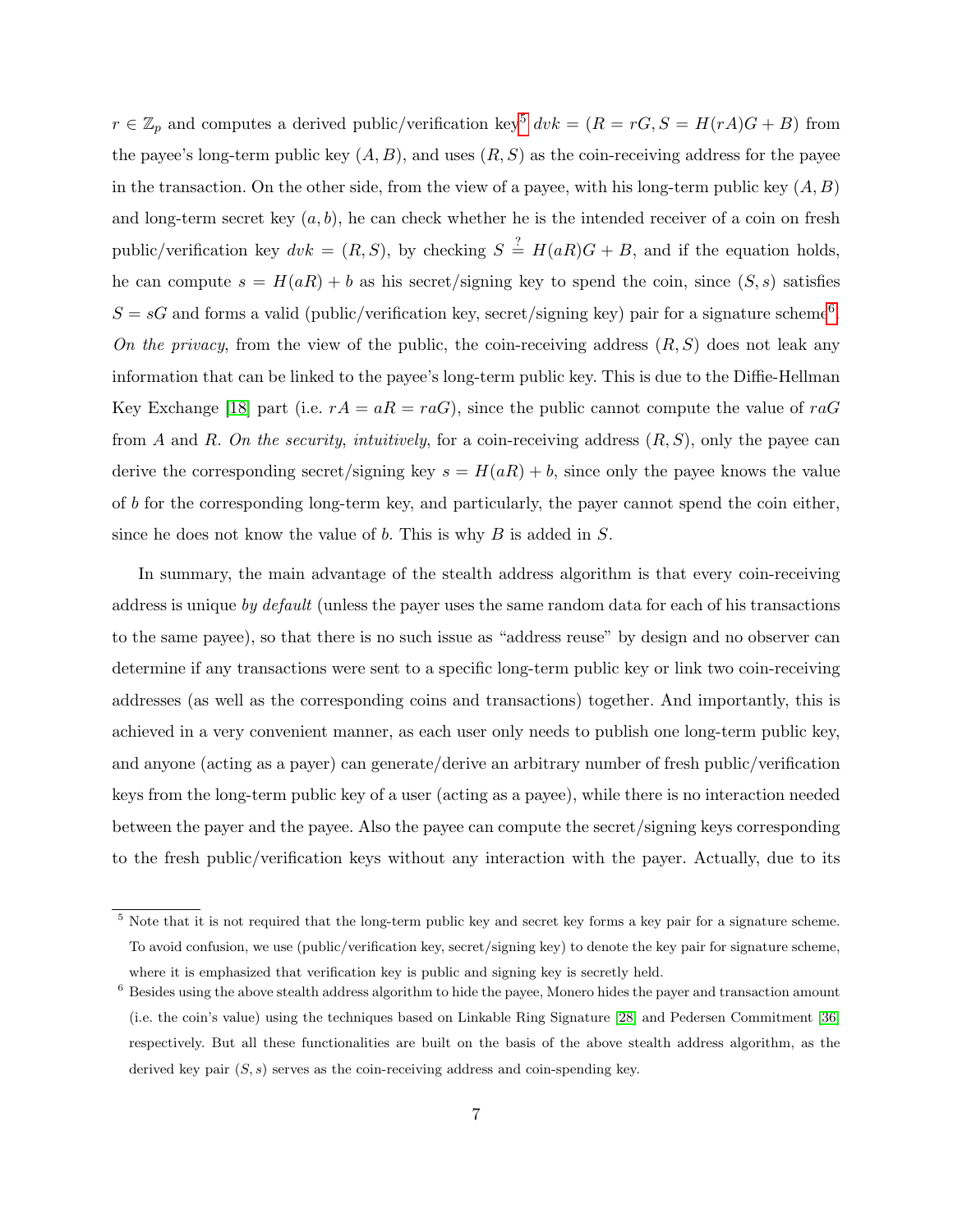virtues in functionality, privacy and "security", the above algorithm and/or similar variants have been widely adopted by the cryptocurrency community to implement stealth addresses.

However, we would like to point out that, the stealth address algorithm suffers a potential vulnerability which may cause fatal damages. In particular, consider the example in Fig. [2,](#page-5-0) namely, the payer Carol derives two public/verification keys  $dvk_1 = (R_1 = r_1G, S_1 = H(r_1A)G + B)$  and  $dvk_2 = (R_2 = r_2G, S_2 = H(r_2A)G + B)$  for the same payee Alice with long-term public key  $(A, B)$ . Suppose Carol somehow compromises one of the two secret/signing keys, say  $s_1 = H(aR_1) + b$ . Note that Carol knows the value of  $r_1$ , she can compute the value of b by  $b \leftarrow s_1 - H(r_1A)$ . So, Carol can compute the secret/signing key corresponding to  $dv k_2$ , by  $s_2 \leftarrow H(r_2A) + b$ , since she also knows the value of  $r_2$ . Furthermore, if Carol colludes with other payers who sent coins to Alice, they can compromises all the secret/signing keys for the related coins, for example, colluding with Bob in Fig. [2,](#page-5-0) Carol and Bob can compute the secret/signing key corresponding to  $(R, S)$  by  $s \leftarrow H(rA) + b$ , where r is provided by Bob. Actually, as long as one derived secret/signing key is compromised, the corresponding long-term public key is not safe any more, and all coins to the fresh public/verification keys derived from this long-term public key in the past and the future are in danger of being stolen.

As a result, the users in Monero must be very aware in that, they not only need to keep their long-term secret keys safe, but also need to keep all the derived secret/signing keys for their coins absolutely safe, even after the coins have been spent, since leaking one derived secret/signing key may lead to the complete leakage of all the secret/signing keys derived from the same longterm key. Note that the users in Monero are not warned about this vulnerability, and the security heavily depends on the implementations and the users' awareness and behavior. However, in practice keeping all the derived secret/signing keys (i.e. coin-spending keys) safe is a difficult task. Even if it was implemented very carefully so that a secret/signing key is generated only when it is needed to sign a transaction to spend the corresponding coin, and is erased once it was used, it still takes the risk of being compromised somehow, as pointed out by Dodis et al. [\[19,](#page-40-3)[20\]](#page-40-4), "cryptographic computations (decryption, signature generation, etc.) are often performed on a relatively insecure device (e.g., a mobile device or an Internet-connected host) which cannot be trusted to maintain secrecy of the private key." In addition, it is worth mentioning that, while the deterministic wallet is only a optional tool for Bitcoin, the stealth address algorithm is a part of the core protocol for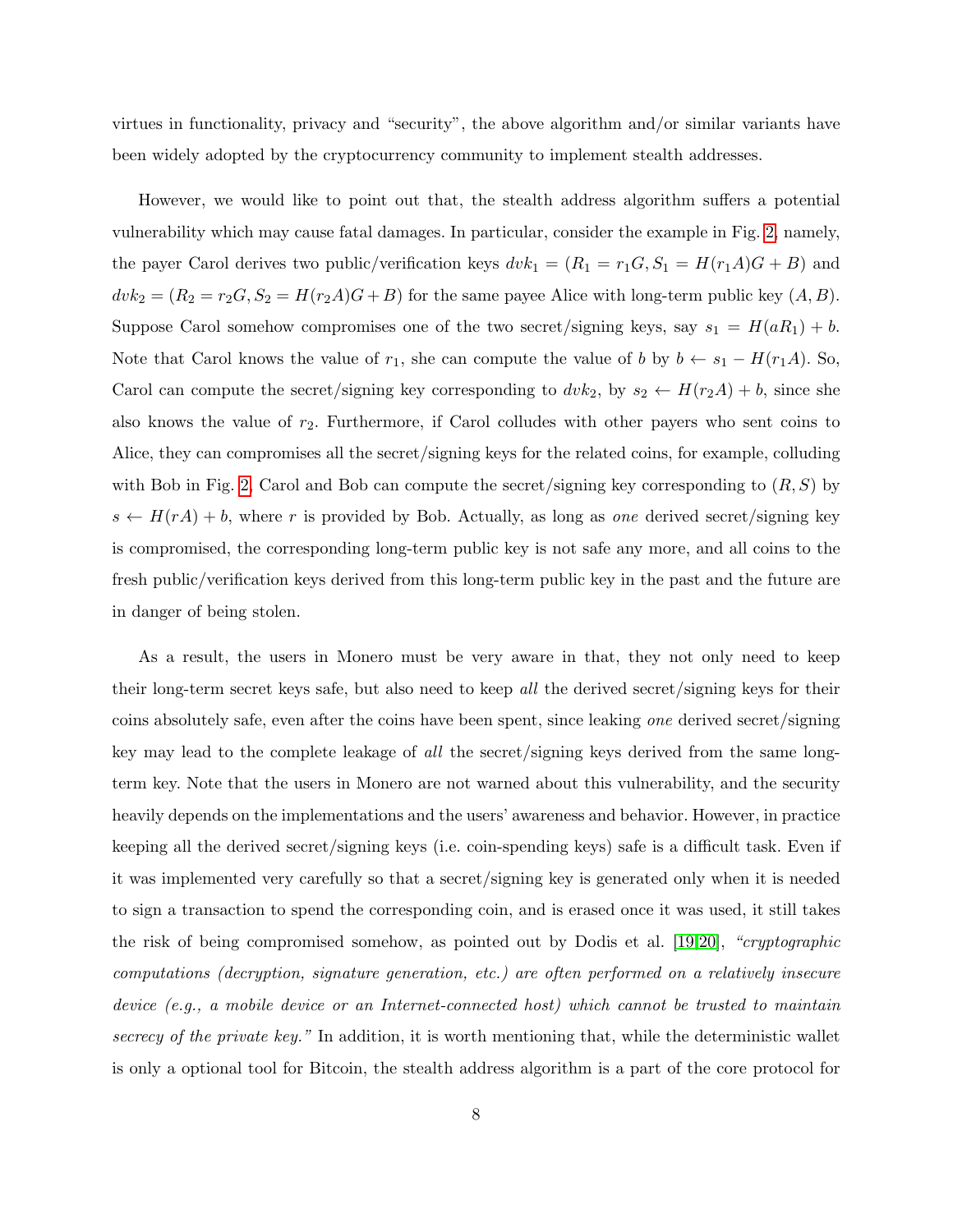Monero. That is, the damages caused by the vulnerability seems to be inevitable to Monero, unless it is fixed.

## 1.3 Related Work

The community has noticed the deterministic wallet algorithm's vulnerability that once the master pubic key and one secret key is compromised, the master secret key and the whole wallet will be compromised. In particular, the authors of BIP32 standard [\[44\]](#page-41-4) noticed this vulnerability and compensated for it by allowing for "hardened" child secret key that can be compromised without also compromising the master secret key. But the cost is that the public keys cannot be generated from the master public key, i.e. it cannot support the use cases of 'freshly generated cold addresses' and 'trustless audits'. Buterin [\[12\]](#page-40-7) called attention to this vulnerability, by announcing open-source software that cracks BIP32 [\[44\]](#page-41-4) and Electrum wallets [\[21\]](#page-40-0), but was pessimistic on fixing this vulnerability. As an attempt to fix this vulnerability, Gutoski and Stebila [\[23\]](#page-40-2) proposed a deterministic wallet that can tolerate the leakage of up to m derived secret keys with a master public key size of  $O(m)$ . In essence, Gutoski and Stebila's algorithm improves the difficulty of compromising the master secret key m times at the price of  $O(m)$  times larger master public key, but does not eliminate this vulnerability, in the sense that if an attacker compromises the master public key and  $m$  secret keys, it can compromise the master secret key. Thus, the algorithm by Gutoski and Stebila [\[23\]](#page-40-2) still heavily relies on the users' awareness and suffers the problems we discussed in Sec. [1.1.](#page-2-0) For example, the master public key may be compromised due to its exposure on hot storage, the secret keys may be compromised when they are used to generate signature on insecure environments such as mobile device, and when being used to simultaneously implement the treasure and the auditor use cases, the parameter  $m$  must be larger than the possible max number of the departments. In addition, it is worth mentioning that the Gutoski and Stebila's algorithm only considered the security against complete break where the attacker succeeds only if it recovers the value of the master secret key, without considering the standard security of signature scheme, namely, existentially unforgeability under adaptive chosen-message attacks, where an attacker succeeds as long as it can forge a valid signature, regardless of whether it knows the master secret key or secret/signing key.

For the vulnerability in Monero's stealth address algorithm, it is somewhat surprising that it has not been noticed in the community. This might be because that the algorithm allows the master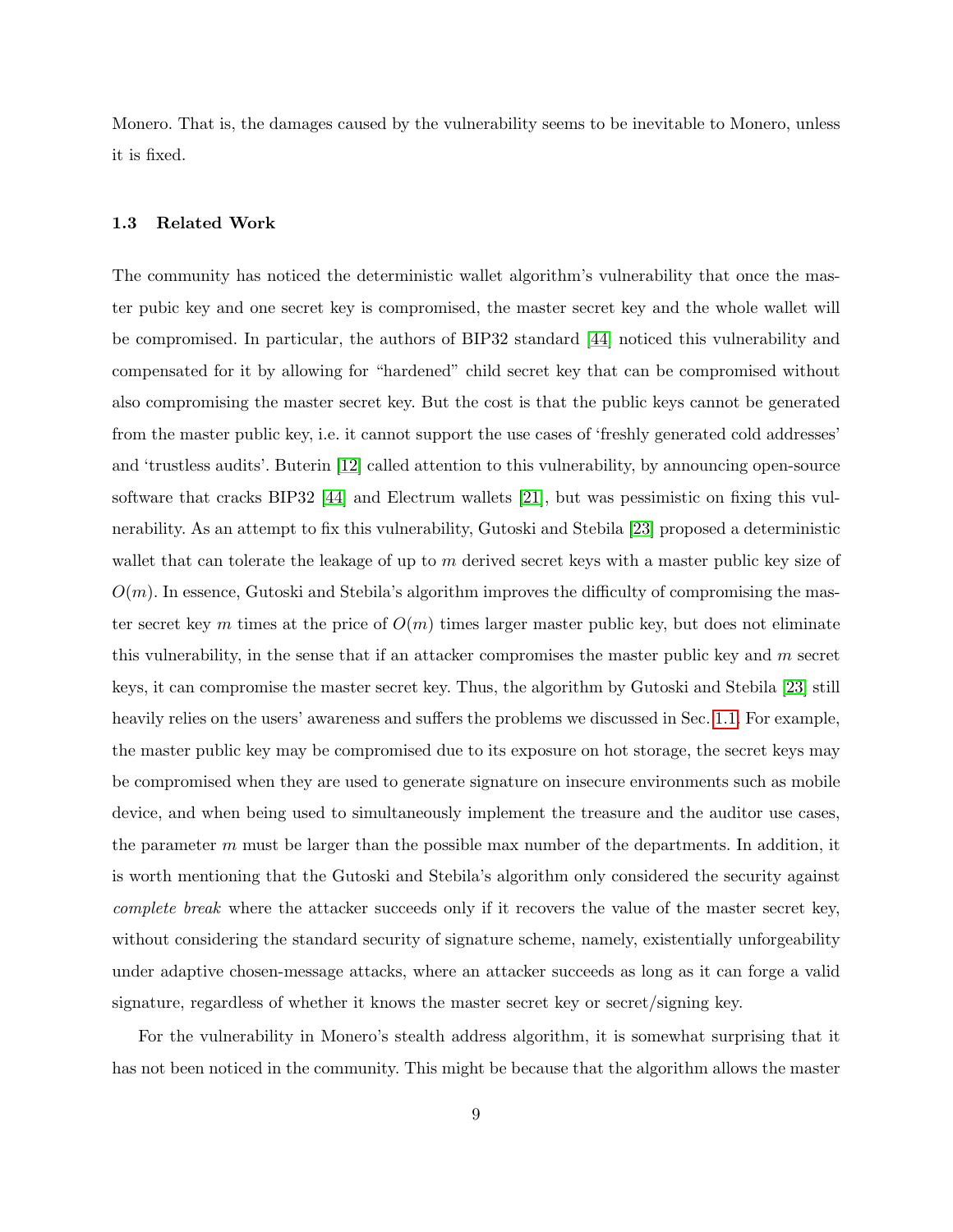public key to be publicly visible, and from the master public key  $(A, B)$ , one secret key  $s = H(aR) + b$ and corresponding public key  $(R, S)$ , one could not comprise the value of b. It is worth mentioning that Courtois and Mercer [\[17\]](#page-40-8) pointed that if the signature scheme is implemented incorrectly so that two ESDSA signatures use the same randomness, the two payers who generated the two public keys corresponding to the two 'bad' signatures may collude and compromise the master secret key. To address this problem, they proposed an enhanced stealth address algorithm by incorporating Gutoski and Stebila's method [\[23\]](#page-40-2) and gets similar results with that of [\[23\]](#page-40-2), i.e., their algorithm improves the difficulty of compromising the master secret key m times at the price of  $O(m)$  times larger master public key, but does not eliminate the problem. Considering the derived secret key leakage problem we discussed in Sec. [1.2,](#page-5-1) their algorithm has to rely on the awareness that the number of leaked secret keys could not exceed the system parameter m.

Note that in a previous work [\[29\]](#page-41-0) due to the same authors as this work, the derived secret key leakage problem is considered, and schemes satisfying the security models in [\[29\]](#page-41-0) would not have the similar vulnerabilities to that in the deterministic wallets for Bitcoin or the stealth address of Monero.

#### 1.4 Our Results

Note that for the vulnerabilities of the deterministic wallet and stealth address algorithms, as well as the problem pointed out by Courtois and Mercer [\[17\]](#page-40-8), the essence is that the derived secret keys are not insulated from each other, neither from the master secret key, so that one derived secret key being compromised will lead to the compromising of the master secret key and all other derived secret keys. From a cryptography security point of view, this is a fatal flaw, as when a minor fault happens (say, one derived secret key is compromised somehow), the damages spread and the whole system collapses. As a counterexample, for a old-style wallet where each key pair is generated independently by running the key generation algorithm of the signature scheme, if a secret key is compromised, only the coins on the corresponding public key may be stolen, without affecting the security of other keys or coins. Furthermore, assume this old-style wallet uses cold address mechanism, where each public is used only once and the corresponding secret key appears in hot storage only when it is used to generate signature to spend the coin on its public key, even if a secret key is compromised somehow when it appears in hot storage to generate signature, it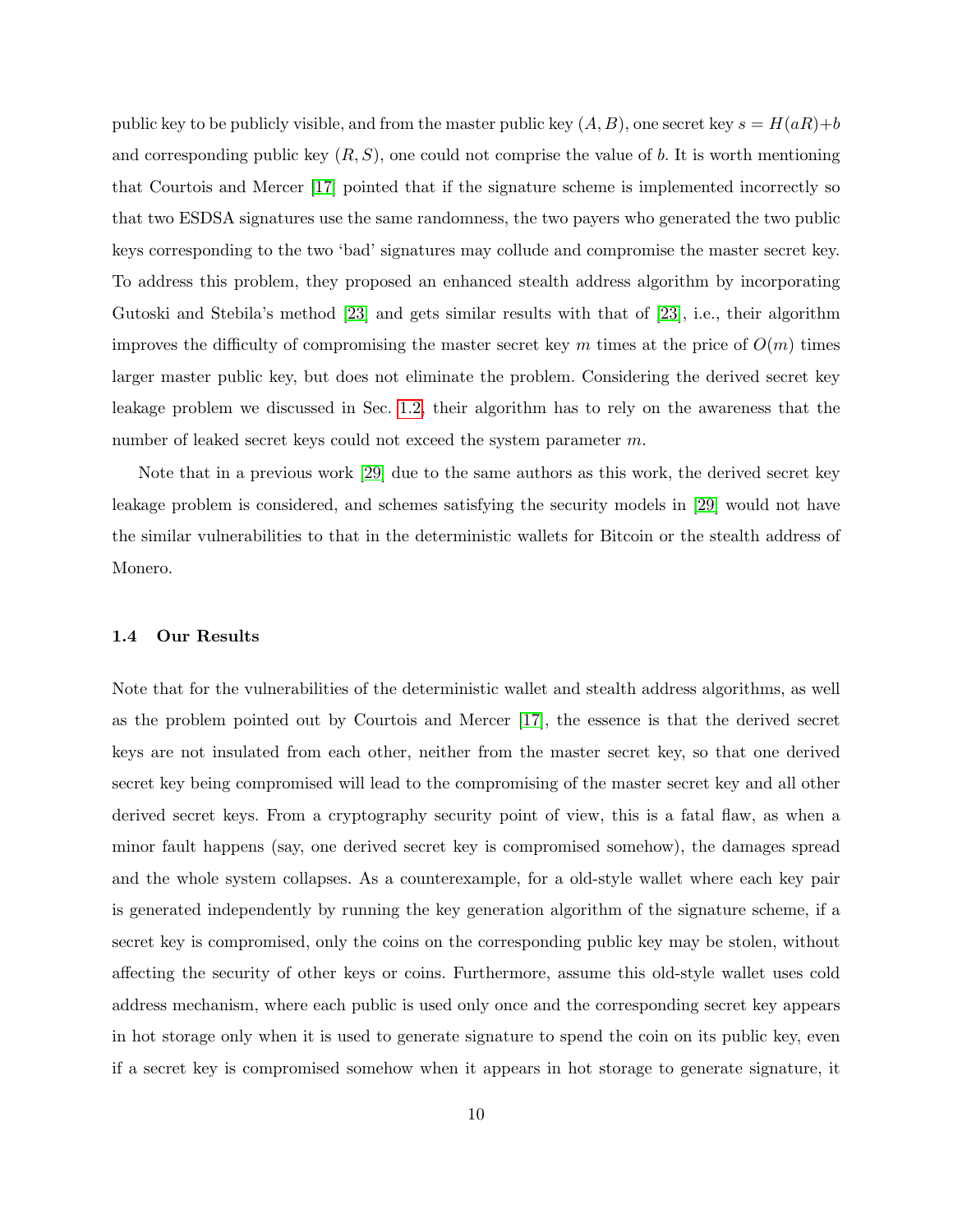does not cause any damage, since the coin on the corresponding public key has been spent by the generated signature and the public key will not be used any more to receive payments.

Naturally, we want to enjoy both the virtues of deterministic wallet and stealth address, including the functionalities and privacy-protection, and the security of conventional wallet and address mechanism. Intuitively, this may be achieved by a cryptographic primitive where the security model allows the derived secret key to be corrupted by the adversaries while the security and privacyprotection rely only on the secrecy of the master secret key, and the damage of derived secret key being compromised will not spread at all. Note that none of the existing algorithms for deterministic wallet or stealth address has been analyzed under formalized security models.

In this paper, we introduce and formalize a new signature variant, called Key-Insulated and Privacy-Preserving Signature Scheme with Publicly Derived Public Key (PDPKS)<sup>[7](#page-10-0)</sup>, and propose a provably secure and practically efficient construction, which provides a solution that offers the virtues of deterministic wallet and stealth address, while eliminating the security vulnerabilities completely.

In particular, on the functionality, PDPKS provides a convenient way to enable receiving each coin at a fresh/unique address, namely, anyone can derive public/verification keys from a longterm public key without requiring any interaction, while only the owner of the long-term public key can generate the corresponding secret/signing keys, also without interactions. On the security, we formalize a security model for PDPKS, which ensures the derived keys are completely independent/insulated from each other, i.e., for any specific derived public/verification key  $dvk$ , even if an adversary corrupts all other derived public and secret keys from the same long-term key, the adversary cannot forge a valid signature with respect to  $dvk$ . On the privacy, we formalize two privacy models for PDPKS, both of which captures practical needs and requirements, namely, one capturing that an adversary should not be able to link a given public/verification key (with corresponding signatures) to its underlying long-term public key, and the other capturing that an adversary should not be able to tell whether two public/verification keys (with their corresponding signatures) are derived from the same long-term public key. And we prove that the latter is implied by the former and hence we only need to focus on one privacy model.

<span id="page-10-0"></span><sup>7</sup> We abbreviate this signature variant to PKPDS to emphasize its functionality feature, namely, Signature Scheme with Publicly Derived Public Key.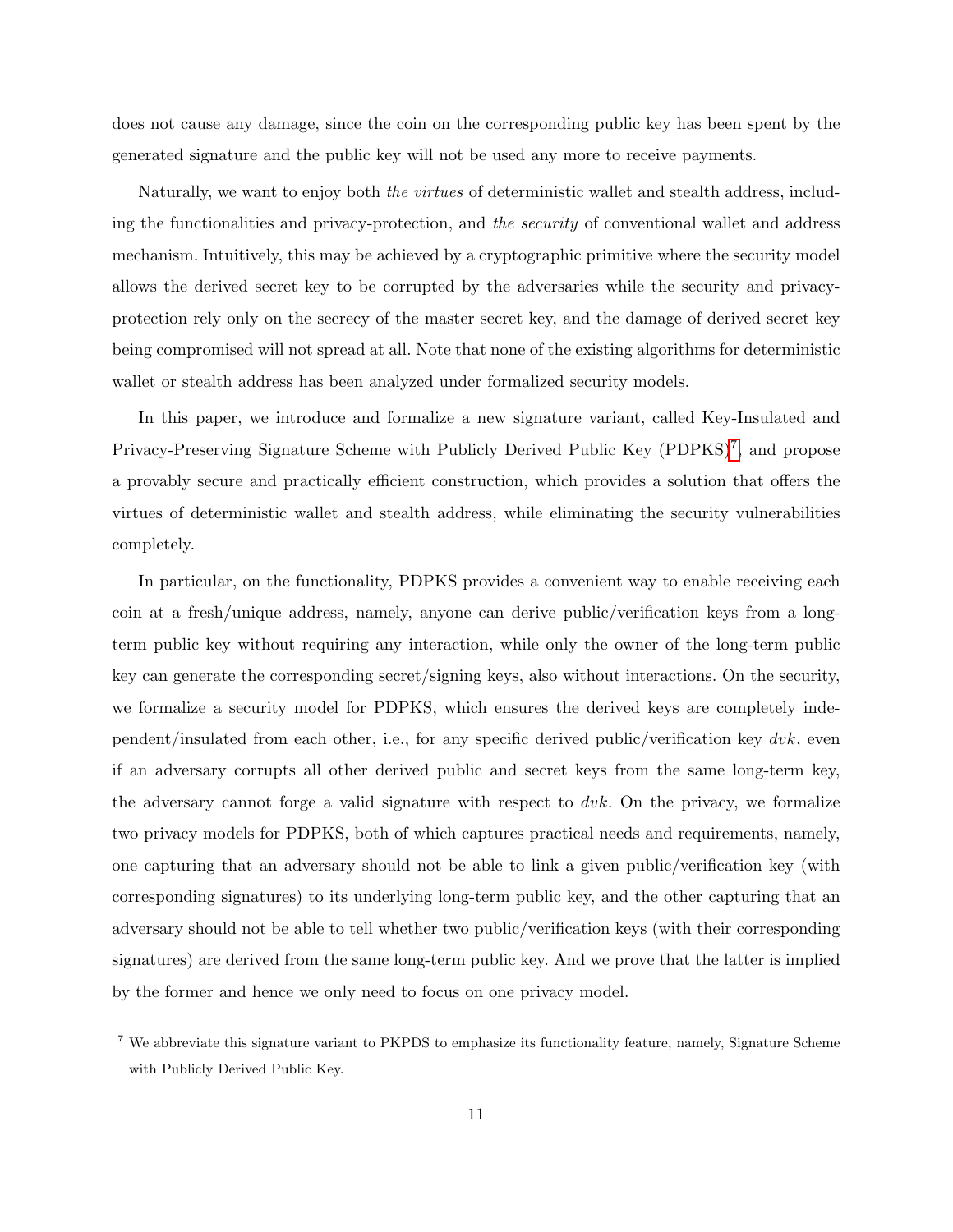With its functionality, security, and privacy-protection features, PDPKS can support the use cases of deterministic wallet and stealth address, without security vulnerabilities. To demonstrate these properties are achievable, we propose a practical PDPKS construction, and prove its security and privacy in the random oracle model.

#### 1.5 Related Techniques and Our Approach

#### 1.5.1 Techniques Related to Privacy-protection

While Blind Signature [\[14\]](#page-40-9) hides the really signed messages from the signer and Group Signature [\[15\]](#page-40-10) and Ring Signature [\[38\]](#page-41-11) hide the identity of the real signer from the public, the PDPKS signature in this paper focuses on (public-)key privacy, i.e. breaking the link between the derived public/verification keys (and corresponding signatures) and the underlying long-term public key, as well as the link among the derived public/verification keys (and corresponding signatures) from the same long-term public key. From the view point of motivations in practice, namely in cryptocurrency, this is to protect the privacy of the payees of the transactions, as the derived public/verification keys are used to specify the owner of the output coins. Note that in Monero [\[34\]](#page-41-8), a variant of ring signature, namely Linkable Ring Signature [\[28\]](#page-40-6), has been adopted to hide the payer, while the above discussed stealth address algorithm is used to hide the payee.

While the privacy-protection concerns in cryptocurrencies motivate us to investigate the (public) key-privacy problem for digital signature in this paper, Bellare et al. [\[5\]](#page-39-0) has considered a similar problem in the setting of public key encryption in 2001, where key-privacy requires that an eavesdropper in possession of a ciphertext cannot tell which specific key, out of a set of known public keys, is the one under which the ciphertext was created, meaning the receiver is anonymous from the view point of the adversary.<sup>[8](#page-11-0)</sup> It is worth mentioning that the key-private encryption scheme in [\[5\]](#page-39-0) has been used by Zerocash [\[7\]](#page-40-11) (in 2014) as one of the cryptographic components to enhance privacy.

Recently, a new notion named "Signatures with Flexible Public Key" was proposed in [\[1\]](#page-39-1). It allows a signer of a digital signature scheme to derive new public and private key pairs that fall in the same "equivalent class". This new primitive also gives a way to implement the stealth addresses for

<span id="page-11-0"></span><sup>&</sup>lt;sup>8</sup> We borrow the term "key-privacy" from [\[5\]](#page-39-0), although its meaning for digital signature in this paper is very different from that for public key encryption in [\[5\]](#page-39-0).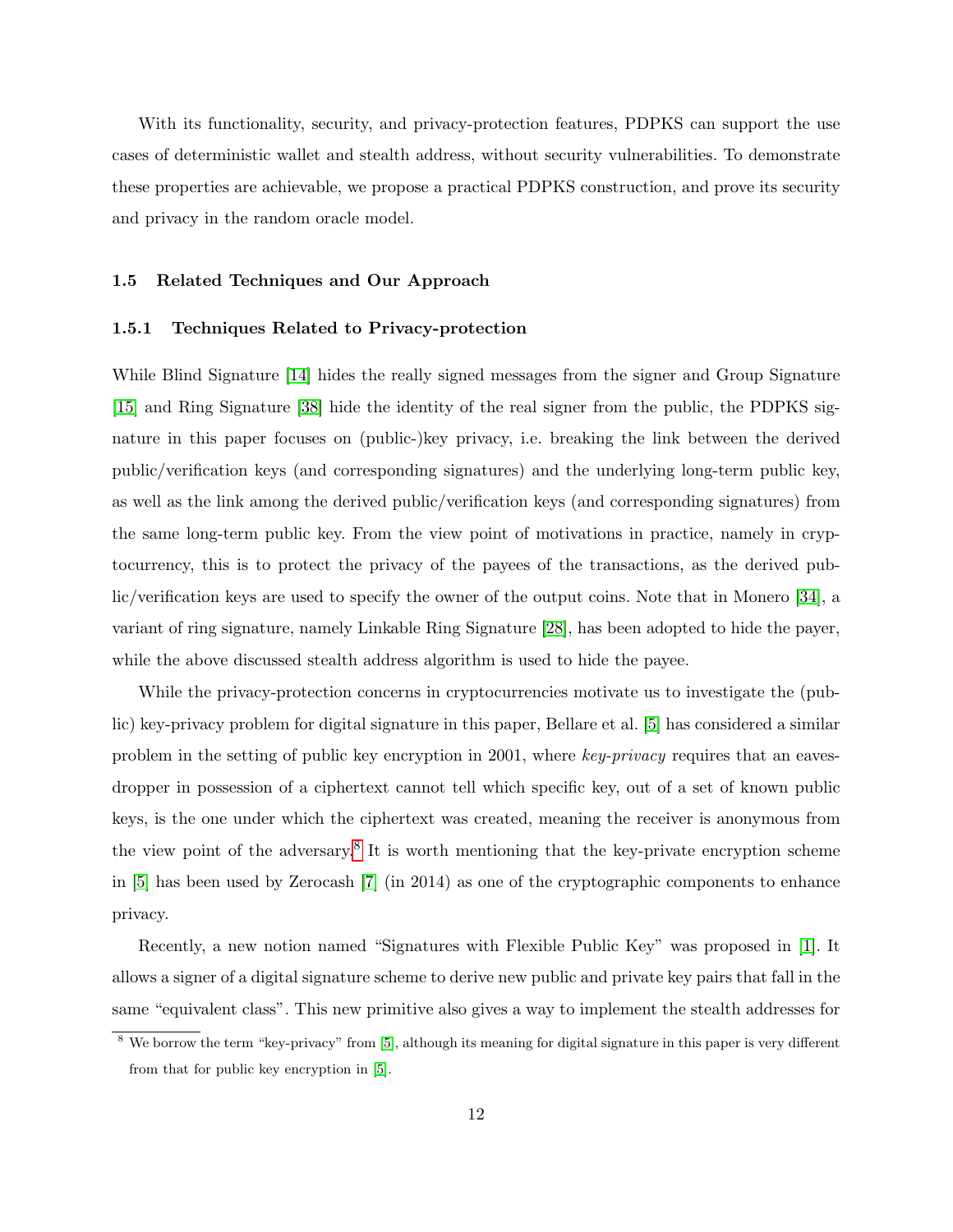cryptocurrencies. Nevertheless, it suffers the same security issue as in the stealth address algorithm for Monero illustrated above.

#### <span id="page-12-0"></span>1.5.2 Techniques Related to Key-insulation

Motivated by the fact that in practice signature computation is often performed on a relatively insecure device (e.g., a mobile device or an Internet-connected host) which cannot be trusted to maintain secrecy of the secret key, Dodis et al. [\[19,](#page-40-3)[20\]](#page-40-4) introduced key-insulated signature scheme, where the lifetime of the protocol is divided into  $N$  distinct periods, and at the beginning of each period a temporary secret key is derived and will be used by the insecure device to sign messages during that period. The security of key-insulated signature scheme means that even if an adversary corrupts t temporary secret keys, it will be unable to forge a signature on a new message for any of the remaining  $N - t$  periods. Note that key-insulated signature scheme does not consider the privacy-protection problem, and it is not applicable to the setting of cryptocurrency, where the verification key (serving as coin-receiving address) and signing key (serving as coin-spending key) are unrelated to time periods. We borrow the term "key-insulated" in the sense that the derived signing keys are completely independent from each other and the security of any specific derived signing key will not be affected even if all other derived signing keys are corrupted.

In Identity-based Cryptography (IBC) [\[40,](#page-41-12)[9\]](#page-40-12), there is an entity referred to as Private Key Generator (PKG), who publishes the system master public key MPK and holds the system master secret key MSK. For any identity string ID, PKG can generate a corresponding user secret key  $sk_{\text{ID}}$ , which can be used to decrypt ciphertext encrypted under (MPK, ID) as public key (in Identity-based Encryption (IBE) system) or sign a message to produce a signature that can be verified by (MPK, ID) as verification key (in Identity-based Signature (IBS) system). In a secure IBC system, unbounded leakage of user secret keys will not affect the security of the master secret key or other identities' user secret keys. In other words, the user secret keys in IBC are independent/insulated from each other. On privacy, user/identity anonymity inside a system has been studied. In particular, in an anonymous IBE [\[11\]](#page-40-13), the attackers can not distinguish between  $C_0 \leftarrow Enc(MPK, ID_0, M)$  and  $C_1 \leftarrow Enc(MPK, ID_1, M)$  for any message M and identities  $ID_0 \neq ID_1$ , unless it has a secret key for  $ID_0$  or  $ID_1$ . However, master public key privacy among multiple systems has not been considered as fo far. In particular, consider two instantiations of an IBE scheme, with master public keys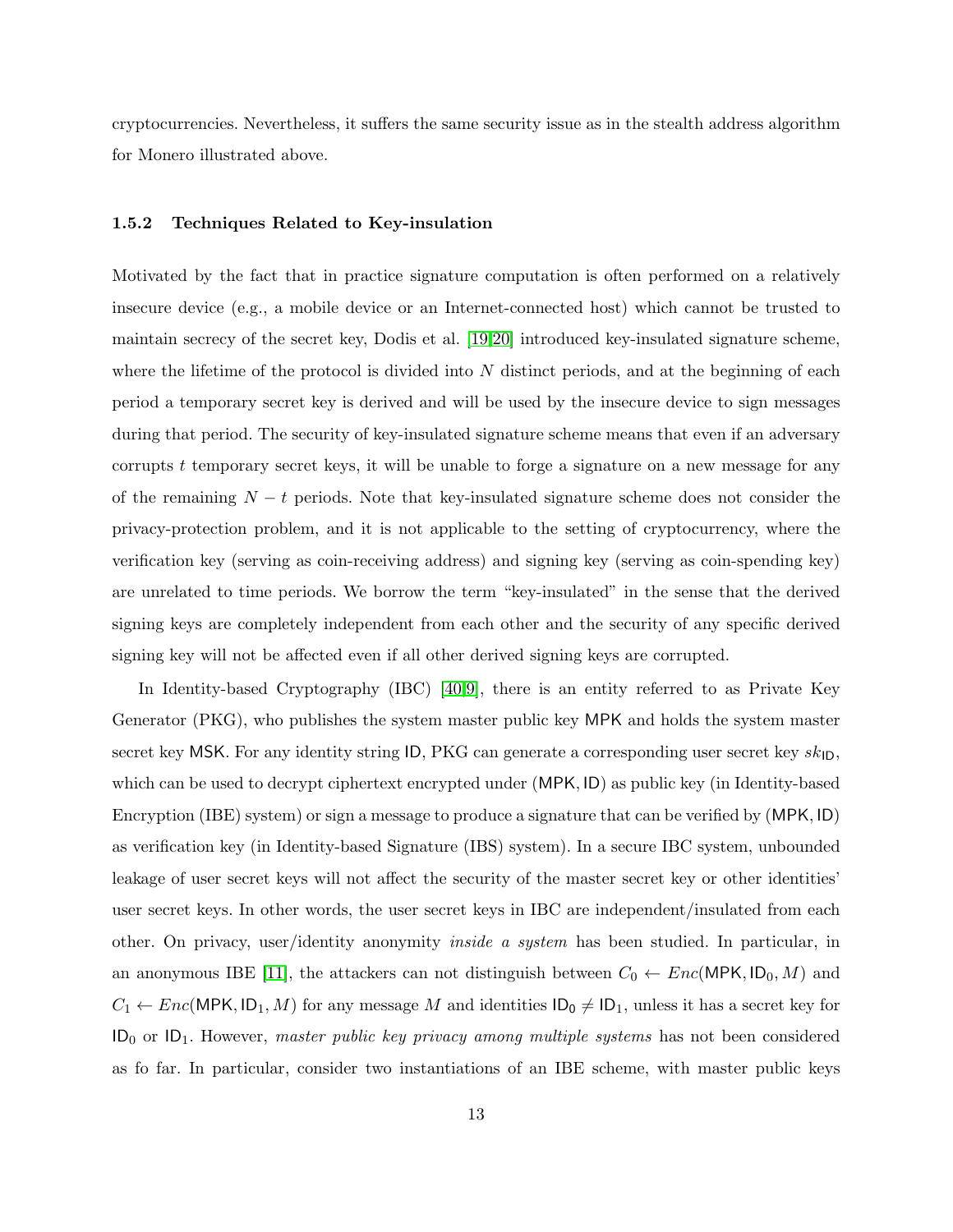$MPK_0$  and  $MPK_1$  respectively. The master-public-key privacy requires that an attacker should be unable to distinguish between  $C_0 \leftarrow Enc(MPK_0, ID_0, M)$  and  $C_1 \leftarrow Enc(MPK_1, ID_1, M)$  for any message M, and identities  $(ID_0, ID_1)$ . This is somewhat similar to the public key encryption with key privacy by Bellare et al. [\[5\]](#page-39-0), but seems to be less motivated, which may be the reason why it has been considered yet. The master-public-key privacy for IBS may be more complicated than that in IBE, since the master public key and the identity need to be known by the public who verify the signature. Also, IBS with master-public-key privacy seems to lack of motivation and has not been considered as fo far.

#### 1.5.3 Our Construction Approach

Besides introducing and formalizing PDPKS, including its definition and models for security and privacy, we also present a construction approach in this work, as well as a concrete construction with provable security and privacy. Below we briefly present our construction approach.

Note that what we need is a signature scheme where (1) each public/verification key can be derived from a (long-term, unchanged) public key, and the corresponding secret/signing key can be computed from the verification key and the long-term secret key; (2) the (verification key, signing key) pairs are insulated from each other, namely one being compromised will not affect others; and (3) the verification keys, as well as the signatures, could not be linked to the original long-term public key, neither to those from the same long-term public key. For the requirements  $(1)$  and  $(2)$ , it is natural to consider the Identity-Based Signature (IBS) [\[40,](#page-41-12)[9,](#page-40-12)[6\]](#page-39-2), which supports verification key derivation and can tolerate unbounded leakage of the user secret/signing keys. The challenge is how to achieve the privacy described by requirement (3).

Note that the key-escrow problem in IBS, i.e. PKG can generate and know the secret key  $sk_{\text{ID}}$  for any identity ID, is unacceptable in the setting of cryptocurrencies, we could not apply anonymous IBS into cryptocurrencies to address the privacy problem. Instead, to construct a PDPKS, we start from an IBS scheme in a trick, which is simple but effective, and matches the cryptocurrency setting well, as below:

- Each user, say  $U_i$ , runs an instantiation of the IBS scheme and acts as the PKG for the instantiation, namely, publishes the system master public key of IBS as his long-term public key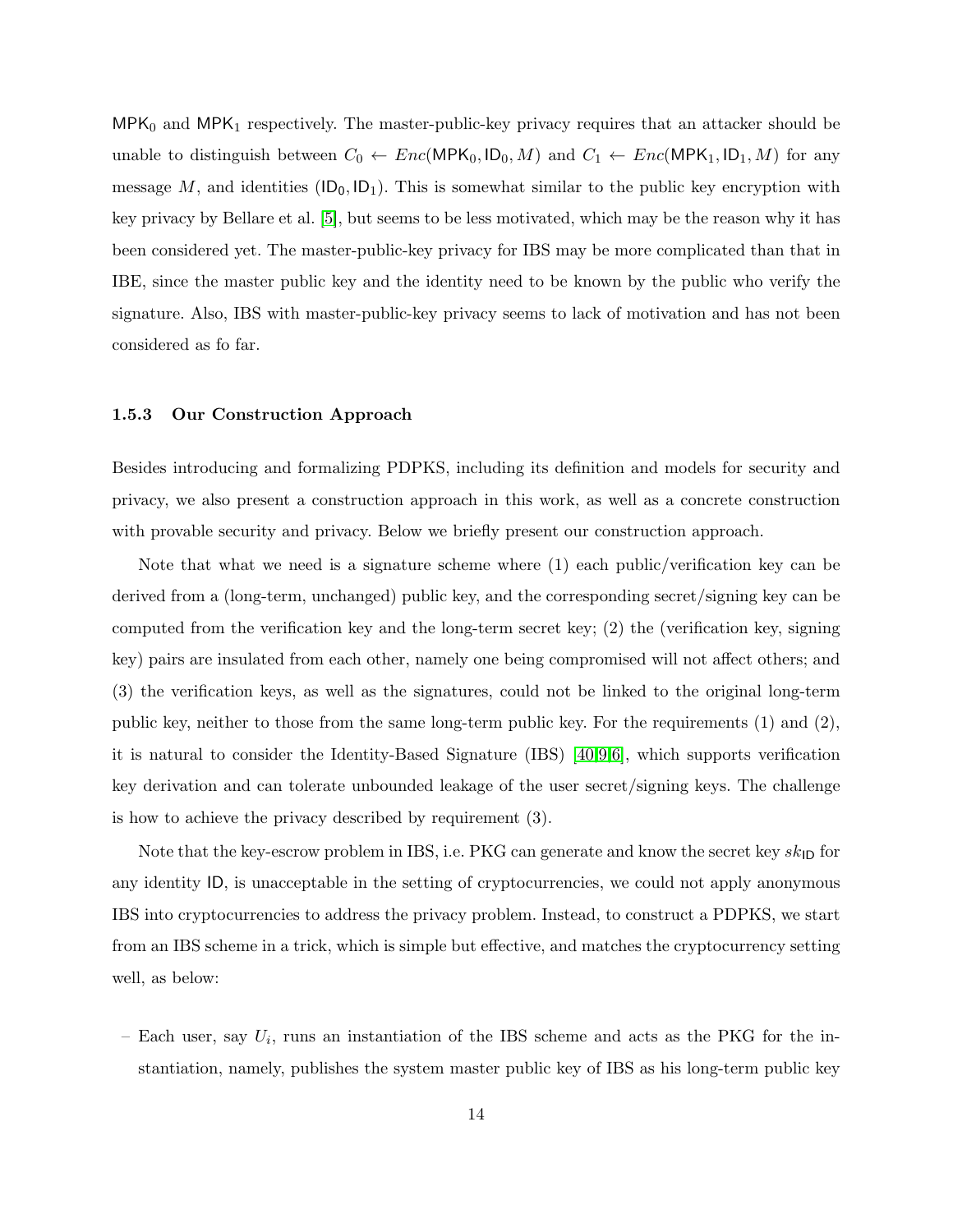of PDPKS, and holds the master secret key as his long-term secret key, denoted by  $MPK_i$  and  $MSK_i$  respectively.

- When issuing a transaction with  $U_i$  as the payee, the payer creates a random string (i.e. identity) ID and sets  $vk = (MPK_i, ID)$  as the fresh public/verification key for the output coin. Note that MPK<sub>i</sub> being included in vk is to ensure that only the intended payee (i.e. the owner of MPK<sub>i</sub>) can generate the corresponding secret/signing key  $sk_{vk}$ .
- For any coin with a fresh public/verification key, say  $vk = (MPK_i, ID)$ , the intended payee can run the IBS' Key Extract algorithm  $sk_{vk} \leftarrow$  IBS.KeyExtract(MPK $_i$ , ID, MSK $_i$ ) and set  $sk_{vk}$  as the secret/signing key, and then spend the coin by generating a valid signature  $\sigma$ , which can be verified by the IBS' Verify algorithm IBS.Verify(MPK<sub>i</sub>, ID,  $M, \sigma$ ), where  $M$  is the signed message.

Note that using IBS in such a way does not suffer the key-escrow problem any more, since each user acts as PKG for the identities for himself, and actually is making use of the key-escrow functionality. Such an intuitive construction seems to address the requirements (1) and (2), but does not provide privacy at all, as  $vk = (MPK_i, ID)$  contains the corresponding long-term public key  $\textsf{MPK}_i$ . To provide privacy required by PDPKS, the verification algorithm should takes only the verification key vk, the message, and the signature  $\sigma$  as inputs, and vk and  $\sigma$  should not leak any information about the corresponding MPK. Note that such a privacy requirement is just what we discussed previously in Sec. [1.5.2,](#page-12-0) namely, IBS with master-public-key privacy. However, it seems that due to its lack of motivation, IBS with master-public-key privacy has not been considered or researched as fo far. In this work, motivated by the vulnerabilities of the stealth address algorithm for Monero and the deterministic wallet algorithm for Bitcoin, we focus on the formalization and construction of PDPKS, rather than IBS with master-public-key privacy. To construct a PDPKS from IBS scheme using above approach, we need the IBS scheme to have the following property (referred to as MPK-pack-able Property):

- The master public key MPK of the IBS scheme can be divided into two parts CMPK and IMPK, where CMPK are the common parameters shared by all the instantiations of the IBS scheme, for example, the underlying groups, while IMPK are the particular parameters for each individual instantiation, for example, the public parameters generated from the master secret keys of the instantiations.
- There is a function F and a verification algorithm  $\mathsf{Verify}_F$  such that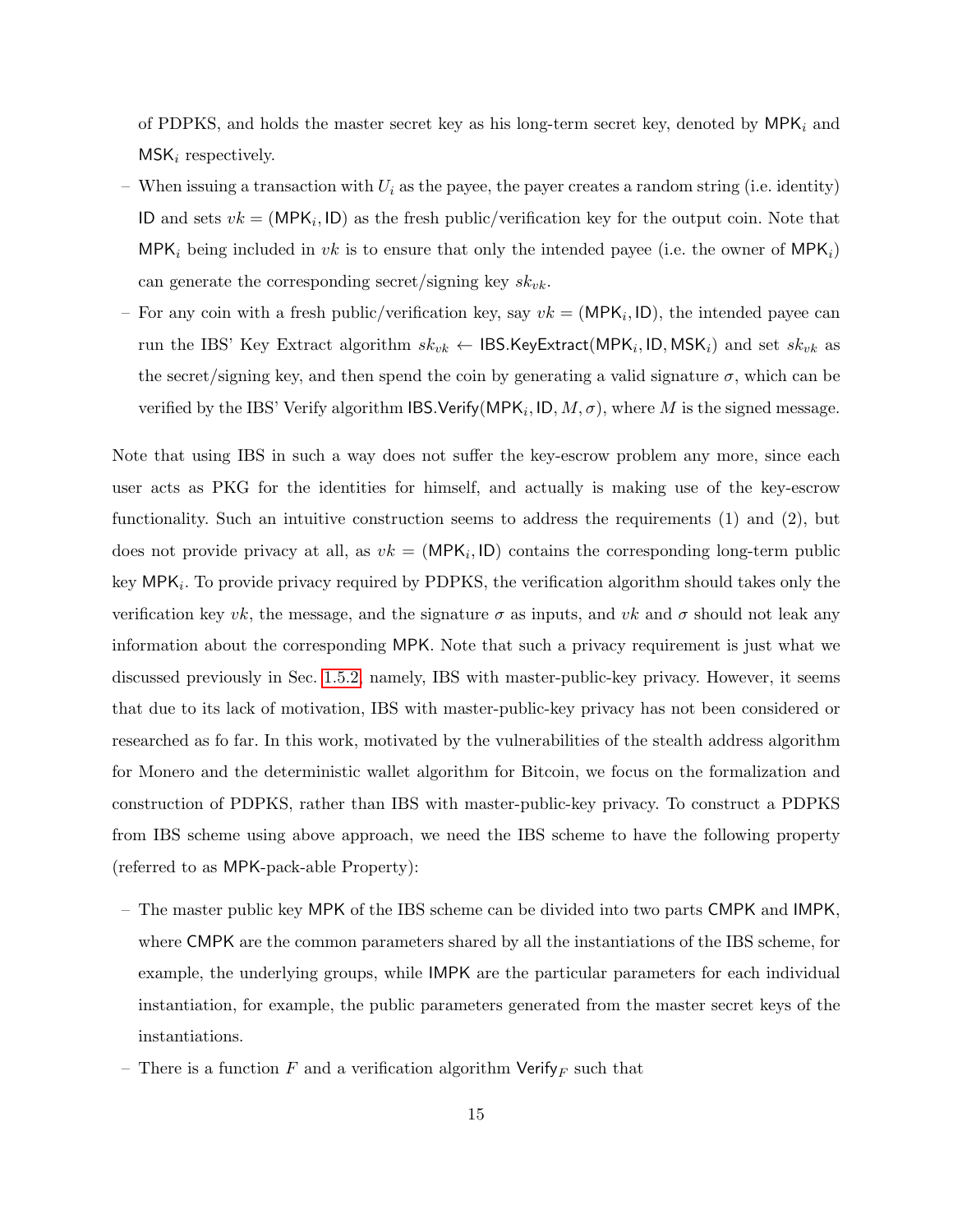- 1. An attacker, who does not know the value of ID, cannot learn any partial information about IMPK from the value of  $F(MPK, ID)$ , where ID is a random string.
- 2. The signature does not leak any partial information about IMPK.
- 3. For any master public key MPK, any random ID, any message  $M$ , and any signature  $\sigma$ , it holds that Verify<sub>F</sub> (CMPK, F (MPK, ID),  $M, \sigma$ ) = IBS.Verify (MPK, ID,  $M, \sigma$ ).

Intuitively, with such an IBS scheme, we can generate ID using Diffie-Hellman Key Exchange Protocol to prevent the attacker from knowing the value of ID, and set  $vk = (R, F(MPK, ID))$ where  $R = rG$  is the randomness to run the Diffie-Hellman protocol, so that we can achieve the privacy requirement of PDPKS. Note that the ideas behind the above requirements are that the verification key should be derived from MPK and ID, but leak no information about IMPK, and we use the function  $F$  to perform this derivation operation. In addition, the value of the function  $F$ should be independent from the message and signature, that is why  $F$  takes only MPK and ID as inputs.

In this work, to obtain a PDPKS construction by above approach, we investigated three existing IBS schemes [\[24](#page-40-14)[,13,](#page-40-15)[3\]](#page-39-3), which have very different construction structures. Finally, we found that the IBS schemes in [\[24,](#page-40-14)[3\]](#page-39-3) have the above MPK-pack-able property, while the IBS scheme in [\[13\]](#page-40-15) does not have. We also investigated the three generic transformations [\[26\]](#page-40-16), which transform standard signature schemes, convertible identification schemes, and hierarchical identity based encryption schemes to IBS schemes, as well as the presented IBS instantiations in [\[26\]](#page-40-16). Also, we found that none of the resulting generic IBS constructions or the concrete IBS instantiations in [\[26\]](#page-40-16) has the above MPK-pack-able property. This is not surprising, as the master-public-key privacy has not been considered in IBS. Based on the IBS schemes in [\[24,](#page-40-14)[3\]](#page-39-3), we construct two PDPKS schemes formally, and prove their security and privacy in the random oracle model. Roughly speaking, on the construction, inspired by the stealth address algorithm in Monero, we generate the identity using Diffe-Hellman Key Exchange Protocol. On the proof, implied by the above approach, the security proofs are comparatively easy, by a reduction to the security of underlying IBS scheme, while the privacy proofs need more efforts. More specifically, our techniques include using parallel/double public keys (one for proving security and one for proving privacy) and using  $H(rG,(ra)G)$  rather than  $H((ra)G)$  as in the stealth address algorithm for Monero. All these techniques are to enable the proof of privacy.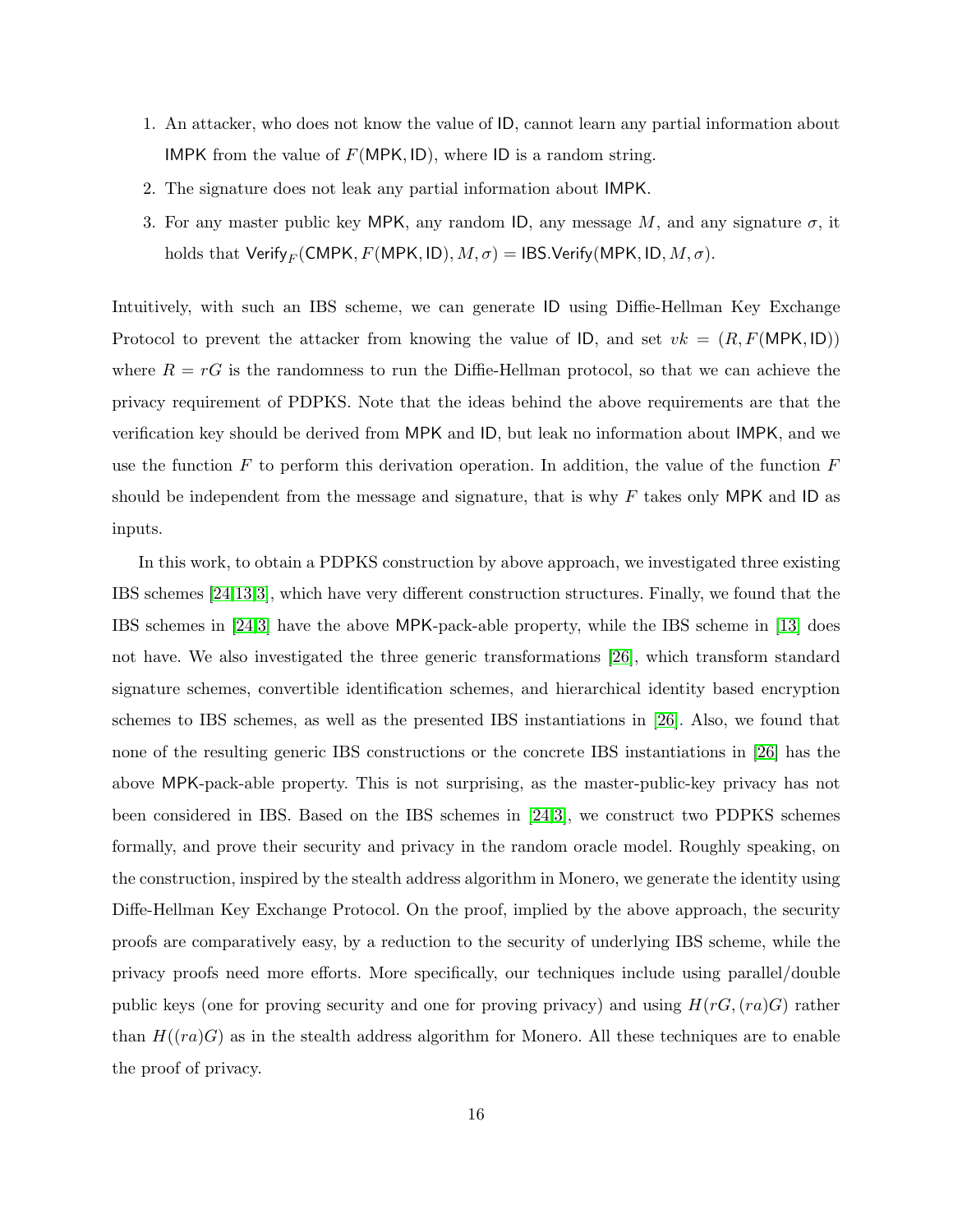We would like to point out that the above approach of transferring an IBS scheme to a PDPKS scheme is not the unique way to construct PDPKS schemes. Also, we would like to point out that the PDPKS concept formalized in this work is well motivated by the practical requirements in cryptocurrencies, and PDPKS may be a meaningful motivation to the research on IBS with masterpublic-key privacy. While the ideas and techniques in IBC could be useful tools for constructing PDPKS, we do not want to limit the construction of PDPKS to being from IBS. That is why we formalize the concept of PDPKS, rather than extending the IBS concept.

#### 1.6 Outline

In Sec. [2,](#page-16-0) we formalize the definition, the security model, and the privacy model for PDPKS. In Sec. [3](#page-23-0) we propose a PDPKS construction, and prove its security and privacy in Sec. [4.](#page-26-0) In Sec. [5](#page-36-0) we discuss the application and implementation of the proposed PDPKS construction. The paper is concluded in Sec. [6.](#page-39-4) In Apendix [B,](#page-43-0) we give another PDPKS construction and the outlines for the proofs of security and privacy. In Apendix [C,](#page-48-0) we show that the IBS scheme in [\[13\]](#page-40-15) does not have the MPK-pack-able property.

## <span id="page-16-0"></span>2 Key-Insulated and Privacy-Preserving Signature Scheme with Publicly Derived Public Key

In this section, we formalize the notion of Key-Insulated and Privacy-Preserving Signature Scheme with Publicly Derived Public Key (PDPKS). In particular, we first formalize the comprising algorithms and the security model, which capture the special functionality that fresh public/verification keys could be derived from a long-term public key, and the security requirement that the derived (public/verification key, secret/signing key) pairs are insulated from each other so that one being compromised will not affect others. Then we formalize two models for privacy, both of which reflect practical privacy concerns. Specifically, the first model captures that an adversary, given the secret/signing key corruption oracle and signing oracle, should not be able to link a public/verification key to its original long-term public key out of a set of known long-term public keys; and the second captures that an adversary should not be able to tell whether two public/verification keys are derived from the same long-term public key. We prove that the privacy in the second model is implied by that of the first, so that we can focus on the privacy in the first model.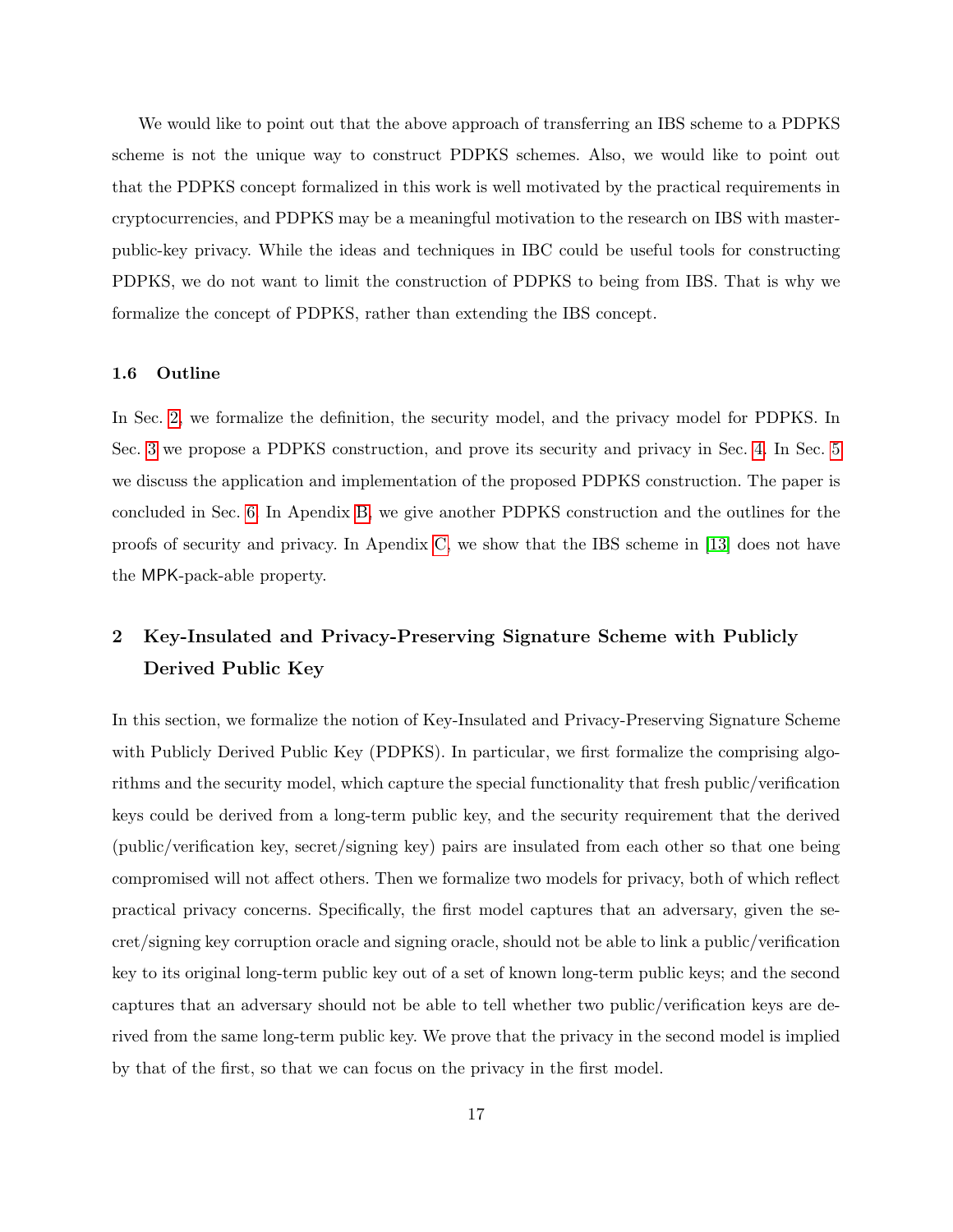Note that the concept of PDPKS is motivated by the security and privacy problems in cryptocurrency, where it is suggested that each public/verification key, as the coin address, is used only once. But in this paper we do not restrict the concept to one-time signature scheme, which requires that for each public key the signing oracle can be queried at most once. Our proposed PDPKS requires stronger security, namely, even if the users use the freshly derived key pairs multiple times, the system is still safe.

## 2.1 Algorithm Definition

A Key-Insulated and Privacy-Preserving Signature Scheme with Publicly Derived Public Key (PDPKS) consists of following algorithms:

– Setup( $\lambda$ )  $\rightarrow$  PP. The algorithm takes as input a security parameter  $\lambda$ , runs in polynomial time in  $\lambda$ , and outputs system public parameters PP.

The system public parameters PP are common parameters used by all participants in the system, including the underlying groups, hash functions, etc.

– KeyGen(PP)  $\rightarrow$  (PK, SK). The algorithm takes as input the system public parameters PP, and outputs a (public key, secret key) pair (PK, SK).

Each participant runs KeyGen algorithm to generate his long-term (public key, secret key) pair.

– VrfyKeyDerive(PK, PP)  $\rightarrow$  DVK. The algorithm takes as input a public key PK and the system public parameters PP, and outputs a derived verification key DVK.<sup>[9](#page-17-0)</sup>

Anyone can run this algorithm to generate a fresh public/verification key from a long-term public key.

– VrfyKeyCheck(DVK, PK, SK, PP)  $\rightarrow$  1/0. The algorithm takes as input a derived verification key DVK, a (public key, secret key) pair (PK, SK), and the system public parameters PP, and outputs a bit  $b \in \{0, 1\}$ , with  $b = 1$  meaning that DVK is a valid derived verification key generated from PK and  $b = 0$  otherwise.

The owner of a long-term (public key, secret key) pair can use this algorithm to check whether a verification key is derived from his public key. In a cryptocurrency, a payee can use this algorithm to check whether he is the intended receiver of a coin on the verification key. Note

<span id="page-17-0"></span><sup>9</sup> From now on, due to the clear definition, we use 'verification key' and 'signing key', rather than 'public/verification key' and 'secret/signing key', respectively.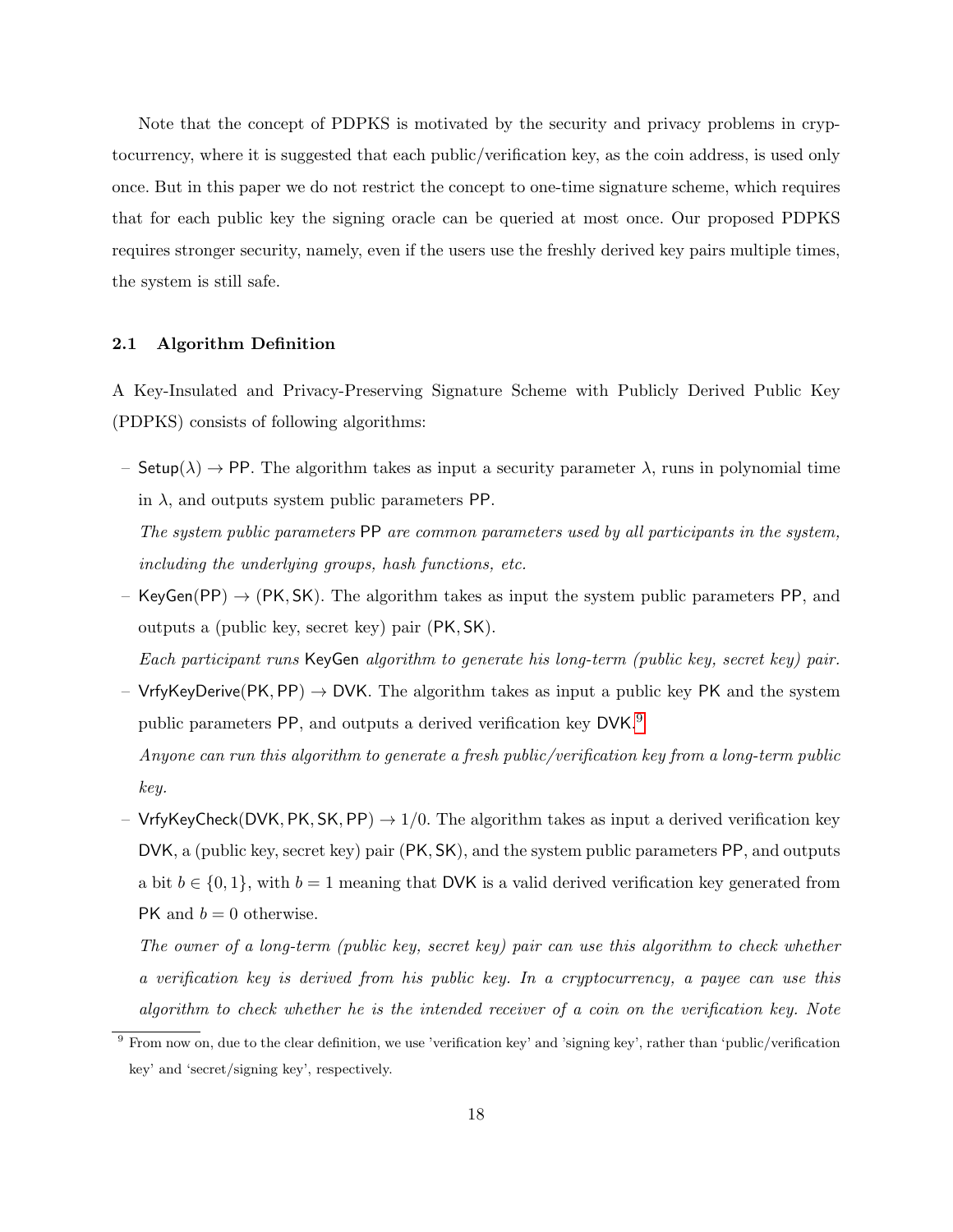that this algorithm is actually a subroutine of the following SignKeyDerive algorithm. It is put here as a standalone algorithm to capture the application scenario that, in a cryptocurrency, when a payer issues a transaction paying to a payee, the payee may first check whether he is the owner of the output coin's verification key to ensure he is paid well, but does not compute the corresponding signing key at this moment. The signing key may be computed just before it is used to sign a transaction to spend the coin.

SignKeyDerive(DVK, PK, SK, PP)  $\rightarrow$  DSK or  $\perp$ . The algorithm takes as input a derived verification key DVK, a (public key, secret key) pair (PK, SK), and the system public parameters PP, and outputs a derived signing key DSK, or  $\perp$  implying that DVK is not a valid verification key derived from PK.

The owner of a long-term (public key, secret key) pair can use this algorithm to compute the signing key corresponding to a given derived verification key, if the verification key was indeed derived from this public key.

- Sign(m, DVK, DSK, PP)  $\rightarrow \sigma$ . The algorithm takes as input a message m in message space  $\mathcal{M}$ , a derived (verification key, signing key) pair (DVK, DSK), and the system public parameters PP, and outputs a signature  $\sigma$ .
- Verify(m,  $\sigma$ , DVK, PP)  $\rightarrow$  1/0. The algorithm takes as input a (message, signature) pair  $(m, \sigma)$ , a derived verification key DVK, and the system public parameters PP, and outputs a bit  $b \in \{0, 1\}$ , with  $b = 1$  meaning valid and  $b = 0$  meaning invalid.

**Correctness.** The scheme must satisfy the following correctness property: For any message  $m \in \mathcal{M}$ , suppose

 $PP \leftarrow$  Setup( $\lambda$ ), (PK, SK)  $\leftarrow$  KeyGen(PP),

DVK ← VrfyKeyDerive(PK, PP), DSK ← SignKeyDerive(DVK, PK, SK, PP),

it holds that

<span id="page-18-0"></span>VrfyKeyCheck(DVK, PK, SK, PP) = 1 and  
Verify(
$$
m
$$
, Sign( $m$ , DVK, DSK, PP), DVK, PP) = 1.

## 2.2 Security Model

The security of a PDPKS scheme is defined as below.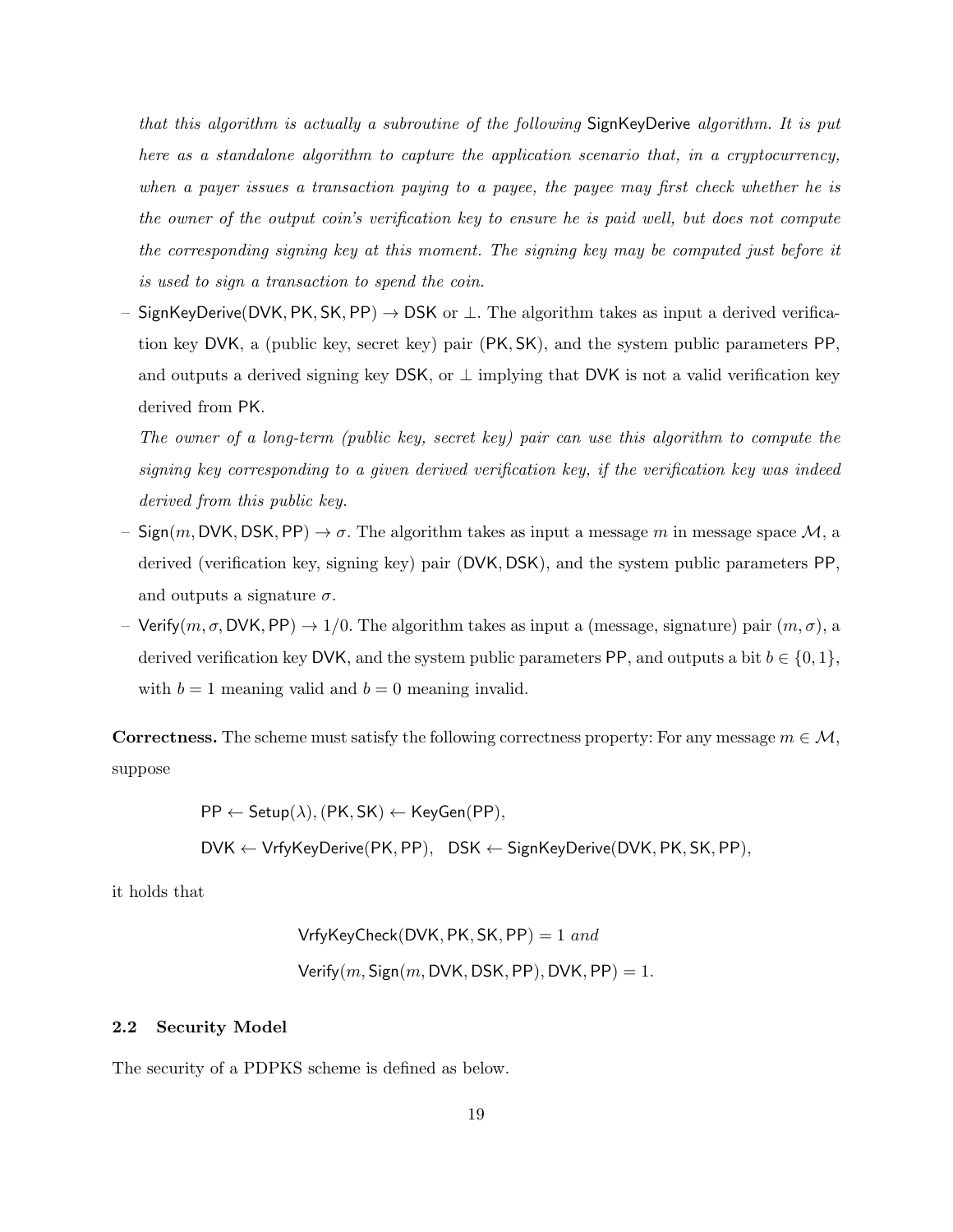**Definition 1.** A PDPKS scheme is existentially unforgeable under an adaptive chosen-message attack, or just secure, if for all probabilistic polynomial time (PPT) adversaries A, the success probability of A in the following game Game UEF is negligible.

- Setup. PP  $\leftarrow$  Setup( $\lambda$ ) is run and PP are given to A.  $(PK, SK) \leftarrow KeyGen(PP)$  is run and PK is given to A. An empty set  $L_{dvk} = \emptyset$  is initialized. <sup>[10](#page-19-0)</sup>
- $-$  **Probing Phase.** A can adaptively query the following oracles:
	- Verification Key Adding Oracle  $ODVKAdd(\cdot)$ : Upon input a derived verification key DVK, this oracle returns  $b \leftarrow V$ rfyKeyCheck(DVK, PK, SK, PP) to A. If  $b = 1$ , set  $L_{dvk} = L_{dvk} \cup \{DVK\}$ . This captures that A can try and test whether the derived verification keys generated by him are accepted by the owner of PK.
	- Signing Key Corruption Oracle  $ODSKCorrput(\cdot)$ : Upon input a derived verification key DVK which is in  $L_{dwk}$ , this oracle returns DSK  $\leftarrow$ SignKeyDerive(DVK, PK, SK, PP) to  $A$ .

This captures that  $A$  can obtain the derived signing keys for some existing valid derived verification keys of its choice.

• Signing Oracle  $OSign(\cdot, \cdot)$ : Upon input a message  $m \in \mathcal{M}$  and a derived verification key DVK  $\in$   $L_{dvk}$ , this oracle returns  $\sigma \leftarrow$  Sign(m, DVK, DSK, PP) to A, where DSK is a signing key corresponding to DVK.

This captures that A can obtain the signatures for messages and derived verification keys of its choice.

– Output Phase. A outputs a message  $m^* \in \mathcal{M}$ , a derived verification key DVK<sup>\*</sup> ∈  $L_{dvk}$ , and a signature  $\sigma^*$ . A succeeds in the game if  $Verify(m^*, \sigma^*, DVK^*, PP) = 1$  under the **restriction** that (1) ODSKCorrput(DVK<sup>\*</sup>) is never queried, and (2)  $OSign(m^*,DVK^*)$  is never queried.

Remark: Note that the adversary in the above model is allowed to generate derived verification keys and corrupt the corresponding signing keys on its choice. This captures the security requirement that the derived verification keys should be insulated from each other, i.e. for any specific derived verification key, even if all other verification keys derived from the same public key are corrupted, the specific one is still

<span id="page-19-0"></span><sup>&</sup>lt;sup>10</sup> This list is defined only for describing the game easier.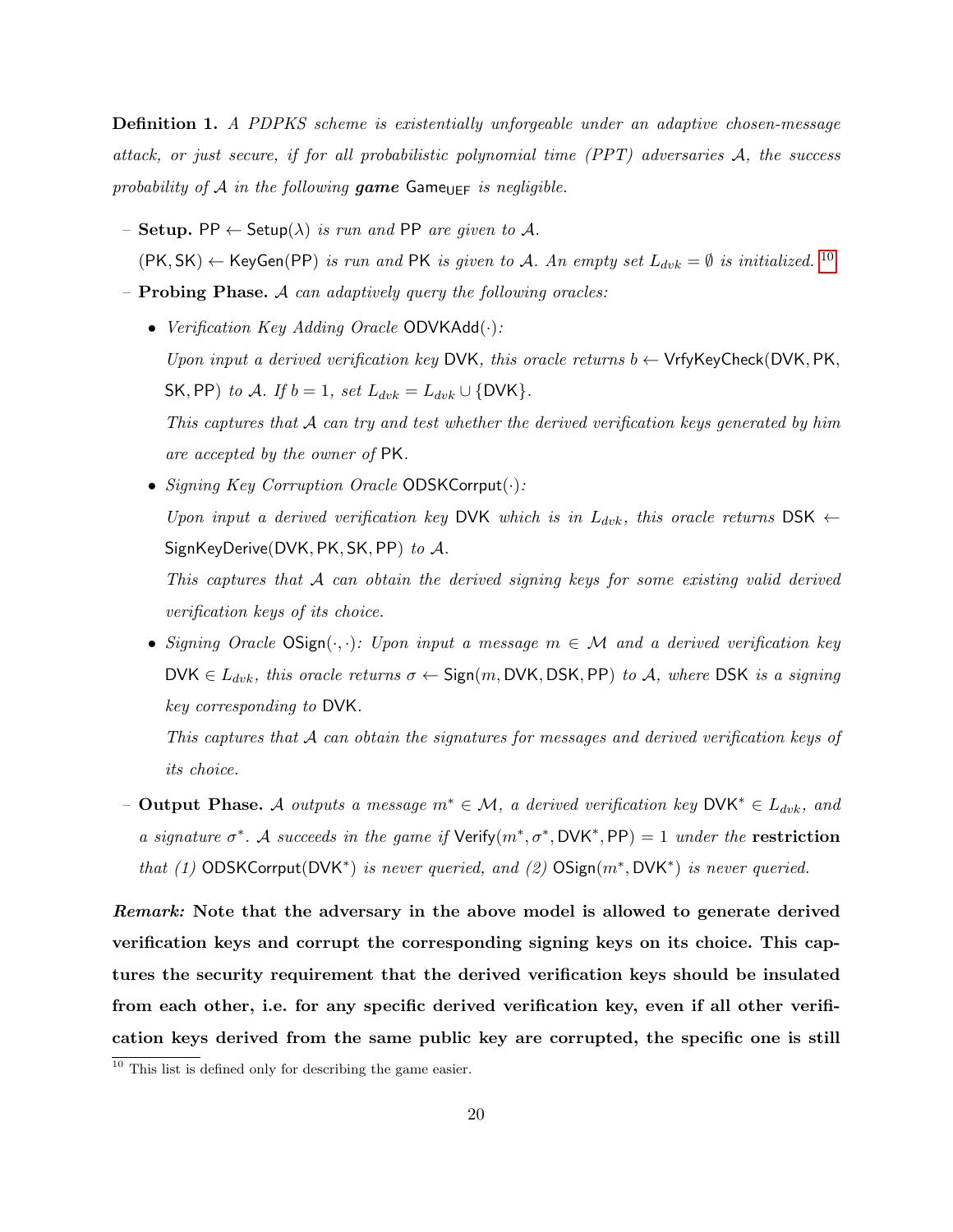safe. With such a security requirement, the security flaws in Monero's protocol and Bitcoin's deterministic wallet are avoided.

#### 2.3 Privacy Models

The public key privacy of a PDPKS scheme needs to consider two cases:

- Case I: Given a derived verification key, an adversary should not be able to tell which public key, out of a set of known public keys, is the one from which the verification key was derived.
- Case II: Given two derived verification keys, an adversary should not be able to tell whether they are generated from the same public key.

Below we define the two types of key privacy, and prove that we only need to consider Case I.

Definition 2. A PDPKS scheme is public key unlinkable (PK-UNL), if for all PPT adversaries A, the advantage of A in the following game GamePKUNL, denoted by Advpkunl A , is negligible.

- Setup. PP  $\leftarrow$  Setup( $\lambda$ ) is run and PP are given to A.  $(PK_0, SK_0) \leftarrow \mathsf{KeyGen}(PP) \ and \ (PK_1, SK_1) \leftarrow \mathsf{KeyGen}(PP) \ are \ run, \ and \ \mathsf{PK}_0, \mathsf{PK}_1 \ are \ given \ to$ A. An empty set  $L_{dvk} = \emptyset$  is initialized. <sup>[11](#page-20-0)</sup>
- $-$  **Phase 1.** A can adaptively query the following oracles:
	- Verification Key Adding Oracle  $ODVKAdd(·,·):$ Upon input a derived verification key DVK and a public key  $PK \in \{PK_0, PK_1\}$ , this oracle returns  $b \leftarrow \mathsf{VrfyKeyCheck}(\mathsf{DVK}, \mathsf{PK}, \mathsf{SK}, \mathsf{PP})$  to A, where SK is the secret key corresponding to PK. If  $b = 1$ , set  $L_{dvk} = L_{dvk} \cup \{(\text{DVK}, \text{PK})\}.$

This captures that A can try and test whether the derived verification keys generated by him are accepted by the owner of PK.

• Signing Key Corruption Oracle  $ODSKCorrput(\cdot)$ :

Upon input a derived verification key DVK which is in  $L_{dvk}$ , this oracle returns DSK  $\leftarrow$ SignKeyDerive(DVK, PK, SK, PP) to  $A$ , where PK is the public key that DVK is derived from, and SK is the secret key corresponding to PK.

This captures that A can obtain the derived signing keys for some existing valid derived verification keys of its choice.

<span id="page-20-0"></span> $11$  The list is defined only for describing the game easier.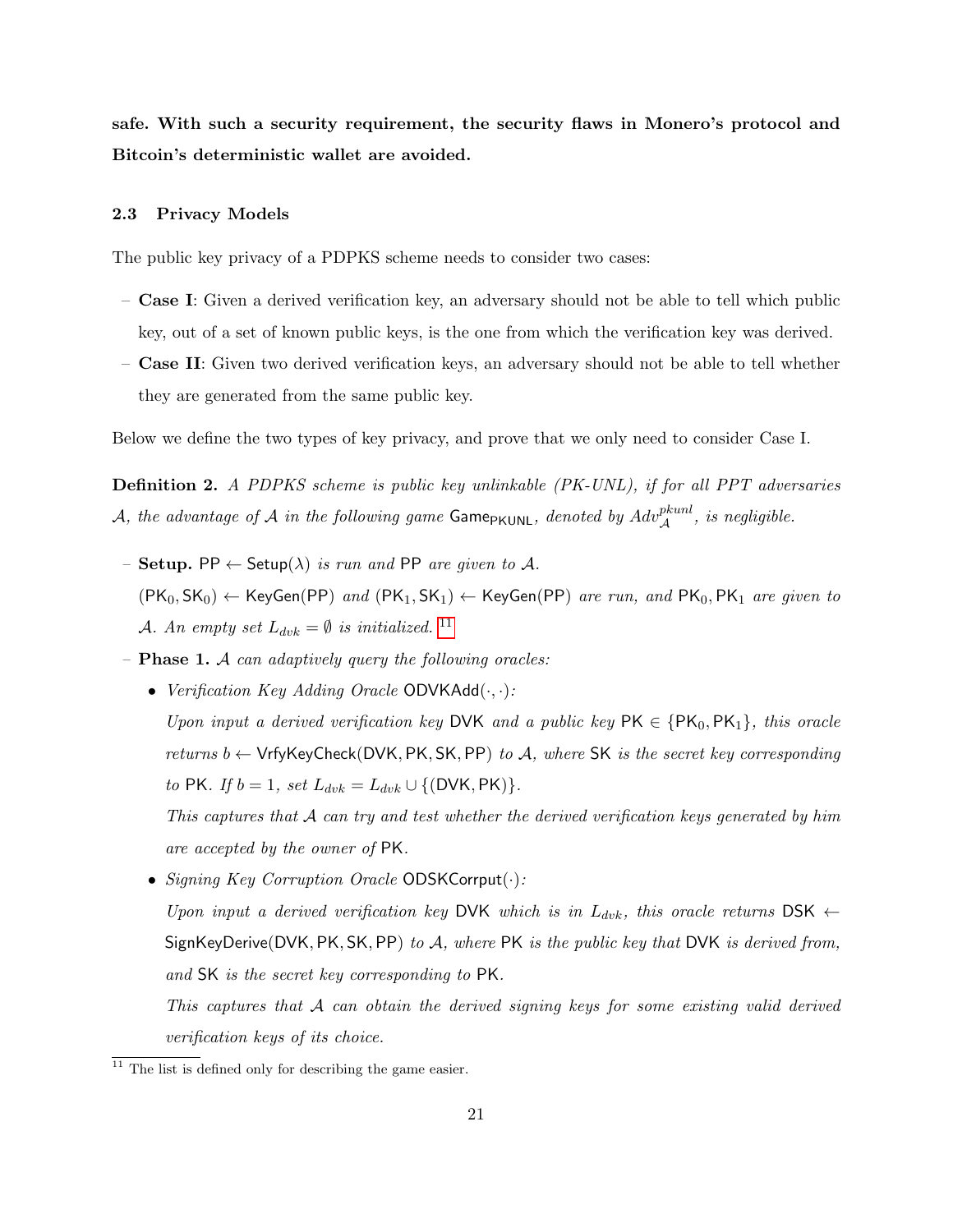• Signing Oracle  $OSign(\cdot, \cdot)$ : Upon input a message  $m \in \mathcal{M}$  and a derived verification key DVK in  $L_{dvk}$ , this oracle returns  $\sigma \leftarrow$  Sign(m, DVK, DSK, PP) to A, where DSK is a signing key corresponding to DVK.

This captures that A can obtain the signatures for messages and derived verification keys of its choice.

- Challenge. A random bit  $b \in \{0,1\}$  is chosen, DVK<sup>\*</sup> ← VrfyKeyDerive(PK<sub>b</sub>) is given to A. Set  $L_{dvk} = L_{dvk} \cup \{(\textsf{DVK}^*, \textsf{PK}_b)\}.$
- Phase 2. Same as Phase 1, except that (1) ODVKAdd(DVK\*, PK<sub>i</sub>) (for  $i \in \{0,1\}$ ) cannot be queried; and (2) ODSKCorrput(DVK\*) cannot be queried.
- $\text{-}\mathbf{G}$ **uess**. A outputs a bit  $b' \in \{0,1\}$  as its guess to b. A succeeds in the the game if  $b = b'$ . The advantage of A is  $Adv_{\mathcal{A}}^{pkunl} = |\Pr[b' = b] - \frac{1}{2}$  $\frac{1}{2}$ .

Remark: Note that the adversary in the above model is allowed to query  $OSign(\cdot, DVK^*)$ . This captures the privacy-preserving requirement in cryptocurrency that even after the owner of a coin (on a verification key) signs a transaction and spends the coin, the signature does not leak information that links the coin (and the transaction) to the owner's long-term public key.

<span id="page-21-0"></span>Definition 3. A PDPKS scheme is public key strongly unlinkable (PK-S-UNL), if for all PPT adversaries A, the advantage of A in the following game Game<sub>PKSUNL</sub>, denoted by  $Adv_{\mathcal{A}}^{pksunl}$ , is negligible.

 $\mathsf{Game}_{\mathsf{PKSUNL}}\colon \mathit{Same}\text{ as } \mathsf{Game}_{\mathsf{PKUNL}}, \text{ except that in } \mathbf{Phase}\text{ } \mathbf{2}, \text{ the restriction } \text{``(2) } \mathsf{ODSKCorrput}(\mathsf{DVK}^*)$ cannot be queried" is removed.

Remark: In the game Game<sub>PKSUNL</sub>, without the restriction "(2) ODSKCorrput(DVK<sup>\*</sup>) cannot be queried", it is implied that, even given the derived signing key corresponding to the challenge derived verification key, an adversary cannot tell which public key the verification key is derived from. This implies stronger privacy.

Below we define the key privacy for the Case II.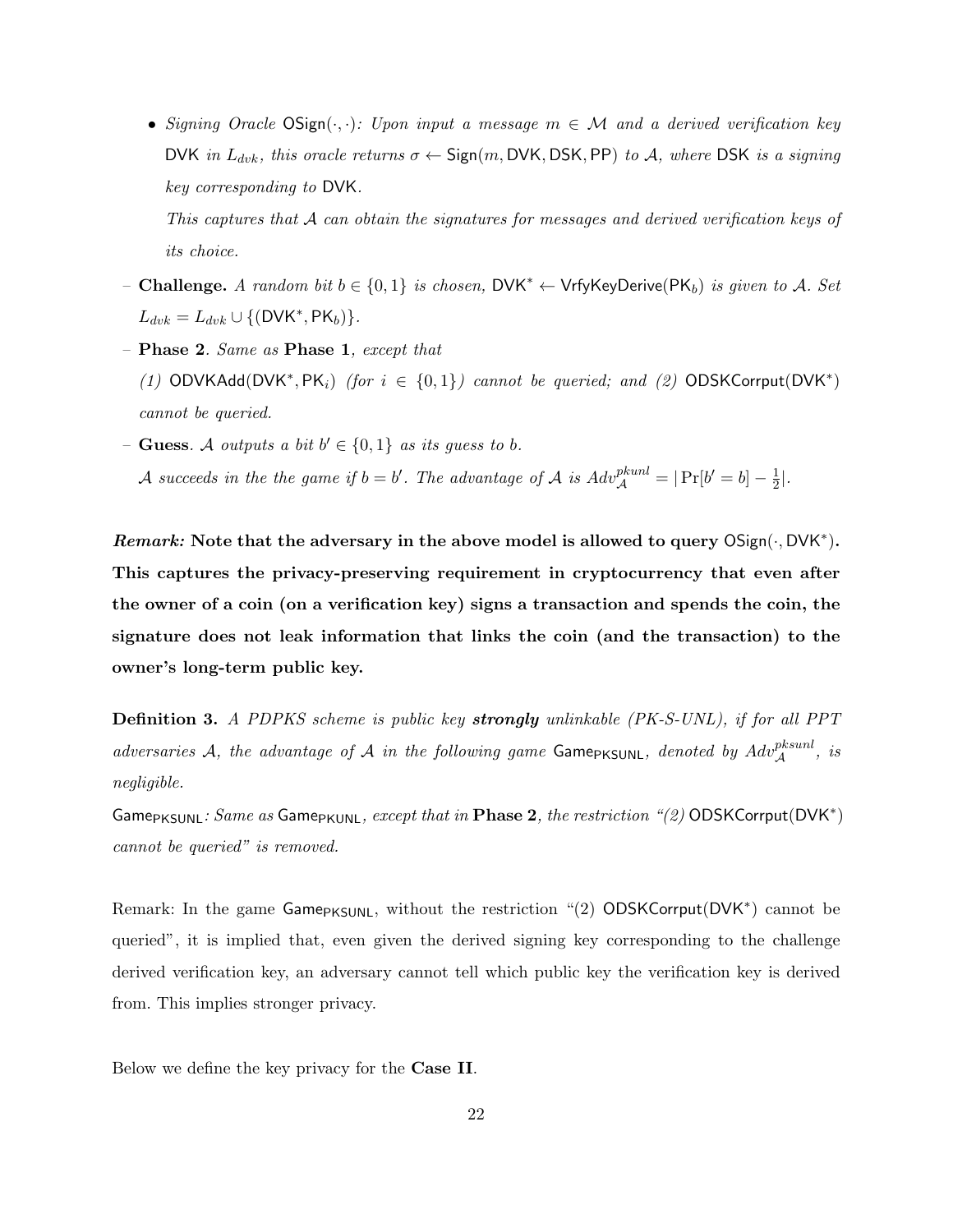**Definition 4.** A PDPKS scheme is derived verification key unlinkable (DVK-UNL), if for all PPT adversaries A, the advantage of A in the following game Game<sub>DVKUNL</sub>, denoted by  $Adv_{\mathcal{A}}^{dvkunl}$ , is negligible.

- Setup. Same as that of GamePKUNL.
- Phase 1. Same as that of GamePKUNL.
- Challenge. A random bit  $b \in \{0, 1\}$  is chosen, and a random bit  $c \in \{0, 1\}$  is chosen. Compute  $\mathsf{DVK}_0^* \leftarrow \mathsf{VrfyKeyDerive}(\mathsf{PK}_c, \mathsf{PP}).$  If  $b = 0$ , compute  $\mathsf{DVK}_1^* \leftarrow \mathsf{VrfyKeyDerive}(\mathsf{PK}_c, \mathsf{PP}),$  otherwise compute  $DVK_1^* \leftarrow VrfyKeyDerive(PK_{1-c}, PP)$ . ( $DVK_0^*$ ,  $DVK_1^*$ ) is given to A. Set  $L_{dvk} = L_{dvk} \cup$  $\{({\sf DVK}_0^*, {\sf PK}_c), ({\sf DVK}_1^*, {\sf PK}^*)\},$  where  ${\sf PK}^* = {\sf PK}_c$  if  $b = 0$ ,  ${\sf PK}^* = {\sf PK}_{1-c}$  otherwise.
- Phase 2. Same as Phase 1, except that (1) ODVKAdd(DVK<sup>\*</sup><sub>j</sub>, PK<sub>i</sub>) (for  $j, i \in \{0, 1\}$ ) cannot be queried; and (2) ODSKCorrput(DVK<sup>\*</sup><sub>j</sub>) (for  $j \in \{0,1\}$ ) cannot be queried.
- Guess. A outputs a bit  $b' \in \{0,1\}$  as its guess to b, i.e., guess whether DVK<sup>\*</sup><sub>0</sub> and DVK<sup>\*</sup><sub>1</sub> are derived from the same public key.

A succeeds in the the game if  $b = b'$ . The advantage of A is  $Adv_{\mathcal{A}}^{dvkunl} = |\Pr[b' = b] - \frac{1}{2}$  $\frac{1}{2}$ .

Remark: Note that the adversary in the above model is allowed to query  $OSign(\cdot, DVK_j^*)$  for  $j \in$  $\{0,1\}.$ 

**Definition 5.** A PDPKS scheme is derived verification key strongly unlinkable (DVK-S-UNL), if for all PPT adversaries A, the advantage of A in the following game Game  $\alpha$ KSUNL, denoted by  $Adv_{\mathcal{A}}^{dvksunl}$ , is negligible.

Game<sub>DVKSUNL</sub>:  $Same$  as Game<sub>DVKUNL</sub>,  $except$  that in  $\bf Phase$  2, the restriction "(2)  $\sf ODSKCorput(DVK_j^*)$ (for  $j \in \{0,1\}$ ) cannot be queried" is removed.

<span id="page-22-0"></span>The following theorem shows that the privacy of Case II is implied by that of Case I.

**Theorem 1.** If a PDPKS scheme is public key unlinkable (resp. public key strongly unlinkable), then it is also derived verification key unlinkable (resp. derived verification key strongly unlinkable).

Proof. The proof details are referred to Appendix [A.](#page-41-13)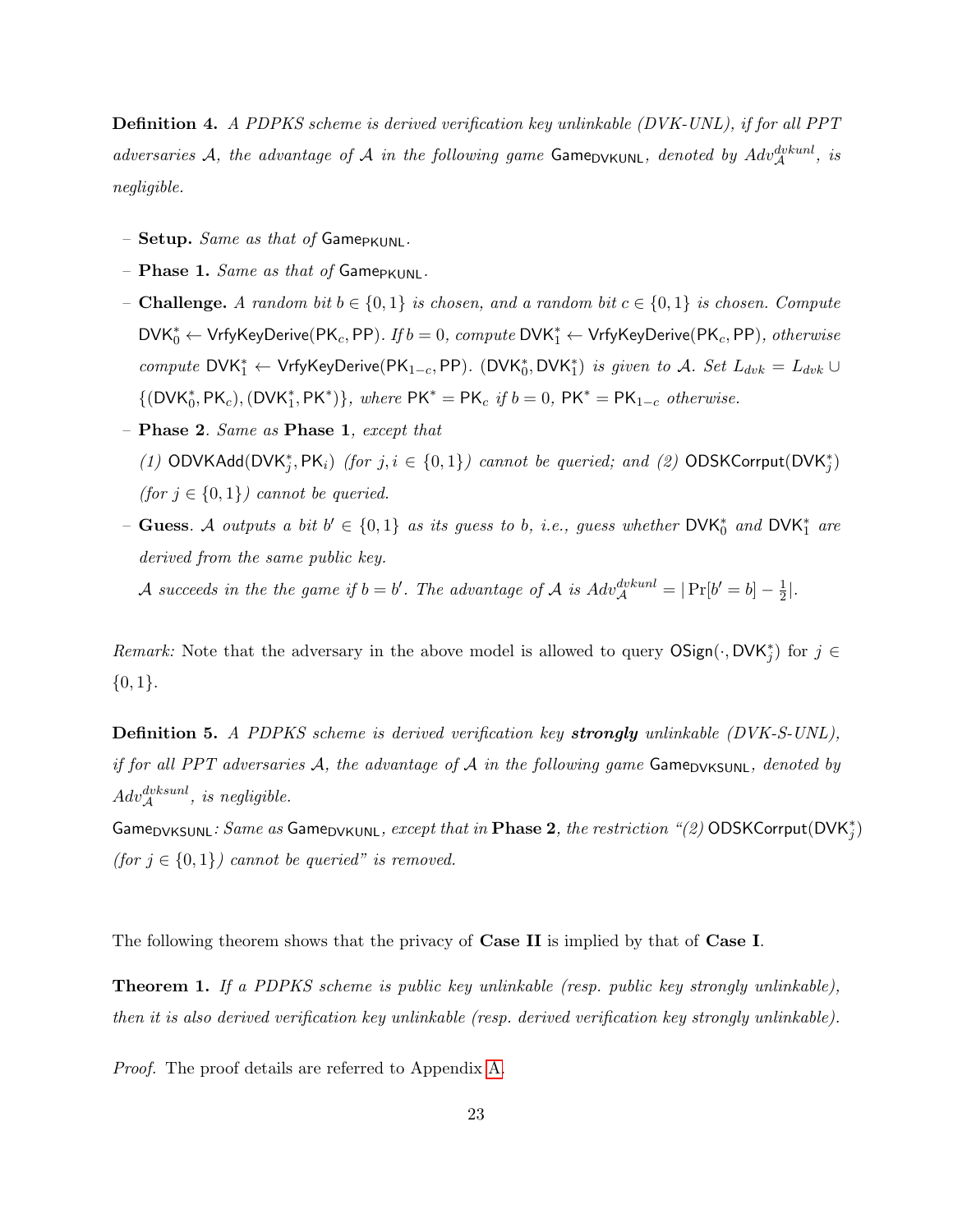With the above Theorem [1,](#page-22-0) for the privacy in PDPKS scheme, we only need to consider the public key (strong) unlinkability.

Remark: It seems that the reverse side of Theorem [1,](#page-22-0) i.e., "If a PDPKS scheme is derived verification key unlinkable (resp. derived verification key strongly unlinkable), then it is also public key unlinkable (resp. public key strongly unlinkable)", also holds and can be be proved trivially. In particular, if there is an algorithm  $\mathcal A$  that can win the Game<sub>PKUNL</sub>, i.e. link a derived verification key to its original public key, then an algorithm  $\beta$  can be constructed to win the Game<sub>DVKUNL</sub>, by running the algorithm  $\mathcal A$  two times, on the two challenged derived verification keys  $\mathsf{DVK}_0^*$  and  $\mathsf{DVK}_1^*$  respectively. We do not investigate the details formally here, since we already have the Theorem [1](#page-22-0) and public key unlinkability is more natural for indistinguishability definitions.

## <span id="page-23-0"></span>3 Our Construction

In this section, we first present some preliminaries, including the bilinear groups and the assumptions, then we propose a PDPKS scheme, which is obtained by applying our approach introduced in Sec. [1](#page-1-0) to the IBS scheme by Barreto et al. [\[3\]](#page-39-3).

#### 3.1 Preliminaries

#### 3.1.1 Bilinear Map Groups [\[10\]](#page-40-17)

Let  $\lambda$  be a security parameter and p be a  $\lambda$ -bit prime number. Let  $\mathbb{G}_1$  and  $\mathbb{G}_2$  be two additive cyclic groups of order p,  $\mathbb{G}_T$  be a multiplicative cyclic group of order p, and P, Q be generators of  $\mathbb{G}_1$  and  $\mathbb{G}_2$  respectively.  $(\mathbb{G}_1,\mathbb{G}_2,\mathbb{G}_T)$  are bilinear map groups if there exists a bilinear map  $e:\mathbb{G}_1\times\mathbb{G}_2\to\mathbb{G}_T$ satisfying the following peoperties:

- 1. Bilinearity:  $\forall (S,T) \in \mathbb{G}_1 \times \mathbb{G}_2, \forall a, b \in \mathbb{Z}, e(aS, bT) = e(S,T)^{ab}$ .
- 2. Non-degeneracy:  $e(P,Q)$  is a generator of  $\mathbb{G}_T$ .
- 3. Computability:  $\forall (S,T) \in \mathbb{G}_1 \times \mathbb{G}_2$ ,  $e(S,T)$  is efficiently computable.
- 4. There exists an efficient, publicly computable (but not necessarily invertible) isomorphism  $\psi$ :  $\mathbb{G}_2 \to \mathbb{G}_1$  such that  $\psi(Q) = P$ .

One can set  $\mathbb{G}_1 = \mathbb{G}_2$ ,  $P = Q$ , and take  $\psi$  to be the identity map.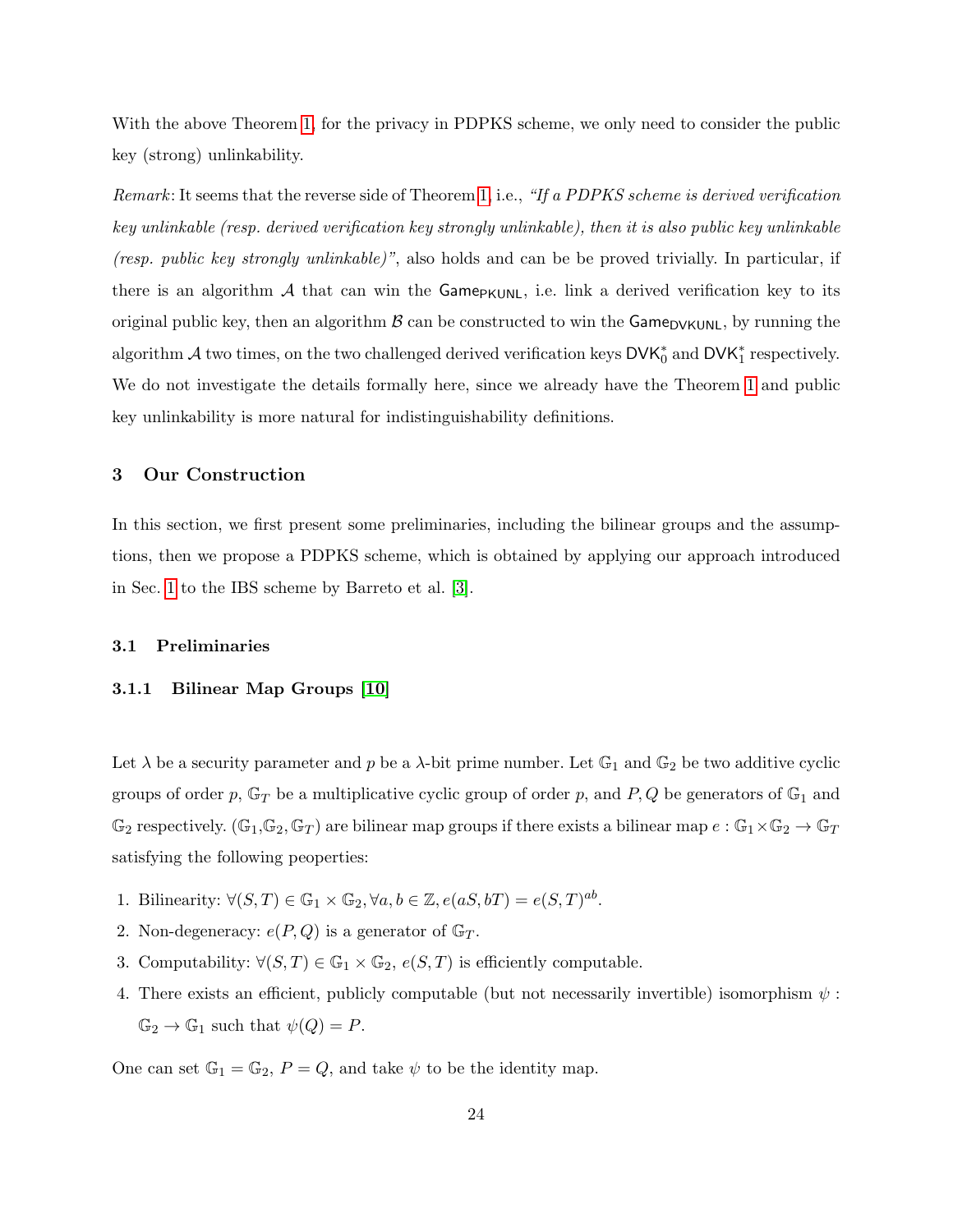#### 3.1.2 Assumptions

The security of our PDPKS construction relies on the  $q$ -Strong Diffie-Hellman  $(q$ -SDH) Assumption [\[8\]](#page-40-18), while the privacy-preserving relies on the Computational Diffie-Hellman (CDH) Assumption [\[43\]](#page-41-14) on bilinear groups.

**Definition 6** (q-Strong Diffie-Hellman Assumption). [\[8,](#page-40-18)[3\]](#page-39-3) The q-SDH problem in  $(\mathbb{G}_1, \mathbb{G}_2)$ is defined as follows: given a  $q+2$ -tuple  $(P,Q,\beta Q,\beta^2 Q,\ldots,\beta^q Q)$  as input, output a pair  $(c,\frac{1}{c+\beta}P)$ with  $c \in \mathbb{Z}_p^*$ . An algorithm A has advantage  $\epsilon$  in solving q-SDH in  $(\mathbb{G}_1, \mathbb{G}_2)$  if

$$
\Pr\left[\mathcal{A}(P,Q,\beta Q,\beta^2 Q,\ldots,\beta^q Q)=(c,\frac{1}{c+\beta}P)\right]\geq \epsilon
$$

where the probability is over the random choice of  $\beta$  in  $\mathbb{Z}_p^*$  and the random bits consumed by A.

We say that the  $(q, t, \epsilon)$ -SDH assumption holds in  $(\mathbb{G}_1, \mathbb{G}_2)$  if no t-time algorithm has advantage at least  $\epsilon$  in solving the q-SDH problem in  $(\mathbb{G}_1, \mathbb{G}_2)$ .

**Definition 7 (Computational Diffie-Hellman Assumption).** [\[43\]](#page-41-14) The CDH problem in  $\mathbb{G}_2$ is defined as follows: given a tuple  $(Q, A = aQ, B = bQ) \in \mathbb{G}_2^3$  as input, output  $C = abQ \in \mathbb{G}_2$ . An algorithm A has advantage  $\epsilon$  in solving CDH in  $\mathbb{G}_2$  if

$$
Pr\left[\mathcal{A}(Q, aQ, bQ) = abQ\right] \ge \epsilon
$$

where the probability is over the random choice of  $a, b \in \mathbb{Z}_p^*$  and the random bits consumed by A.

We say that the  $(t, \epsilon)$ -CDH assumption holds in  $\mathbb{G}_2$  if no t-time algorithm has advantage at least  $\epsilon$  in solving the CDH problem in  $\mathbb{G}_2$ .

#### 3.2 Construction

– Setup( $\lambda$ )  $\rightarrow$  PP. Upon input a security parameter  $\lambda$ , the algorithm chooses bilinear map groups  $(\mathbb{G}_1, \mathbb{G}_2, \mathbb{G}_T, e, \psi)$  of prime order  $p > 2^{\lambda}$ , generators  $Q \in \mathbb{G}_2$ ,  $P = \psi(Q) \in \mathbb{G}_1$ ,  $g = e(P, Q)$ , and hash functions  $H_1 : \mathbb{G}_2 \times \mathbb{G}_2 \to \mathbb{Z}_p^*$ ,  $H_2 : \{0,1\}^* \times \mathbb{G}_T \to \mathbb{Z}_p^*$ . The algorithm outputs public parameters

$$
\mathsf{PP} := (p, (\mathbb{G}_1, \mathbb{G}_2, \mathbb{G}_T, e, \psi), P, Q, g, H_1, H_2),
$$

and the message space is  $\mathcal{M} = \{0, 1\}^*$ .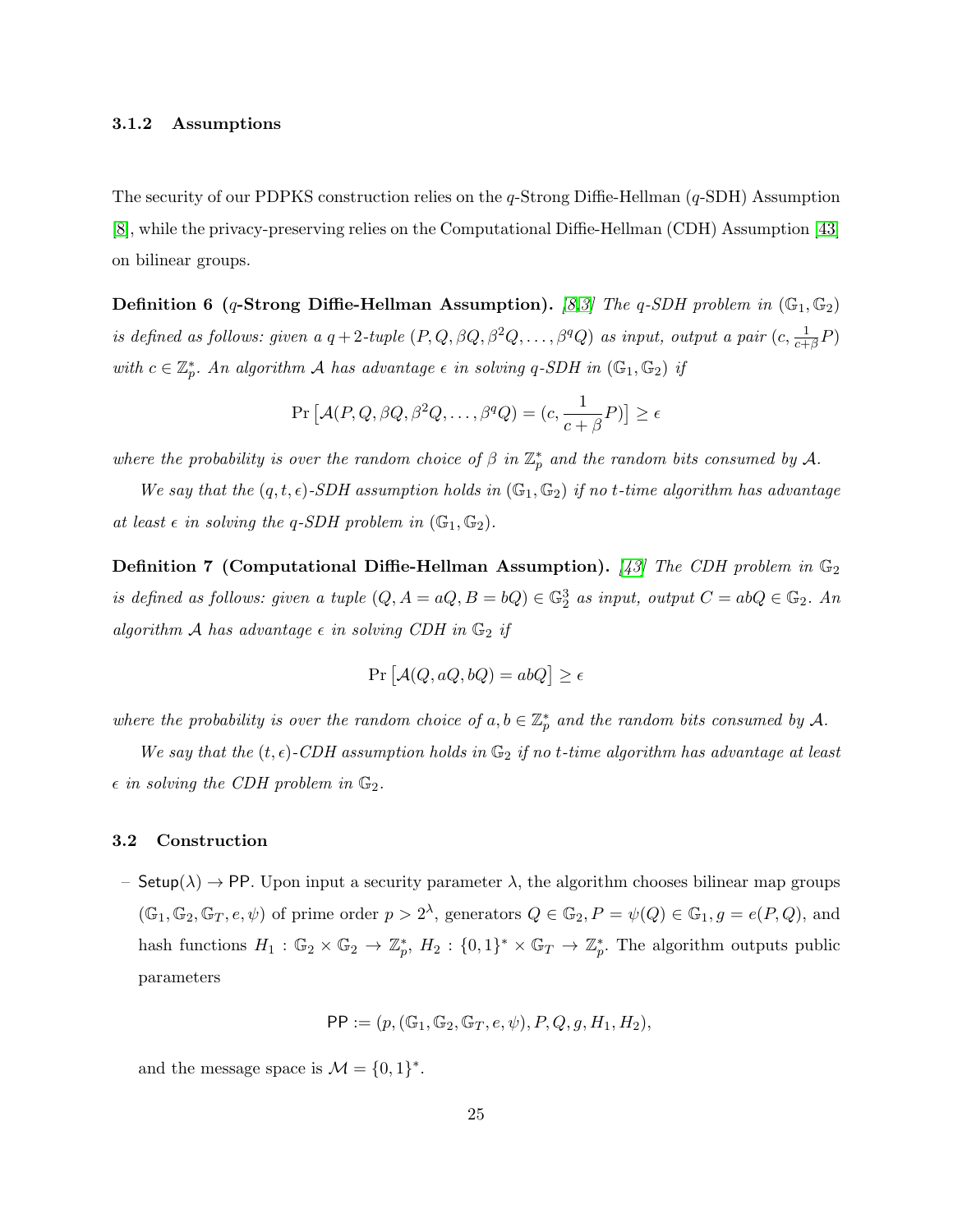- KeyGen(PP)  $\to$  (PK, SK). The algorithm chooses random  $\alpha, \beta \in \mathbb{Z}_p^*$ , then outputs a public key PK and corresponding secret key SK as

$$
\begin{aligned} \mathsf{PK} &:= (Q_{pub,1}, Q_{pub,2}) = (\alpha Q, \beta Q) \in \mathbb{G}_2 \times \mathbb{G}_2, \\ \mathsf{SK} &:= (\alpha, \beta) \in \mathbb{Z}_p^* \times \mathbb{Z}_p^*. \end{aligned}
$$

– VrfyKeyDerive(PK, PP)  $\to$  DVK. Upon input PK =  $(Q_{pub,1}, Q_{pub,2}) \in \mathbb{G}_2 \times \mathbb{G}_2$  and the system public parameters PP, the algorithm chooses random  $r \in \mathbb{Z}_p^*$ , and outputs a derived verification key

DVK := 
$$
(Q_r, Q_{vk})
$$
  
=  $(rQ, H_1(rQ, rQ_{pub,1})Q + Q_{pub,2}) \in \mathbb{G}_2 \times \mathbb{G}_2$ .

- VrfyKeyCheck(DVK, PK, SK, PP)  $\rightarrow$  1/0. Upon input DVK =  $(Q_r, Q_{vk}) \in \mathbb{G}_2 \times \mathbb{G}_2$ , PK =  $(Q_{pub,1}, Q_{pub,2}) \in \mathbb{G}_2 \times \mathbb{G}_2$ , SK =  $(\alpha, \beta) \in \mathbb{Z}_p^* \times \mathbb{Z}_p^*$ , and the system public parameters PP, the algorithm checks whether  $Q_{vk} \stackrel{?}{=} H_1(Q_r, \alpha Q_r)Q + Q_{pub,2}$ . If it holds, the algorithm outputs 1, otherwise outputs 0.
- SignKeyDerive(DVK, PK, SK, PP) → DSK or  $\bot$ . Upon input DVK =  $(Q_r, Q_{vk}) \in \mathbb{G}_2 \times \mathbb{G}_2$ , PK =  $(Q_{pub,1}, Q_{pub,2}) \in \mathbb{G}_2 \times \mathbb{G}_2$ , SK =  $(\alpha, \beta) \in \mathbb{Z}_p^* \times \mathbb{Z}_p^*$ , the algorithm checks whether  $Q_{vk} \stackrel{?}{=}$  $H_1(Q_r, \alpha Q_r)Q + Q_{pub,2}$ . If it hods, the algorithm outputs a derived signing key

$$
\mathsf{DSK} := P_{sk} = \frac{1}{H_1(Q_r, \alpha Q_r) + \beta} P \in \mathbb{G}_1,
$$

otherwise, outputs ⊥.

- Sign(m, DVK, DSK, PP)  $\rightarrow \sigma$ . Upon input a message  $m \in \mathcal{M}$ , a derived verification key DVK =  $(Q_r, Q_{vk}) \in \mathbb{G}_2 \times \mathbb{G}_2$ , a signing key  $DSK = P_{sk} \in \mathbb{G}_1$ , and the system public parameters PP, the algorithm
	- 1. picks a random  $x \in \mathbb{Z}_p^*$  and computes  $X = g^x$ ,
	- 2. sets  $h = H_2(m, X) \in \mathbb{Z}_p^*$ ,
	- 3. computes  $P_{\sigma} = (x + h)P_{sk} \in \mathbb{G}_1$ ,
	- and outputs  $\sigma = (h, P_{\sigma})$  as a signature for m.
- Verify $(m, \sigma, \text{DVK}, \text{PP}) \rightarrow 1/0$ . Upon input a message  $m \in \mathcal{M}$ , a signature  $\sigma = (h, P_{\sigma}) \in \mathbb{Z}_p^* \times \mathbb{G}_1$ , a derived verification key  $\mathsf{DVK} = (Q_r, Q_{vk}) \in \mathbb{G}_2 \times \mathbb{G}_2$ , and the system public parameters PP, the algorithm checks whether  $h \stackrel{?}{=} H_2(m, e(P_\sigma, Q_{vk})g^{-h})$  holds. If it holds, the algorithm outputs 1, otherwise 0.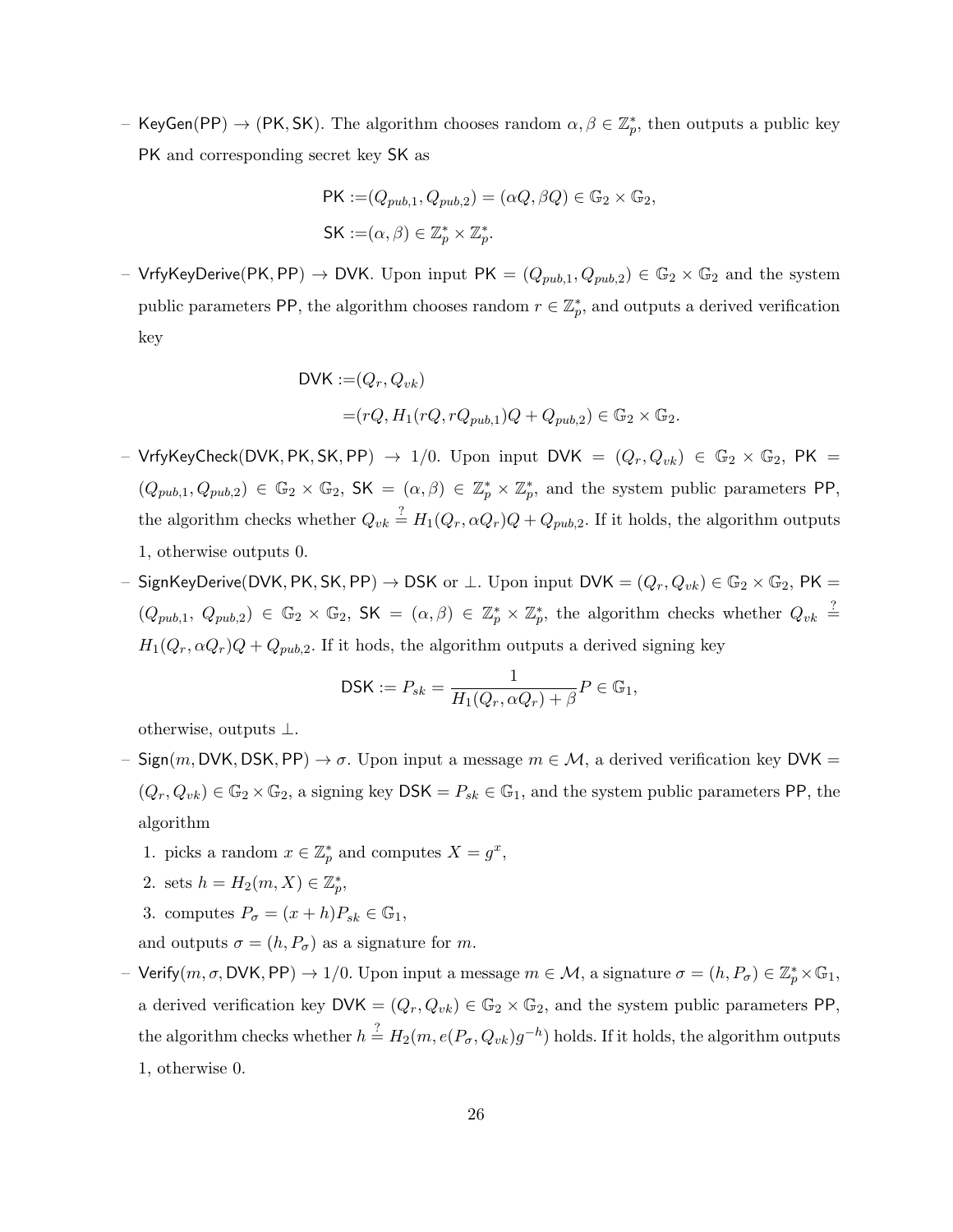Correctness. For any message  $m \in \mathcal{M}$ , it is easy to verify that (1) VrfyKeyCheck(DVK, PK, SK, PP) = 1, since  $\alpha Q_r = \alpha r Q = r Q_{pub,1}$ , and (2) Verify $(m, \text{Sign}(m, \text{DVK}, \text{DSK}, \text{PP})$ , DVK, PP $) = 1$ , since

$$
e(P_{\sigma}, Q_{vk})g^{-h} = e((x+h)P_{sk}, Q_{vk})g^{-h}
$$
  
=  $e(P_{sk}, Q_{vk})^{x+h}g^{-h} = g^{x+h}g^{-h} = g^x = X.$ 

Note that

$$
e(P_{sk}, Q_{vk})
$$
  
= $e\left(\frac{1}{H_1(Q_r, \alpha Q_r) + \beta} P, H_1(rQ, rQ_{pub,1})Q + Q_{pub,2}\right)$   
= $e\left(\frac{1}{H_1(rQ, \alpha rQ) + \beta} P, H_1(rQ, r\alpha Q)Q + \beta Q\right)$   
= $e(P, Q) = g.$ 

## <span id="page-26-0"></span>4 Proofs of Security and Privacy

In this section, we prove our PDPKS construction above is existentially unforgeable under an adaptive chosen-message attack (i.e. is secure) (w.r.t. Def. [1\)](#page-18-0) and is public key strongly unlinkable (w.r.t. Def. [3\)](#page-21-0). For the proof of security, in Sec. [4.1](#page-26-1) we reduce the security of our PDPKS construction to the security of the IBS construction by Barreto et al. [\[3\]](#page-39-3). For the proof of privacy, in Sec. [4.2](#page-32-0) we reduce the public key strong unlinkability of our PDPKS construction to the hardness of CDH problem.

#### <span id="page-26-1"></span>4.1 Proof of Security

Below, we first review the definition and security model of IBS, as well as the IBS construction and security conclusion in [\[3\]](#page-39-3), then prove the security of our PDPKS construction by giving a reduction from our PDPKS construction to the IBS construction in [\[3\]](#page-39-3).

## 4.1.1 Review of Identity-Based Signature in [\[3\]](#page-39-3)

#### Definition of Identity-Based Signature Scheme

An IBS scheme consists of following four algorithms: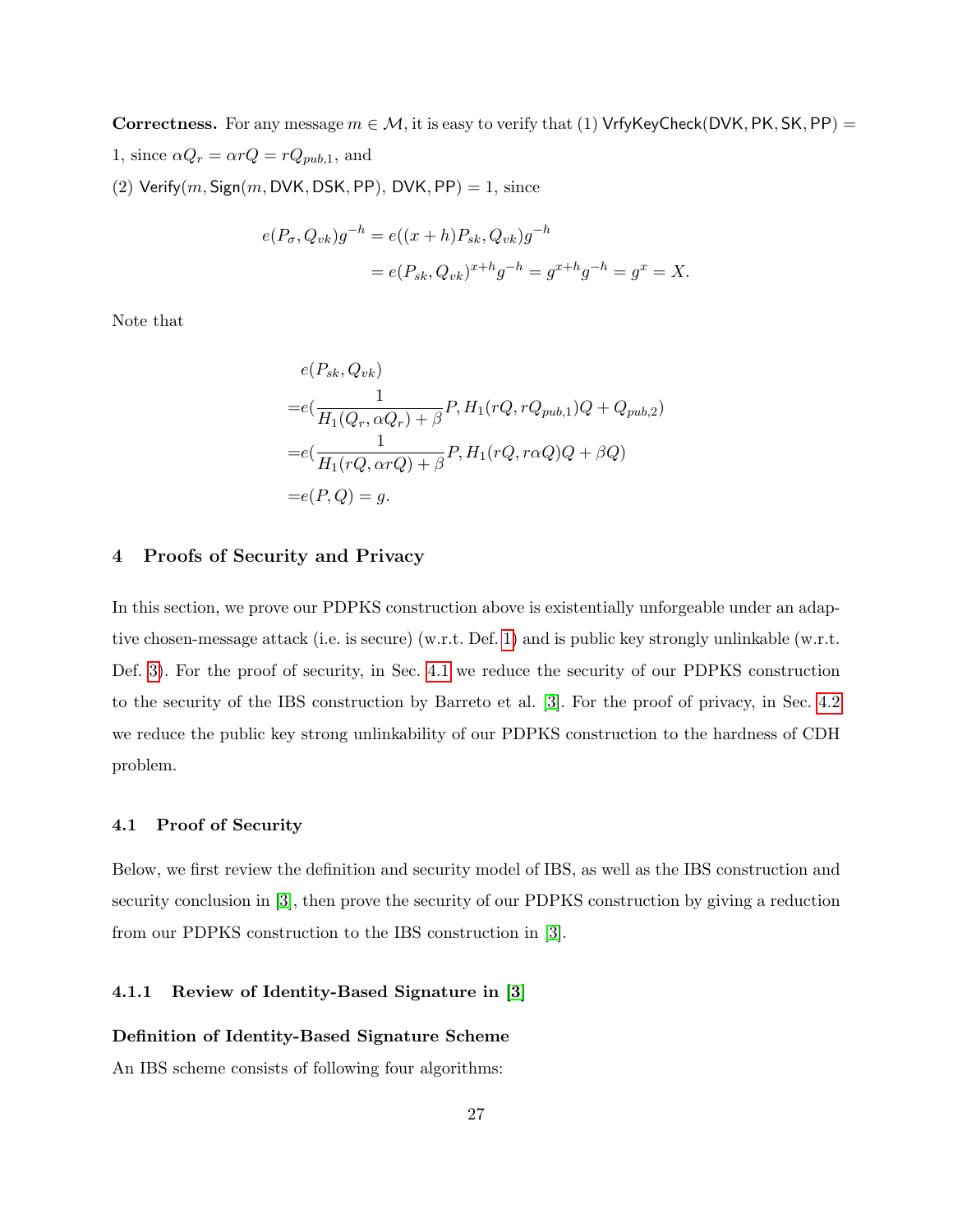- Setup( $\lambda$ )  $\rightarrow$  (PP, MSK). The algorithm takes as input a security parameter  $\lambda$ , runs in polynomial time in  $\lambda$ , and outputs system public parameters PP and a system master secret key MSK.
- KeyExtract(ID, PP, MSK)  $\rightarrow$  SK<sub>ID</sub>. The algorithm takes as input an arbitrary identity ID  $\in$ {0, 1} ∗ , the system public parameters PP, and the master secret key MSK, and outputs a private key  $SK_{\text{ID}}$  for the identity ID.
- $Sign(m, ID, PP, SK_{ID}) \rightarrow \sigma$ . The algorithm takes as input a message m in the message space M, an identity  $ID \in \{0,1\}^*$ , the system public parameters PP, and a private key  $SK_{ID}$  corresponding to the identity ID, and outputs a signature  $\sigma$  for the message m and the identity ID.
- Verify $(m, \sigma, \text{ID}, \text{PP}) \rightarrow 1/0$ . The algorithm takes as input a (message, signature) pair  $(m, \sigma)$ , an identity  $ID \in \{0,1\}^*$ , and the system public parameters PP, and outputs a bit  $b \in \{0,1\}$ , with  $b = 1$  meaning valid and  $b = 0$  meaning invalid.

#### Security Model of IBS

**Definition 8.** An IBS scheme is existentially unforgeable under adaptive chosen message and identity attacks if no PPT adversary has a non-negligible advantage in the following game  $\mathsf{Game}_{\mathsf{IBS},\mathsf{UEF}}$ :

- Setup. (PP, MSK)  $\leftarrow$  Setup() is run and PP are given to the adversary A.
- Probing Phase. The adversary can adaptively query the following oracles:
	- Key Extract Oracle OKeyExtract $(\cdot)$ : Upon input an arbitrary identity  $ID \in \{0,1\}^*$ , OKeyExtract $(ID)$ returns the corresponding private key  $SK_{ID}$  to A.
	- Signing Oracle OSign $(\cdot, \cdot)$ : Upon input a message  $m \in \mathcal{M}$  and an identity  $ID \in \{0,1\}^*$ , OSign $(m, ID)$  returns Sign $(m, ID, PP, SK_{ID})$  to A, where SK<sub>ID</sub> is a private key for ID.
- $-$  Output Phase. A outputs a message m<sup>\*</sup> ∈ M, an identity  $ID^*$ , and a signature  $\sigma^*$ . A succeeds in the the game if  $Verify(m^*, \sigma^*, ID^*, PP) = 1$  under the restrictions that (1) OKeyExtract(ID<sup>\*</sup>) is never queried, and  $(2)$  OSign $(m^*, \mathsf{ID}^*)$  is never queried.

#### Construction of the IBS in [\[3\]](#page-39-3)

Below is the IBS construction in [\[3\]](#page-39-3). [12](#page-27-0)

<span id="page-27-0"></span><sup>&</sup>lt;sup>12</sup> Note that we slightly changed the variable names in the IBS construction, to better suit our PDPKS construction in later proof.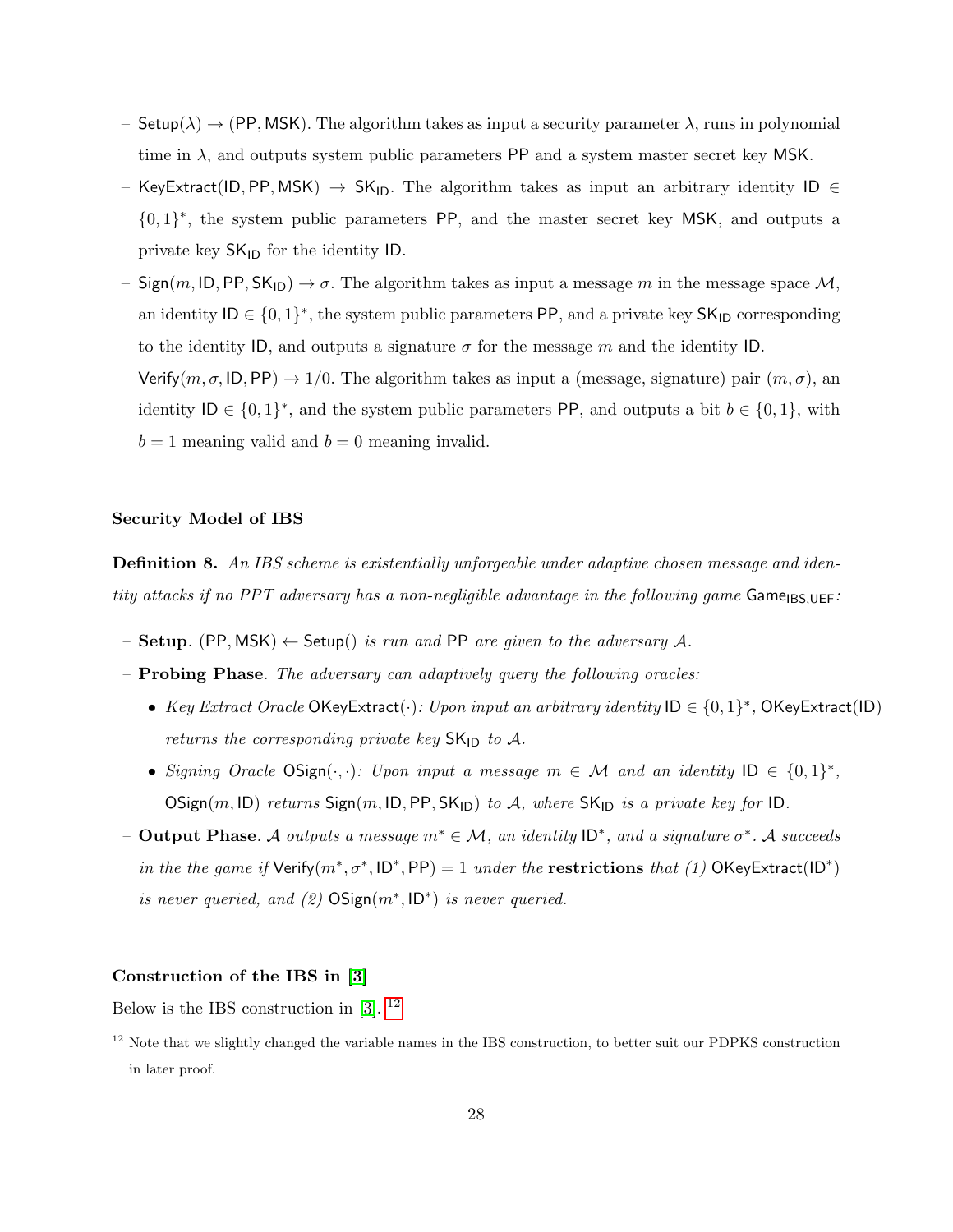- Setup( $\lambda$ )  $\rightarrow$  (PP, MSK). Upon input a security parameter  $\lambda$ , the algorithm chooses bilinear map groups  $(\mathbb{G}_1, \mathbb{G}_2, \mathbb{G}_T, e, \psi)$  of prime order  $p > 2^{\lambda}$ , generators  $Q \in \mathbb{G}_2, P = \psi(Q) \in \mathbb{G}_1, g =$  $e(P,Q)$ , and hash functions  $H_1: \{0,1\}^* \to \mathbb{Z}_p^*, H_2: \{0,1\}^* \times \mathbb{G}_T \to \mathbb{Z}_p^*$ . The algorithm selects random  $\beta \in \mathbb{Z}_p^*$  and computes  $Q_{pub} = \beta Q \in \mathbb{G}_2$ , then outputs public parameters PP and master secret key MSK as PP :=  $(p, (\mathbb{G}_1, \mathbb{G}_2, \mathbb{G}_T, e, \psi), P, Q, Q_{pub}, g, H_1, H_2)$ , MSK :=  $\beta$ . The message space is  $M = \{0, 1\}^*$ .
- KeyExtract(ID, PP, MSK)  $\rightarrow$  SK<sub>ID</sub>. Upon input an arbitrary identity ID  $\in \{0,1\}^*$ , the system public parameters PP, and the master secret key MSK, the algorithm outputs a private key SK<sub>ID</sub> for the identity ID as  $SK_{ID} = \frac{1}{H_1(IL)}$  $\frac{1}{H_1(\mathsf{ID})+\beta}P\in\mathbb{G}_1.$
- Sign(m, ID, PP, SK<sub>ID</sub>)  $\rightarrow \sigma$ . Upon input a message  $m \in \{0,1\}^*$ , an identity ID  $\in \{0,1\}^*$ , the system public parameters PP, and a private key  $\mathsf{SK}_{\mathsf{ID}}$  for the identity  $\mathsf{ID},$  the algorithm
	- 1. picks a random  $x \in \mathbb{Z}_p^*$  and computes  $X = g^x$ ,
	- 2. sets  $h = H_2(m, X) \in \mathbb{Z}_p^*$ ,
	- 3. computes  $P_{\sigma} = (x + h)$ SK<sub>ID</sub>  $\in \mathbb{G}_1$ ,

and outputs  $\sigma = (h, P_{\sigma}) \in \mathbb{Z}_p^* \times \mathbb{G}_1$  as a signature for message m and identity ID.

- Verify $(m, \sigma, \text{ID}, \text{PP}) \rightarrow 1/0$ . Upon input a message  $m \in \{0,1\}^*$ , a signature  $\sigma = (h, P_{\sigma}) \in$  $\mathbb{Z}_p^* \times \mathbb{G}_1$ , an identity  $\mathsf{ID} \in \{0,1\}^*$ , and the system public parameters PP, the algorithm outputs  $b = 1$  if and only if  $h = H_2(m, e(P_{\sigma}, H_1(\text{ID})Q + Q_{pub})g^{-h}).$ 

Remark: Note that the above IBS scheme has the MPK-pack-able property in the sense that

<span id="page-28-0"></span>
$$
CMPK := (p, (\mathbb{G}_1, \mathbb{G}_2, \mathbb{G}_T, e, \psi), P, Q, g, H_1, H_2),
$$
  
IMPK := $(Q_{pub}),$   

$$
F(\text{PP}, \text{ID}) := H_1(\text{ID})Q + Q_{pub}.
$$

#### Security of the IBS in [\[3\]](#page-39-3)

The security of the IBS construction in [\[3\]](#page-39-3) is established by the following lemma.

**Lemma 1.** [\[3,](#page-39-3) Theorem 1] Let us assume that there exists an adaptively chosen message and identity attacker A making  $q_{h_i}$  queries to random oracles  $H_i(i = 1, 2)$  and  $q_s$  queries to the signing oracle. Assume that, within a time t, A produces a forgery with probability  $\epsilon \geq 10(q_s+1)(q_s+q_{h_2})/2^{\lambda}$ .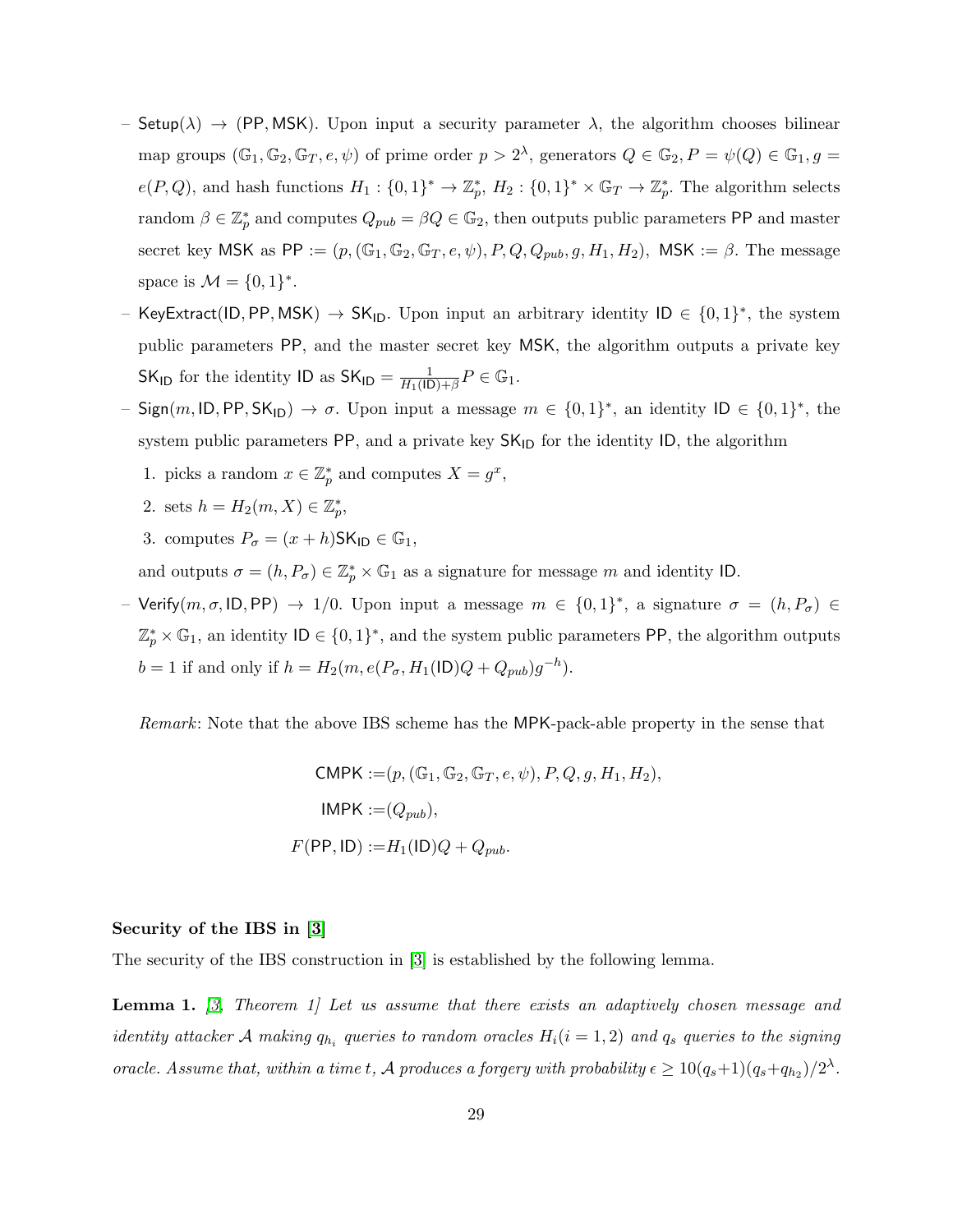Then, there exists an algorithm B that is able to solve the q-SDH Problem for  $q = q_{h_1}$  in an expected time

<span id="page-29-0"></span>
$$
t' \le 120686 q_{h_1} q_{h_2} (t + O(q_s \tau_p)) / (\epsilon (1 - q/2^{\lambda})) + O(q^2 \tau_{mult})
$$

where  $\tau_{mult}$  and  $\tau_p$  respectively denote the cost of a scalar multiplication in  $\mathbb{G}_2$  and the required time for pairing evaluation.

#### 4.1.2 Security Proof of our PDPKS Construction

Now we prove the security of our PDPKS construction, by a reduction to the IBS construction in [\[3\]](#page-39-3), as shown in the following Lemma [2.](#page-29-0)

**Lemma 2.** Assume that there exists an adaptively chosen message attacker A that makes  $q_h$ queries to random oracles  $H_i(i = 1, 2)$ ,  $q_a$  queries to the verification key adding oracle, and  $q_s$ queries to the signing oracle in  $\mathsf{Game}_{\mathsf{UEF}}$  for our PDPKS construction. Assume that, within time t, A produces a forgery with probability  $\epsilon$ . Then, there exists an algorithm B that is able to produce within time  $\bar{t} = t + O(q_a \tau_{mult})$  a forgery with probability  $\bar{\epsilon} = \epsilon$  in Game<sub>IBS,UEF</sub> for the IBS construc-tion in [\[3\]](#page-39-3), where  $\mathcal B$  makes  $\bar{q}_{h_i}$  queries to random oracles  $H_i(i = 1, 2)$  and  $\bar{q}_s$  queries to the signing oracle, with  $\bar{q}_{h_1} \leq q_{h_1} + q_a, \bar{q}_{h_2} \leq q_{h_2}, \bar{q}_s \leq q_s.$ 

*Proof.* Below, B acts as an adversary in Game<sub>IBS,UEF</sub> to interact with a challenger C which simulates the IBS scheme  $\Pi_{ibs}$  to  $\beta$  in the random oracle model, and at the same time,  $\beta$  simulates our PDPKS scheme  $\Pi_{pdpks}$  to A, which is an adversary for  $\textsf{Game}_{\textsf{UEF}}$  in the random oracle model. B tries to attack  $\pi_{ibs}$ , by making use of  $\mathcal{A}'s$  attacking ability to our  $\Pi_{pdpks}$ .

Setup (for Game<sub>IBS,UEF</sub>). B is given  $\Pi_{ibs}$ .PP =  $(p, (\mathbb{G}_1, \mathbb{G}_2, \mathbb{G}_T, e, \psi), P, Q, Q_{pub}, g, \tilde{H}_1, H_2)$ . Then B simulates Game<sub>UEF</sub>.Setup to A as follows.

B sets  $\Pi_{pdpks}$ .PP =  $(p,(\mathbb{G}_1,\mathbb{G}_2,\mathbb{G}_T,e,\psi),P,Q,g,H_1,H_2)$ , and gives  $\Pi_{pdpks}$ .PP to A, where  $H_1: \mathbb{G}_2 \times \mathbb{G}_2 \to \mathbb{Z}_p^*$  is defined as: for any  $(\text{preimg}_1, \text{preimg}_2) \in \mathbb{G}_2 \times \mathbb{G}_2$ ,  $H_1(\text{preimg}_1, \text{preimg}_2) :=$  $\tilde{H}_1(preimg_1||preimg_2)$  where '||' denotes concatenation.

B chooses random  $\alpha \in \mathbb{Z}_p^*$ , sets  $Q_{pub,1} = \alpha Q$  and  $Q_{pub,2} = Q_{pub}$ , then gives  $\Pi_{pdpks}$ . PK :=  $(Q_{pub,1}, Q_{pub,2})$  to A.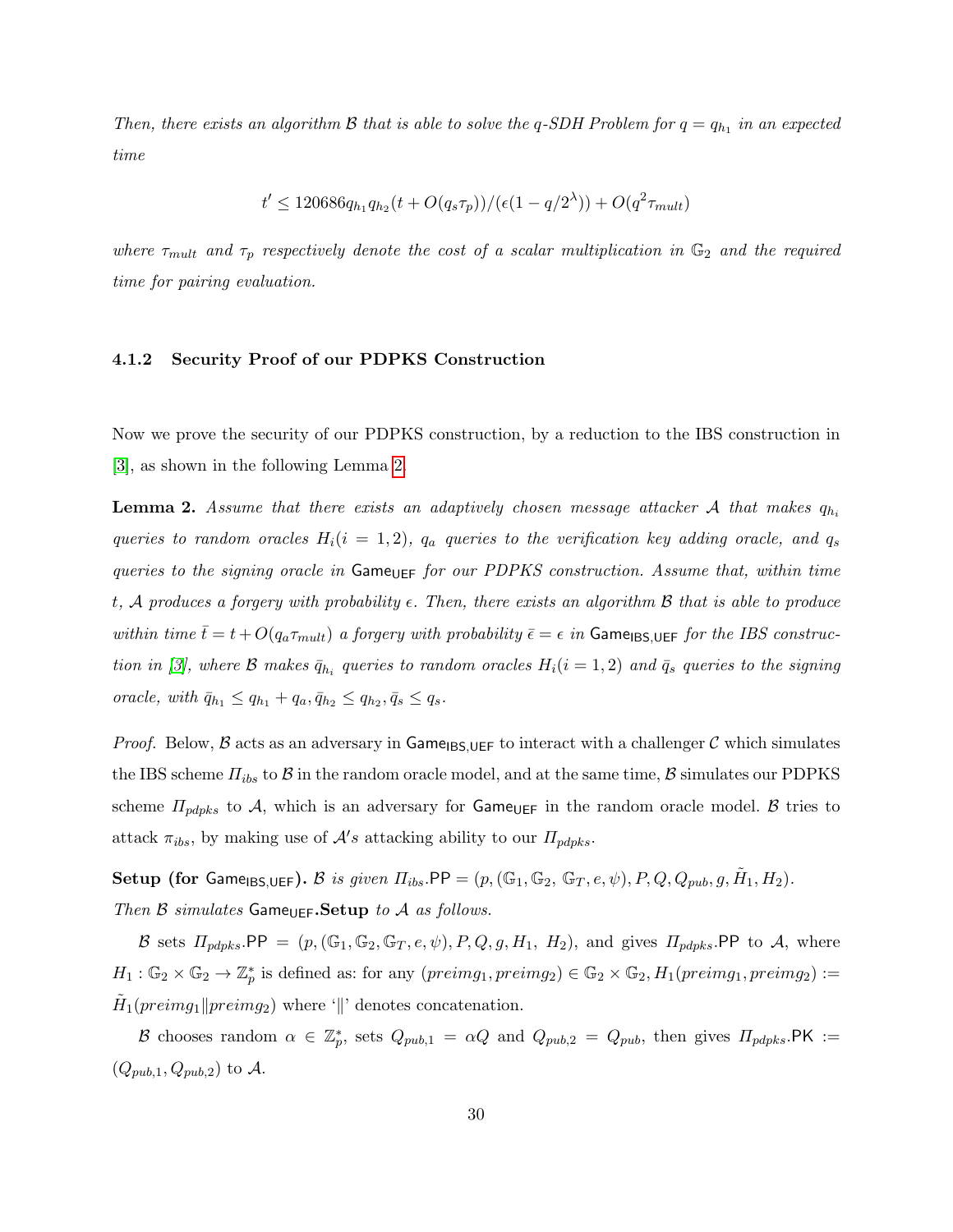B initializes an empty list  $L_{H_1} = \emptyset$ , each element of which will be a (preimage 1, preimage 2, hash value) tuple  $(preimg_1, preimg_2, hval)$ .

B initializes an empty list  $L_{dvk} = \emptyset$ , each element of which will be a (derived verification key, derived signing key, corrupted, preimage 1, preimage 2) tuple (DVK, DSK, corrupted, preimg1, preimg2), satisfying  $\mathsf{DVK} = (Q_r, Q_{vk}) \in \mathbb{G}_2 \times \mathbb{G}_2$ ,  $preimg_1 = Q_r$ ,  $preimg_2 = \alpha Q_r$ , and  $Q_{vk} = H_1(preimg_1, preimg_2)Q + Q_{pub,2}.$ 

**Probing Phase (for Game**<sub>IBS,UEF</sub>). According to the queries that A makes adaptively in Game<sub>UEF</sub>. Probing **Phase, B** makes adaptive queries to the challenger C in Game<sub>IBS,UEF</sub> as follows.

- When A makes a  $H_1$  query for input  $(preimg_1, preimg_2) \in \mathbb{G}_2 \times \mathbb{G}_2$  to  $\mathcal{B}$ :  $\mathcal{B}$  searches  $L_{H_1}$  to find a tuple  $ht \in L_{H_1}$  such that  $ht.preimg_1 = preimg_1$   $AND$   $ht.preimg_2 = preimg_2$ :
	- if such a tuple exists,  $\beta$  returns ht.hval to  $\mathcal{A}$ .
	- otherwise, B makes a  $H_1$  query for input  $preimg_1||preimg_2$  to C and obtains a hash value hval, then B adds ( $preimg_1, preimg_2, hval$ ) to  $L_{H_1}$ , and returns hval to A.
- When A makes an ODVKAdd( $\cdot$ ) query for input DVK =  $(Q_r, Q_{vk}) \in \mathbb{G}_2 \times \mathbb{G}_2$  to B: B searches  $L_{dvk}$  to find a tuple  $dvk \in L_{dvk}$  such that  $dvk$ . DVK = DVK. If such a tuple exists, B return 1 to  $\mathcal{A}$ ; Otherwise,
	- 1. B searches  $L_{H_1}$  to find a tuple  $ht \in L_{H_1}$  such that  $ht:preimg_1 = Q_r$  AND  $ht:preimg_2 = \alpha Q_r$ . If such a tuple does not exist, B makes a  $H_1$  query for input  $Q_r || \alpha Q_r$  to C and obtains a value  $hval = \tilde{H}_1(Q_r || \alpha Q_r)$ , then sets  $ht = (Q_r, \alpha Q_r, hval)$  and adds  $ht$  to  $L_{H_1}$ .
	- 2. B then checks if  $ht.hvalQ + Q_{pub,2} \stackrel{?}{=} Q_{vk}$ . If the equation holds, B adds (DVK,  $null, 0, Q_r, \alpha Q_r)$ to  $L_{dvk}$  and returns 1 to A; otherwise, B returns 0 to A.
- When A makes an ODSKCorrput( $\cdot$ ) query for input DVK =  $(Q_r, Q_{vk}) \in \mathbb{G}_2 \times \mathbb{G}_2$  to B: Note that A can only query ODSKCorrput(.) for input DVK such that DVK exists in  $L_{dvk}$ , B searches  $L_{dvk}$  to find a tuple  $dvk \in L_{dvk}$  such that  $dvk$ . DVK = DVK. If such a tuple does not exist, return  $\perp$  to A, otherwise
	- 1. B sets  $ID = dvk.preimg_1\|dvk.preimg_2$  and makes a query OKeyExtract( $\cdot$ ) for input ID to C, and obtains a private key  $SK_{\text{ID}} \in \mathbb{G}_1$  for ID.
	- 2. B sets  $DSK = SK_{1D}$  and returns DSK to A. Note  $\text{that } \mathsf{SK}_{\mathsf{ID}} = \frac{1}{\tilde{H}_1(dvk.preimg_1||dvk.preimg_2)+\beta}P = \frac{1}{H_1(dvk.preimg_1,dv) + H_1(dvk.preimg_1)}$  $\frac{1}{H_1(dvk, preimg_1,dvk, preimg_2)+\beta}P$ , i.e. from the view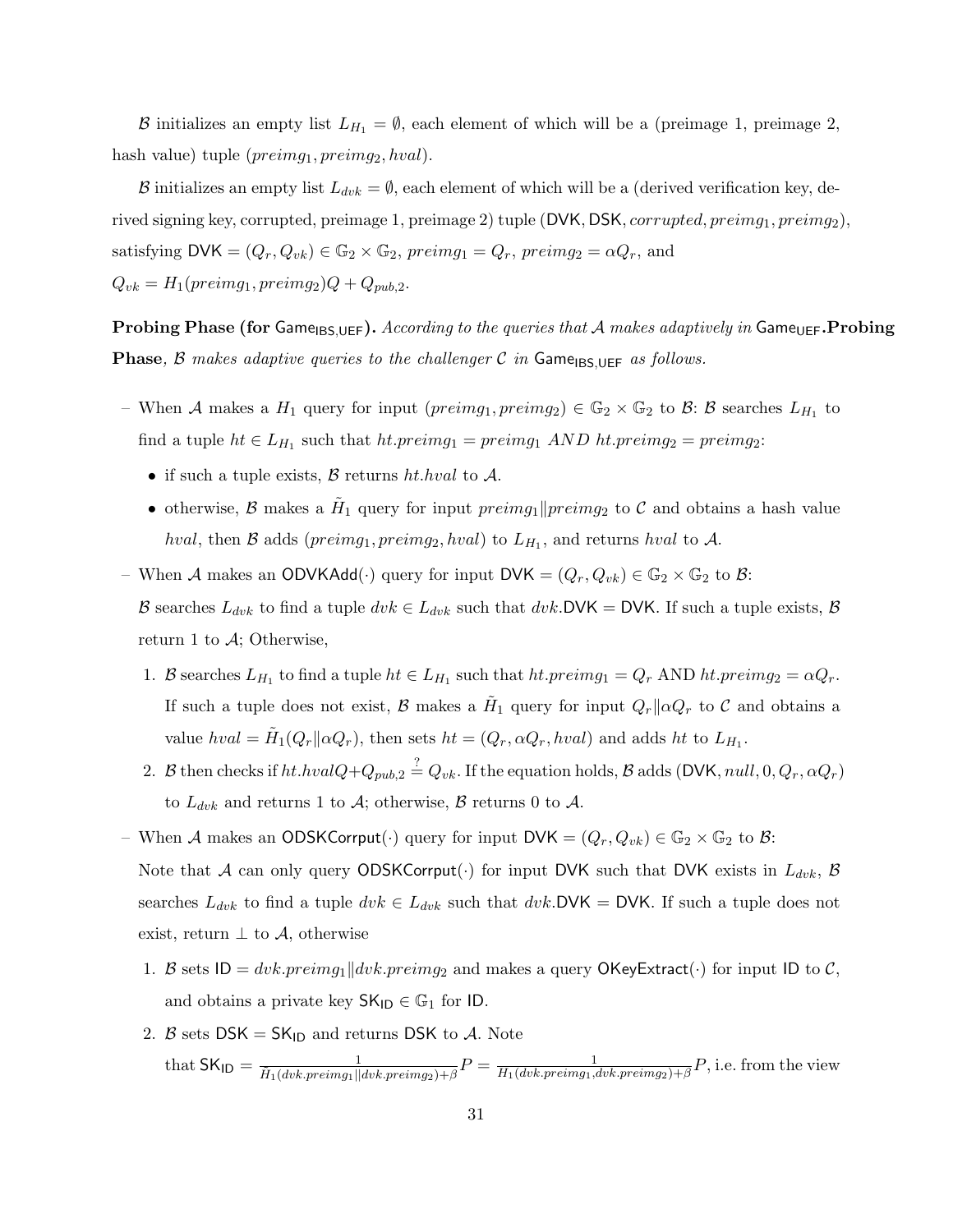of A, it obtains a valid derived signing key corresponding to  $\mathsf{DVK} = (Q_r, Q_{vk})$ , since

$$
Q_r = dvk. \text{DVK}.Q_r = dvk. \text{preimg}_1,
$$
  
\n
$$
Q_{vk} = dvk. \text{DVK}.Q_{vk}
$$
  
\n
$$
= H_1(dvk. \text{preimg}_1, dvk. \text{preimg}_2)Q + Q_{pub,2},
$$
  
\n
$$
dvk. \text{preimg}_2 = \alpha \cdot dvk. \text{preimg}_1.
$$

3. B updates the tuple dvk (in  $L_{dvk}$ ) by setting dvk.DSK = SK<sub>ID</sub>, dvk.corrupted = 1.

– When A makes a signing query  $OSign(\cdot, \cdot)$  for input message  $m \in \mathcal{M}$  and derived verification key DVK =  $(Q_r, Q_{vk}) \in \mathbb{G}_2 \times \mathbb{G}_2$  to  $\mathcal{B}$ :

Note that A can only query  $OSign(\cdot, \cdot)$  for input DVK such that DVK exists in  $L_{dvk}$ , B searches  $L_{dvk}$  to find a tuple  $dvk \in L_{dvk}$  such that  $dvk$ . DVK = DVK. If such a tuple does not exist, return  $\perp$  to  $\mathcal{A}$ , otherwise

- 1. B sets  $ID = dvk-preimg_1||dvk-preimg_2$  and makes a query  $OSign(\cdot, \cdot)$  for input m and ID to C, and obtains a signature  $\sigma = (h, P_{\sigma}) \in \mathbb{Z}_p^* \times \mathbb{G}_1$  such that  $h = H_2(m, e(P_{\sigma}, \tilde{H}_1(\mathsf{ID})Q + \mathsf{I}_2(\mathsf{ID})Q)$  $(Q_{pub})g^{-h}).$
- 2. B forwards  $\sigma = (h, P_{\sigma})$  to A. Note that  $(h, P_{\sigma})$  satisfies  $h = H_2(m, e(P_{\sigma}, DVK.Q_{vk})g^{-h}),$ since

$$
\tilde{H}_1(\text{ID})Q + Q_{pub}
$$
\n
$$
= \tilde{H}_1(dvk.preimg_1||dvk.preimg_2)Q + Q_{pub}
$$
\n
$$
= H_1(dvk.preimg_1, dvk.preimg_2)Q + Q_{pub,2}
$$
\n
$$
= dvk. \text{DVK}.Q_{vk} = \text{DVK}.Q_{vk},
$$

i.e. from the view of  $\mathcal{A}, \sigma$  is a valid signature for message m and derived verification key DVK.

Output Phase (for Game<sub>IBS,UEF</sub>). In the Game<sub>UEF</sub>. Output Phase, A outputs a message  $m^* \in \mathcal{M}$ , a derived verification key  $\mathsf{DVK}^* = (Q_r^*, Q_{vk}^*) \in \mathbb{G}_2 \times \mathbb{G}_2$  such that there is a tuple  $dvk \in L_{dvk}$  with  $dvk. \text{DVK} = \text{DVK}^*$ , and a signature  $\sigma^* = (h^*, P^*_{\sigma}) \in \mathbb{Z}_p^* \times \mathbb{G}_1$ . B sets  $\text{ID}^* = dvk. preimg_1 \| dvk. preimg_2$ , and forwards  $(m^*, \mathsf{ID}^*, \sigma^*)$  to C. Note that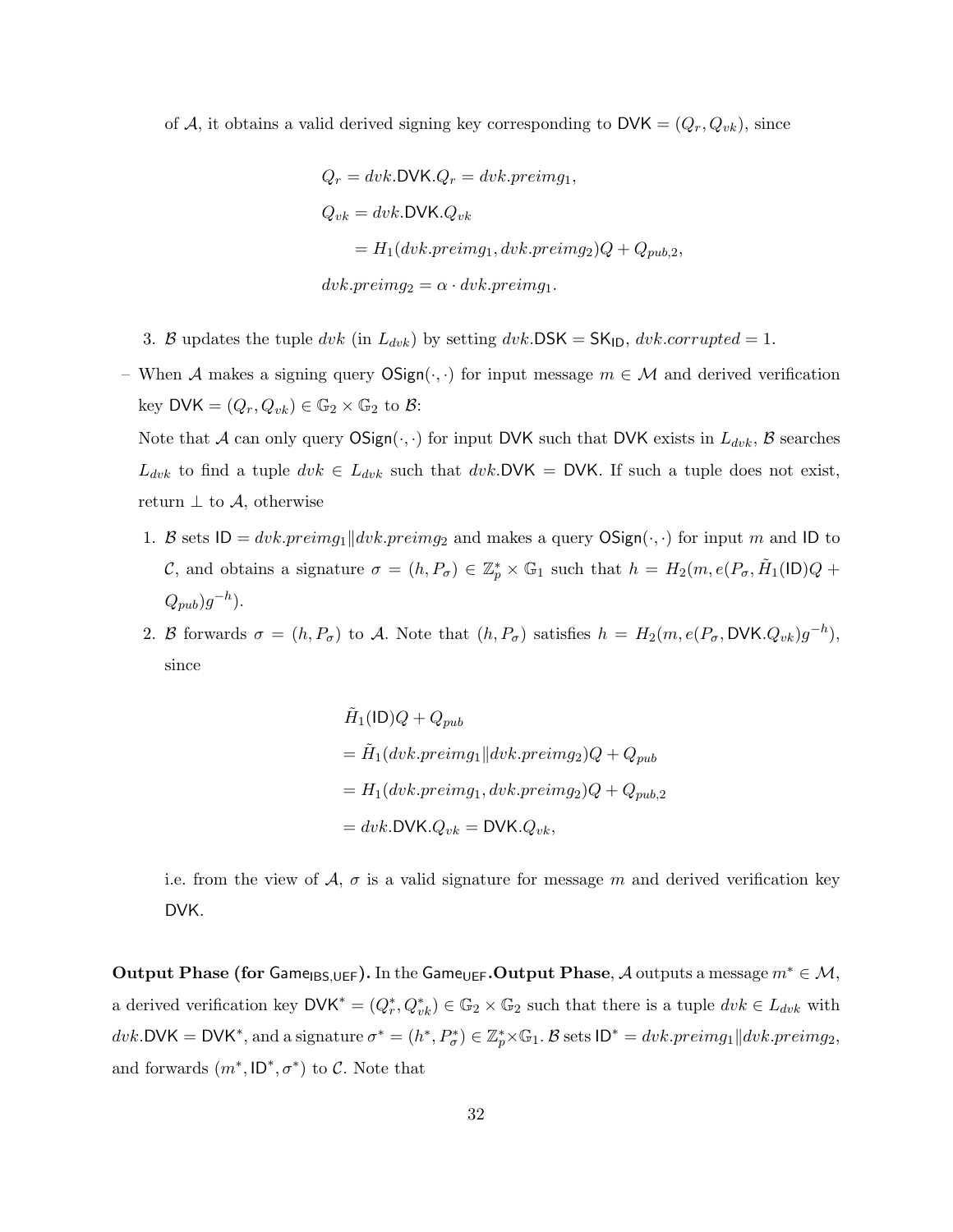$-I_{pdpks}$ .Verify $(m^*, \sigma^*, \textsf{DVK}^*, \textsf{PDPKS}. \textsf{PP}) = 1$  means  $h^* = H_2(m^*, e(P_{\sigma}^*, Q_{vk}^*) g^{-h^*}),$  and this implies  $h^* = H_2(m^*, e(P^*_{\sigma}, \tilde{H}_1(\text{ID}^*)Q + Q_{pub})g^{-h^*}),$  since

$$
Q_{vk}^* = dvk. \text{DVK}. Q_{vk}
$$
  
=  $H_1(dvk. preimg_1, dvk. preimg_2)Q + Q_{pub,2}$   
=  $\tilde{H}_1(\text{ID}^*)Q + Q_{pub},$ 

i.e.,  $\Pi_{ibs}$ .Verify $(m^*, \sigma^*, \mathsf{ID}^*, \mathsf{IBS}.\mathsf{PP}) = 1$ .

- That A never made query ODSKCorrput(DVK<sup>\*</sup>) implies that B never made query OKeyExtract(ID<sup>\*</sup>) to C.
- That A never made query  $OSign(m^*, DVK^*)$  implies that B never made query  $OSign(m^*, ID^*)$ to C.

This implies that if A wins Game<sub>UEF</sub> agains  $\Pi_{pdpks}$ , then B wins Game<sub>IBS,UEF</sub> against  $\Pi_{ibs}$ .

Theorem 2. The PDPKS scheme is secure under the q-SDH assumption in the random oracle model provided that  $q_{h_1} + q_a \leq q$ , where  $q_{h_1}$  and  $q_a$  denote the number of queries to the random oracle  $H_1$  and the verification key adding oracle, respectively.

Proof. This follows Lemma [1](#page-28-0) and Lemma [2](#page-29-0) immediately.

#### <span id="page-32-0"></span>4.2 Proof of Privacy

<span id="page-32-1"></span>Now we prove that our PDPKS construction in Sec. [3](#page-23-0) is public key strongly unlinkable (w.r.t. Def. [3\)](#page-21-0).

Theorem 3. The PDPKS scheme is public key strongly unlinkable under the CDH assumption in the random oracle model. Specifically, assume that there exists an attacker A that runs within time t and makes  $q_{h_i}$  queries to random oracles  $H_i(i = 1, 2)$ ,  $q_a$  queries to the verification key adding oracle, and  $q_s$  queries to the signing oracle, and wins GamePKSUNL with advantage  $\epsilon$ , then there exists an algorithm B that runs within time  $\bar{t} = t + O((q_{h_1} + q_s)\tau_{mult}) + O((q_{h_1} + q_a)\tau_p) + O(q_s\tau_{exp}),$ where  $\tau_{exp}$  denotes the time for an exponentiation operation in  $\mathbb{G}_T$ , and solves the CDH problem with probability at least  $\epsilon - q_a/p$ .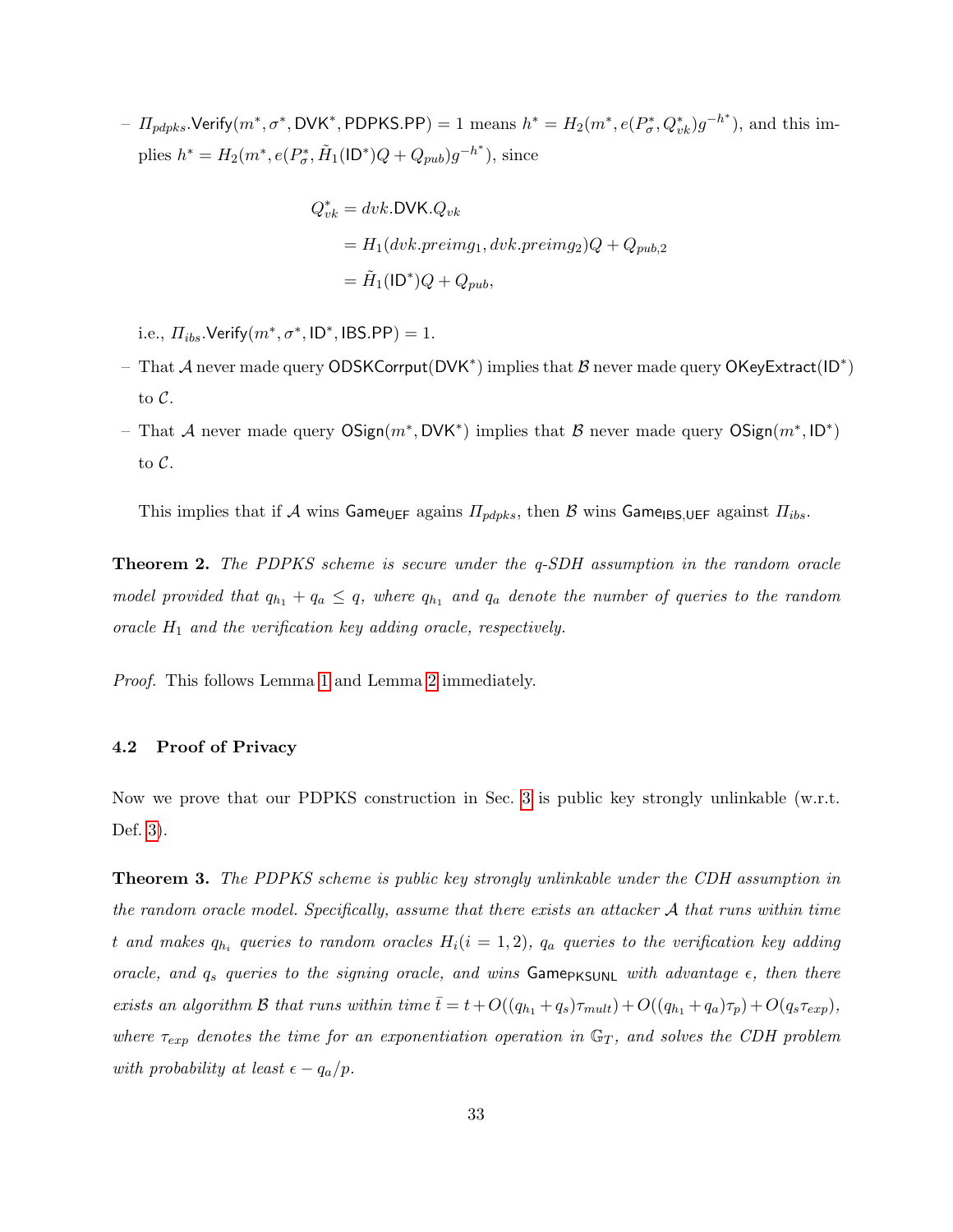*Proof.* Below we show that, if there exists a PPT adversary A that can win Game<sub>PKSUNL</sub> for our PDPKS construction with non-negligible advantage, then we can construct a PPT algorithm  $\beta$ that can solve the CDH problem with non-negligible probability.

**Setup.**  $\beta$  is given an instance of CDH problem on bilinear map groups, i.e. bilinear groups  $(\mathbb{G}_1, \mathbb{G}_2, \mathbb{G}_T, e, \psi)$  of prime order p, generator  $Q \in \mathbb{G}_2$ , and a tuple  $(A = aQ, B = bQ) \in \mathbb{G}_2 \times \mathbb{G}_2$ for unknown  $a, b \in \mathbb{Z}_p^*$ , and the target of  $\mathcal{B}$  is to compute an element  $C \in \mathbb{G}_2$  such that  $C = abQ$ .

B sets PP :=  $(p, (\mathbb{G}_1, \mathbb{G}_2, \mathbb{G}_T, e, \psi), P, Q, g, H_1, H_2)$  and gives PP to A, where  $P = \psi(Q) \in \mathbb{G}_1$ ,  $g = e(P, Q)$ , and  $H_1$  and  $H_2$  are hash functions modeled as random oracles.

 $\mathcal B$  chooses random  $\alpha'_0, \beta_0, \alpha'_1, \beta_1 \in \mathbb{Z}_p^*$ , sets  $Q_{pub,1}^{(0)} = \alpha'_0 A, Q_{pub,2}^{(0)} = \beta_0 Q, Q_{pub,1}^{(1)} = \alpha'_1 A, Q_{pub,2}^{(1)} = \alpha'_1 A$  $\beta_1 Q$ , and gives PK<sub>0</sub> :=  $(Q_{nul}^{(0)})$  $p_{ub,1}^{(0)}, Q_{pub,2}^{(0)}),$  PK $_1$   $\,:=\, (Q_{pul}^{(1)})$  $(p_{pub,1}^{(1)}, Q_{pub,2}^{(1)})$  to A. Note that the secret keys corresponding to  $PK_0$  and  $PK_1$  are  $SK_0 := (\alpha'_0 a, \beta_0)$  and  $SK_1 := (\alpha'_1 a, \beta_1)$  respectively, where B does not know the value of a.

B initializes an empty list  $L_{H_1} = \emptyset$ , each element of which will be a (preimage 1, preimage 2, hash value, group element) tuple  $(preimg_1, preimg_2, hval, hvalQ)$ .

B initializes an empty list  $L_{dvk} = \emptyset$ , each element of which will be a (derived verification key, derived signing key, corrupted, preimage 1, preimage 2, public key index) tuple (DVK, DSK, corrupted, preimg<sub>1</sub>, preimg<sub>2</sub>, i), satisfying (1) DVK =  $(Q_r, Q_{vk}) \in \mathbb{G}_2 \times \mathbb{G}_2$ , (2)  $i \in \{0, 1\}$ , (3) preimg<sub>1</sub> =  $Q_r$ and preimg<sub>2</sub> satisfies  $e(P, preimg_2) = e(\psi(Q_{m}^{(i)})$  $p_{pub,1}^{(i)}$ ),  $preimg_1)$  , i.e. assuming  $preimg_1 = Q_r = rQ_r$ for some  $r \in \mathbb{Z}_p^*$ , then  $preimg_2$  satisfies  $preimg_2 = (\alpha'_i a)preimg_1 = \alpha'_i arQ = rQ_{pub,1}^{(i)}$ , and (4)  $Q_{vk} = H_1(preimg_1, preimg_2)Q + Q_{nu}^{(i)}$  $_{pub, 2}^{\left( \imath\right) }.$ 

## Phase 1.

– When A makes a  $H_1$  query for input  $(preimg_1, preimg_2) \in \mathbb{G}_2 \times \mathbb{G}_2$  to  $\mathcal{B}$ :

B searches  $L_{H_1}$  to find a tuple  $ht \in L_{H_1}$  such that  $ht:preimg_1 = preimg_1$  AND  $ht:preimg_2 =$ preimg2:

- if such a tuple exists,  $\beta$  returns ht.hval to  $\mathcal{A}$ .
- otherwise, B chooses a random  $hval \in \mathbb{Z}_p^*$ , adds  $(preimg_1, preimg_2, hval, havlQ)$  to  $L_{H_1}$ , and returns hval to A.
- When A makes a query ODVKAdd $(\cdot, \cdot)$  for input DVK =  $(Q_r, Q_{vk}) \in \mathbb{G}_2 \times \mathbb{G}_2$  and PK<sub>i</sub> $(i \in \{0, 1\})$ to B: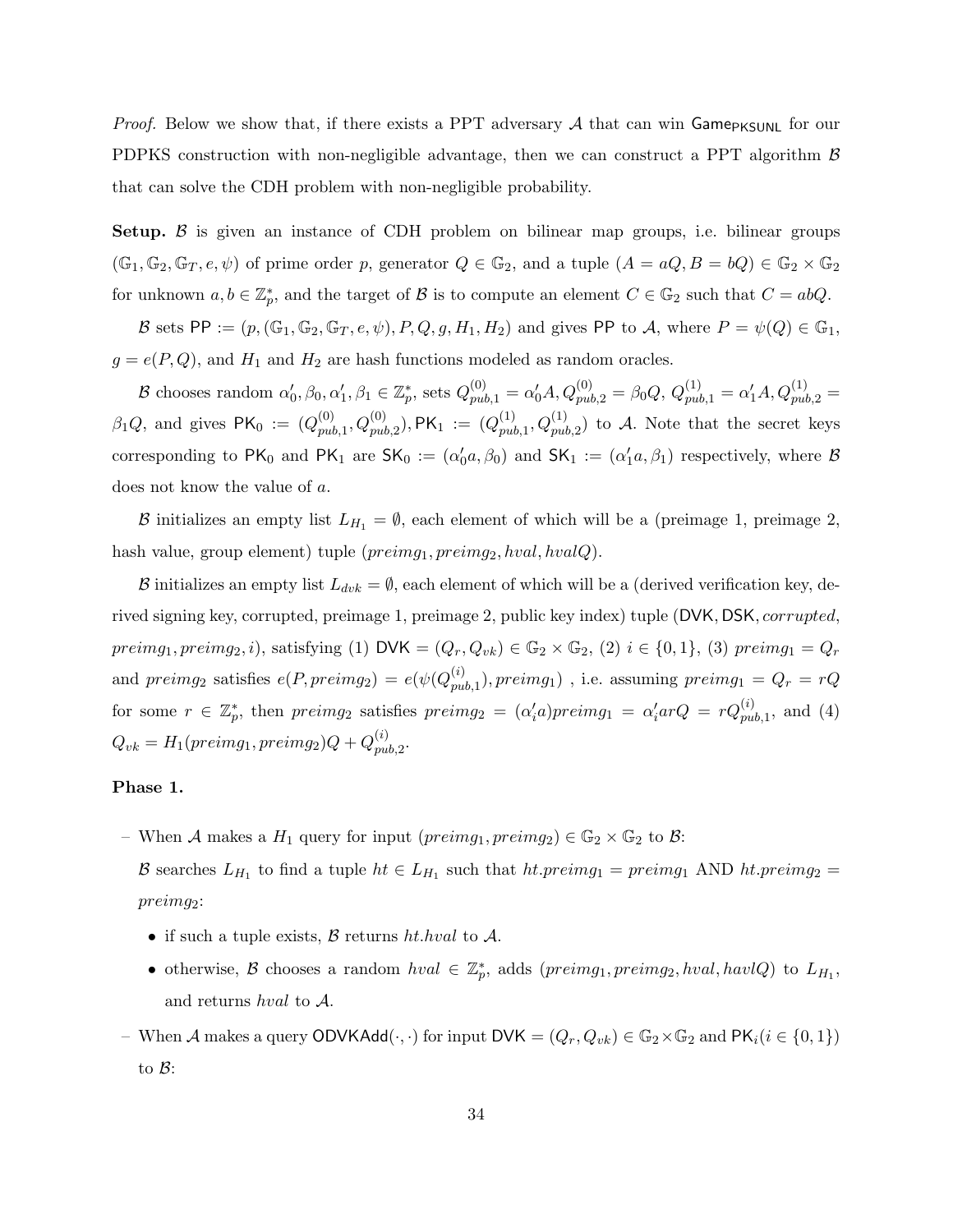B searches  $L_{dvk}$  to find a tuple  $dvk \in L_{dvk}$  such that  $dvk$ . DVK = DVK AND  $dvk$ . i = i. If such a tuple exists,  $\beta$  return 1 to A. Otherwise,  $\beta$  searches  $L_{H_1}$  to find a tuple  $ht \in L_{H_1}$  such that ht.hval $Q = Q_{vk} - Q_{pu}^{(i)}$  $p_{ub,2}^{(i)}$ . Note the validity requirement for a derived verification key and that A can obtain the hash values for  $H_1$  only by making  $H_1$  queries, if such a tuple does not exist,  $\mathcal B$  returns 0 to  $\mathcal A$ , <sup>[13](#page-34-0)</sup> otherwise

- if ht.preimg<sub>1</sub> =  $Q_r$  AND  $e(P, ht.preimg_2) = e(\psi(Q_{mu}^{(i)})$  $p_{pub,1}^{(i)}$ , ht.preimg<sub>1</sub>) holds, B returns 1 to A and adds (DVK,  $\frac{1}{b^t h v g}$  $\frac{1}{ht.hval+\beta_i}P,0, preimg_1, preimg_2, i) \text{ to } L_{dvk}.$ Note that the equation  $e(P, ht.preimg_2) = e(\psi(Q_{nu}^{(i)}))$  $p_{pub,1}^{(i)}$ ), ht.preimg<sub>1</sub>) implies that ht.preimg<sub>2</sub>  $= (\alpha'_i a)ht.preimg_1.$  Assuming  $Q_r = rQ$  for some  $r \in \mathbb{Z}_p^*$ , note that  $ht. hvalQ = Q_{vk} - Q_{pu}^{(i)}$  $_{pub, 2}^{\left( \imath\right) },$ we have that  $(Q_r, Q_{vk})$  satisfies  $Q_{vk} = ht.hvalQ + Q_{pub,2}^{(i)} = H_1(ht.preimg_1, ht.preimg_2)Q +$  $Q_{pub,2}^{(i)} = H_1(Q_r, \alpha_i'aQ_r)Q + Q_{pub,2}^{(i)} = H_1(rQ, rQ_{pub,1}^{(i)})Q + Q_{pu}^{(i)}$  $_{pub, 2}^{\left( \imath\right) }.$
- otherwise,  $\beta$  returns 0 to  $\mathcal{A}$ .
- When A makes a query ODSKCorrput(·) for input  $\mathsf{DVK} = (Q_r, Q_{vk}) \in \mathbb{G}_2 \times \mathbb{G}_2$  to B: Note that A can only query ODSKCorrput(.) for input DVK such that DVK exists in  $L_{dvk}$ , B searches  $L_{dvk}$  to find a tuple  $dvk \in L_{dvk}$  such that  $dvk$ . DVK = DVK. If such a tuple does not exist, return  $\perp$  to A, otherwise B returns dvk.DSK to A and sets dvk.corrupted = 1.
- When A makes a query  $OSign(\cdot, \cdot)$  for input message  $m \in \mathcal{M}$  and derived verification key DVK =  $(Q_r, Q_{vk}) \in \mathbb{G}_2 \times \mathbb{G}_2$  to  $\mathcal{B}$ :

Note that A can only query  $OSign(\cdot, \cdot)$  for input DVK such that DVK exists in  $L_{dvk}$ , B searches  $L_{dvk}$  to find a tuple  $dvk \in L_{dvk}$  such that  $dvk$ . DVK = DVK. If such a tuple does not exist, return  $\perp$  to A, otherwise B returns  $(h, P_{\sigma}) \leftarrow$  Sign $(m, DVK, dvk.DSK, PP)$  to A.

**Challenge.** A random bit  $i^* \in \{0,1\}$  is chosen. B generates the challenge derived verification key  $\mathsf{DVK}^* = (Q_r^*, Q_{vk}^*)$  from  $\mathsf{PK}_{i^*}$  as follows:

- 1. Set  $Q_r^* = B$ .
- 2. Note that  $B = bQ$  and  $Q_{vk}^*$  should be  $Q_{vk}^* = H_1(B, bQ_{pub}^{(i^*)})$  $\binom{(i^{*})}{pub,1}Q + Q_{pub,2}^{(i^{*})} = H_{1}(B, b\alpha'_{i^{*}}aQ)Q +$  $Q_{m\nu}^{(i^{*})}$  $(i^*)$ , where a and b are unknown to B. B chooses a random  $hval^* \in \mathbb{Z}_p^*$ , and adds  $(B, \top, hval^*,$  $hval^*Q$ ) to  $L_{H_1}$ , where  $\top$  is a special symbol to denote the value of  $\alpha'_{i*}abQ$  that is unknown by B. B sets  $Q_{vk}^* = hval^*Q + Q_{pub}^{(i^*)}$  $p_{ub,2}^{(i^*)}$  and gives  $\mathsf{DVK}^* = (Q_r^*, Q_{vk}^*)$  to A.

<span id="page-34-0"></span><sup>&</sup>lt;sup>13</sup> Without making a  $H_1$  query that produces such a tuple, the chance that DVK =  $(Q_r, Q_{vk})$  is a valid derived verification key is negligible.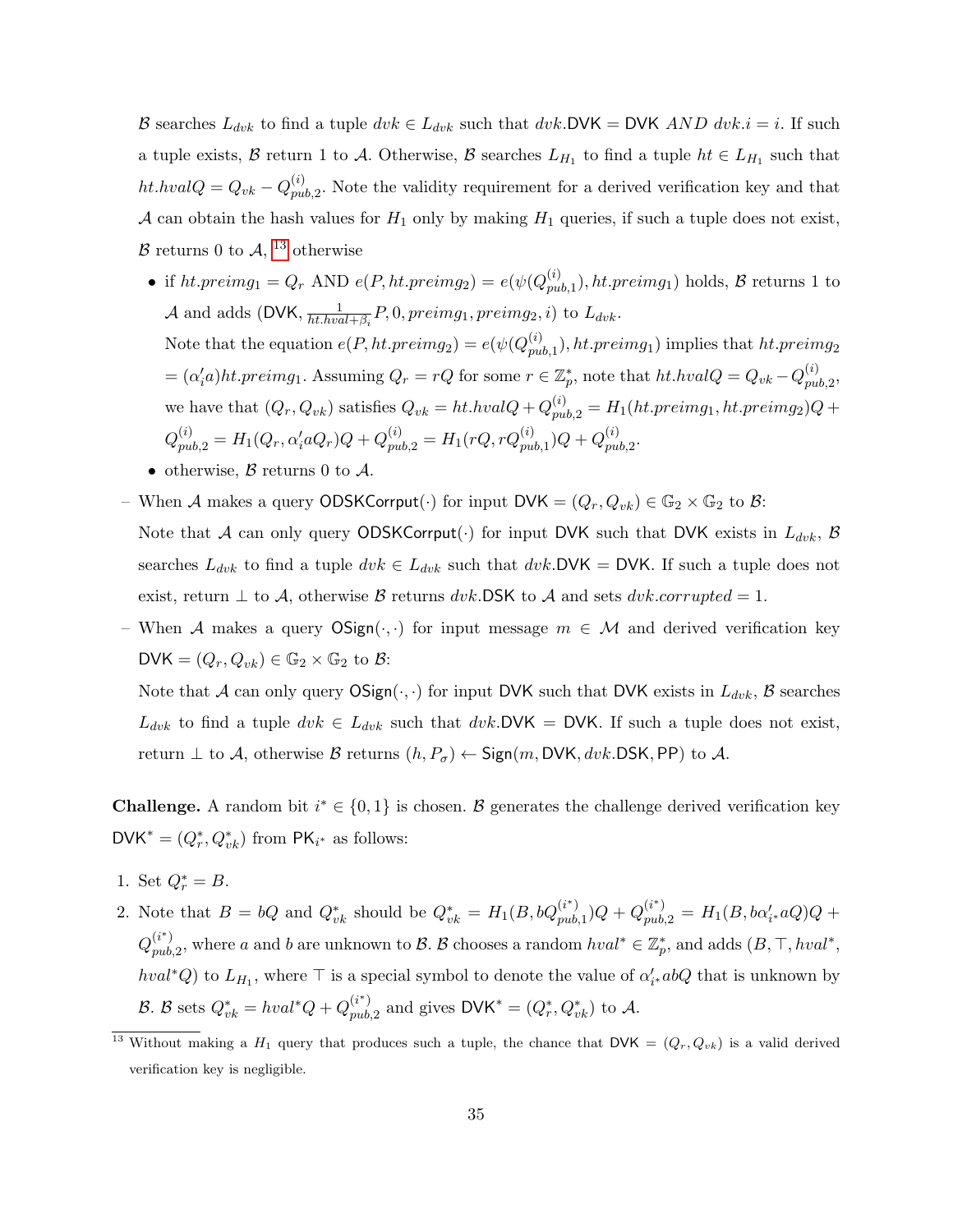3. B sets  $DSK^* = \frac{1}{hval^* + \beta_{i^*}}P$  and adds  $(DVK^*, DSK^*, 0, B, \top, i^*)$  to  $L_{dvk}$ .

#### Phase 2. Similar to Phase 1,

– When A makes a  $H_1$  query for input  $(\text{preimg}_1, \text{preimg}_2) \in \mathbb{G}_2 \times \mathbb{G}_2$  to  $\mathcal{B}$ :

B acts in the same way as in that of **Phase 1** except that if  $preimg_1 = B$  AND  $e(P, preimg_2)$  $e(\alpha'_i\psi(A),preimg_1)$  for  $i=0$  or 1 (denote this event by **E**), which implies that  $preimg_2 =$  $\alpha'_i$ ab $Q = b\alpha'_i A = bQ^{(i)}_{pub,1}$ ,  $B$  outputs  $\frac{1}{\alpha'_i}$ *preimg*<sub>2</sub> as the solution for the CDH problem and aborts the game.

 $\beta$  acts in the same way as in that of **Phase 1**.

– When *A* makes a query ODVKAdd $(·, ·)$  for input DVK =  $(Q_r, Q_{vk}) \in \mathbb{G}_2 \times \mathbb{G}_2$  and PK<sub>i</sub>( $i \in \{0, 1\}$ ) to B:

If  $Q_r \neq Q^*_r$ ,  $\mathcal{B}$  acts in the same way as in that of **Phase 1**.

If  $Q_r = Q_r^*$ , note that A is only allowed to query DVK  $\neq$  DVK<sup>\*</sup>, we only need to consider  $Q_{vk} \neq Q_{vk}^*$ . If  $Q_r = Q_r^*$  AND  $Q_{vk} \neq Q_{vk}^*$ ,  $\mathcal{B}$  directly returns 0 to  $\mathcal{A}$ , since

- If  $PK_i = PK_{i^*}$ , then DVK is invalid for sure and hence should be rejected.
- If  $PK_i = PK_{1-i^*}$ , since there has been no corresponding random oracle query made to  $H_1$ yet (as otherwise  $\beta$  will solve the CDH problem and abort the game if this happens),  $\beta$ returns 0 to  $A$  as in **Phase 1**.
- When A makes a query ODSKCorrput(·) for input  $DVK = (Q_r, Q_{vk}) \in \mathbb{G}_2 \times \mathbb{G}_2$  to B:
- $\beta$  acts in the same way as in that of **Phase 1**. Note that for public key strong unlinkability, the adversary  $A$  is allowed to make  $ODSKCorrput(\cdot)$  query on input the challenge derived verification key DVK<sup>\*</sup>. As shown above,  $\beta$  knows the values of  $hval^*$  and  $\beta_{i^*}$ , so that  $\beta$  can generate the derived signing key corresponding to  $\mathsf{DVK}^*$ , namely,  $\mathsf{DSK}^* = \frac{1}{hval^* + \beta_{i^*}}P$ .
- When A makes a query  $OSign(\cdot, \cdot)$  for input message  $m \in \mathcal{M}$  and derived verification key DVK =  $(Q_r, Q_{vk}) \in \mathbb{G}_2 \times \mathbb{G}_2$  to  $\mathcal{B}$ :

 $\beta$  acts in the same way as in that of **Phase 1**. Note that as shown above,  $\beta$  can generate the derived signing key corresponding to  $DVK^*$ , so that even when the adversary  $\mathcal A$  makes a query  $OSign(\cdot, \cdot)$  on input the challenge derived verification key DVK<sup>\*</sup>,  $\beta$  can answer the query by running the sign algorithm using the derived signing key.

**Guess.** A outputs a bit  $b' \in \{0,1\}$  as its guess to i<sup>\*</sup>. Note that it implies event **E** does not occur in this case, and B outputs  $\perp$  and aborts the game (i.e., B fails to solve the CDH problem).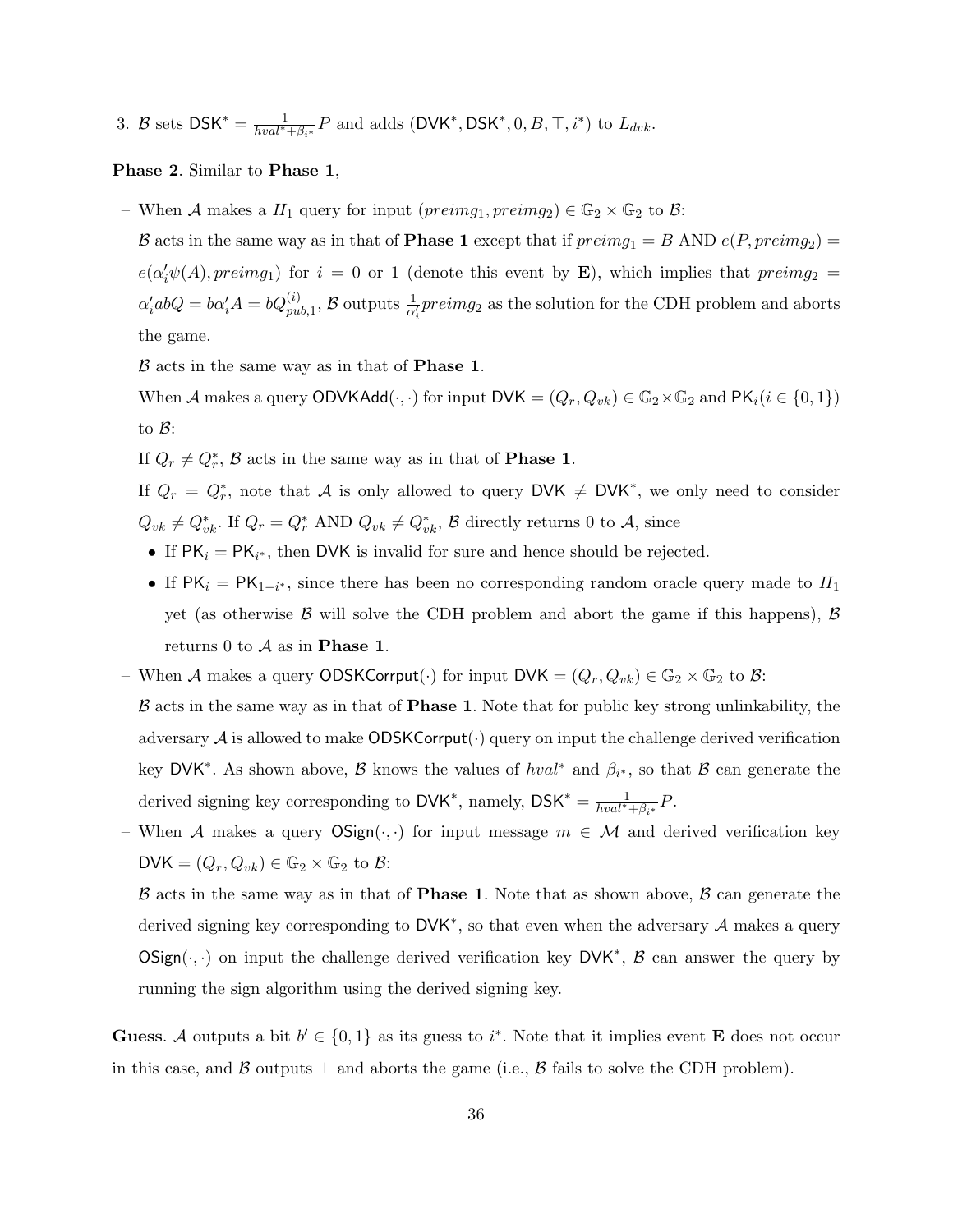**Analysis.** Let  $G_0$  and  $G_1$  denote the original Game<sub>PKSUNL</sub> game and the above simulated game by  $\mathcal{B}$ , respectively. Let  $\mathbf{E}'$  denote the event that  $\mathcal{A}$  makes a valid verification key adding query without first making the corresponding  $H_1$  query. Then we have

$$
\Pr[\mathbf{E}'] \le q_a/p
$$

where  $q_a$  denotes the number of verification key adding queries.

If event **E** and **E'** don't occur, then  $G_0$  and  $G_1$  are identical. So we have

$$
\Pr[\mathcal{A} \text{ wins in } \mathbf{G}_0 | \neg(\mathbf{E} \vee \mathbf{E}')] = \Pr[\mathcal{A} \text{ wins in } \mathbf{G}_1 | \neg(\mathbf{E} \vee \mathbf{E}')] \\
$$

which gives

$$
\Pr[(\mathbf{E} \vee \mathbf{E}')] \geq |\Pr[\mathcal{A} \text{ wins in } \mathbf{G}_0] - \Pr[\mathcal{A} \text{ wins in } \mathbf{G}_1]| \,.
$$

Since  $H_1$  is modeled as a random oracle, and in game  $G_1$  the adversary A does not obtain any information about  $H_1(Q_r^*=g^b,bQ_{pub,1}^{(0)})$  or  $H_1(Q_r^*=g^b,bQ_{pub,1}^{(1)})$ , then  $(\mathsf{DVK^*},\mathsf{DSK^*})$  does not reveal any information about  $i^*$ . Also, the adversary is forbidden to query DVK<sup>\*</sup> in any ODVKAdd query, so the adversary has no advantage in  $G_1$ , which means  $Pr[A \text{ wins in } G_1] = 1/2$ . Therefore, if the adversary has advantage  $\epsilon$  over random guess in winning the original game, i.e., Pr[A wins in  $G_0$ ] =  $\epsilon + 1/2$ , then

$$
\Pr[\mathbf{E}] + \Pr[\mathbf{E}'] \ge \Pr[(\mathbf{E} \vee \mathbf{E}')] \ge \epsilon
$$

and we have

$$
\Pr[\mathbf{E}] \ge \epsilon - q_a/p
$$

which means B can solve the CDH problem with probability at least  $\epsilon - q_a/p$ .

## <span id="page-36-0"></span>5 Application and Implementation

#### 5.1 Applications

As PDPKS is defined to capture the functionality, privacy, and security requirements for stealth address, the proposed PDPKS scheme naturally provides a secure and convenient tool for implementing stealth addresses in cryptocurrencies, by simply using the proposed PDPKS scheme as the underlying digital signature scheme. Below we show that the proposed PDPKS can also support the use cases of deterministic wallet very well, and importantly, without the vulnerabilities.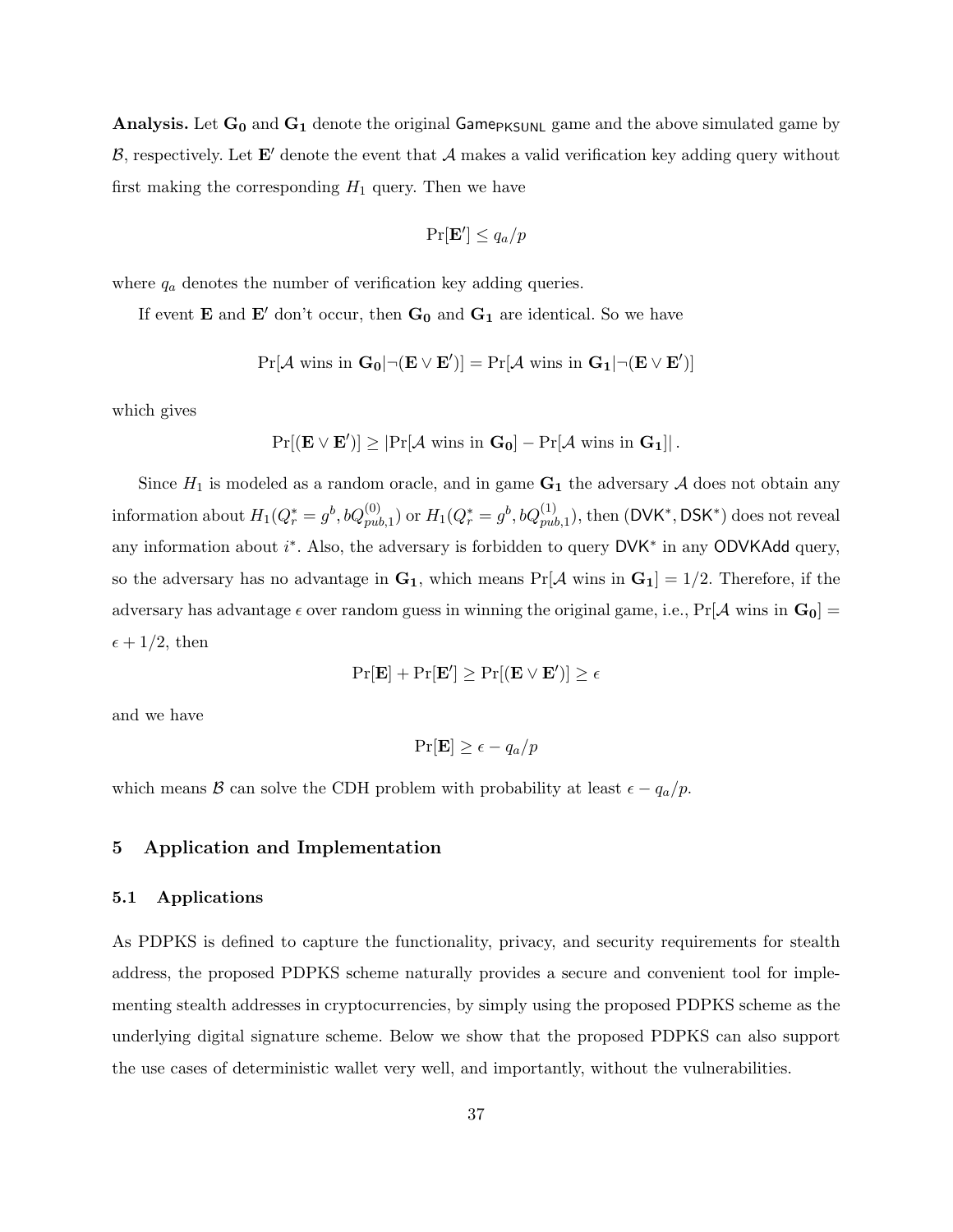- 1. Low-maintenance wallets with easy backup and recovery. To backup his deterministic wallet, a user only needs to backup the (long-term) secret key  $(\alpha, \beta)$ . When needed, he could reconstruct the complete wallet, by using  $\alpha$  to scan the ledger to find which transaction-outputs are his coins, and using  $(\alpha, \beta)$  to generate the corresponding derived signing keys.
- 2. Freshly generated cold addresses. With the PDPKS scheme, a user can publish his (long-term) public key on a hot storage, without affecting the security or privacy. To use the cold address mechanism, he can easily generate derived verification keys as he needs. In addition, a user even can ask the payer to generate the derived verification keys for the transaction sending coins to him, and he only checks and ensures that no derived verification key is used more than once, by rejecting the transactions using repeated derived verification keys.
- 3. Trustless audits. For a user with (long-term) secret key  $\alpha, \beta$ , revealing  $\alpha$  to an auditor will enable the auditor to view all the transactions related to (long-term) public key  $(Q_{pub,1} = \alpha G, Q_{pub,2} =$  $\beta G$ ), since for any transaction-output with verification key DVK =  $(Q_r, Q_{vk})$ , the auditor can check whether  $Q_{vk} \stackrel{?}{=} H_1(Q_r, \alpha Q_r)Q + Q_{pub,2}$  holds. Note that revealing  $\alpha$  just conceals the privacy-protection, without affecting the security at all. Actually, we can further modify the security models so that the long-term secret key consists of two parts, say long-term secret receiving key SRK and long-term secret spending key SSK, where SRK is used as the input to the algorithm VrfyKeyCheck and SSK is used as the input to the algorithm SignKeyDerive, and an adversary is allowed to corrupt the SRK. For the construction, we just need to set  $SRK = \alpha$ and  $SSK = (\alpha, \beta)$ . For the security proof, note that in the proof for Lemma [2,](#page-29-0) the algorithm  $\beta$ chooses the value of  $\alpha$  by itself and is able to gives  $\alpha$  to  $\mathcal A$  if  $\mathcal A$  makes a query to corrupt the SRK, this means that the proof will work in the modified security model, i.e. revealing the value of  $\alpha$  does not affect the security. In such a security model, the exposure chance of the crucial part of the master secret key, say SSK, is reduced further.
- 4. Hierarchical Wallet allowing a treasurer to allocate funds to departments. The treasure does not need to worry that the department managers collude to steal the funds of other departments, no matter how many of them collude.
- 5. Simultaneously implementing the treasurer and the auditor use cases. The treasure does not need to worry that the department managers and the auditors collude to steal the funds of other departments, no matter how many of them collude.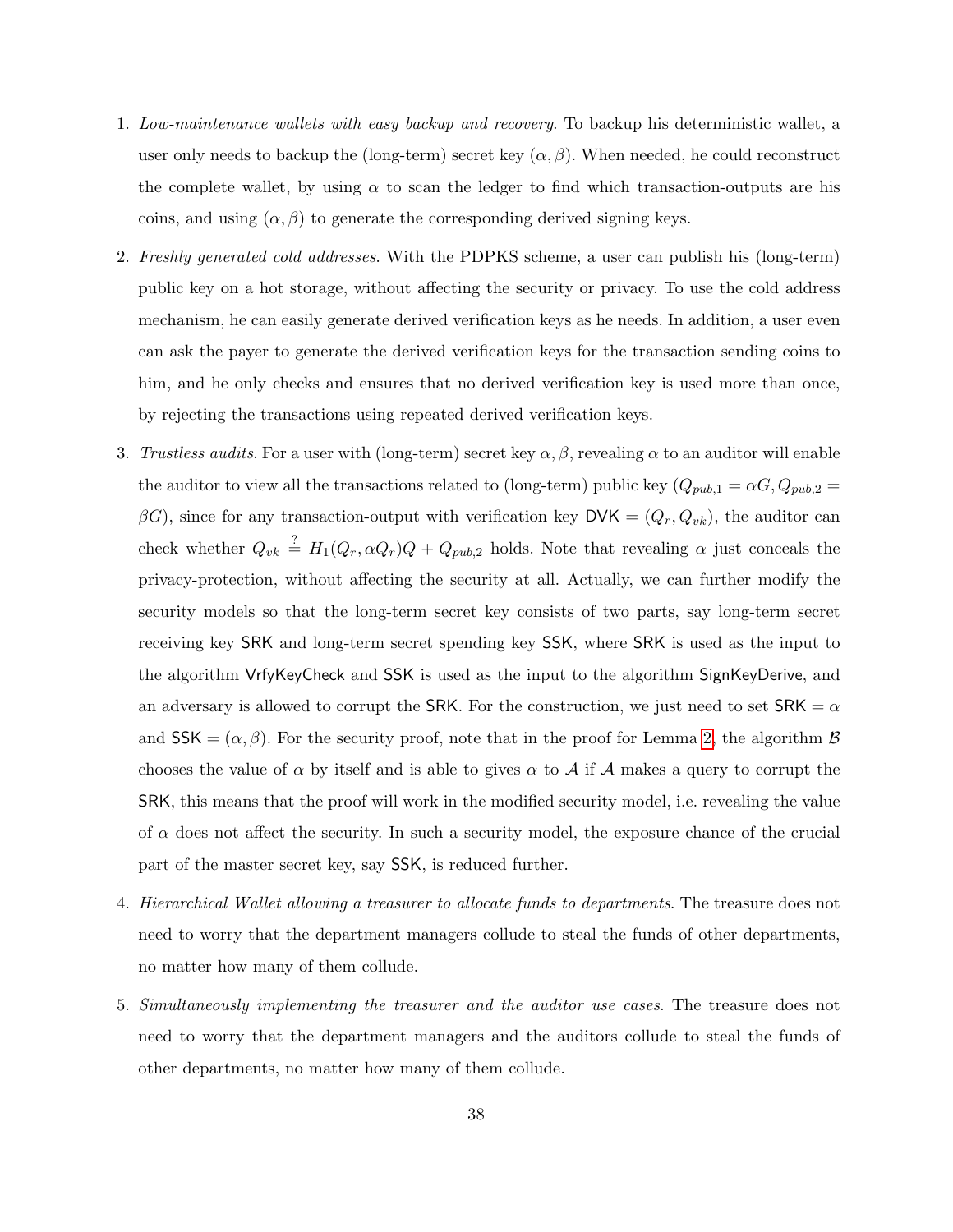#### 5.2 Implementation

On the implementation, note that our construction is using a type-2 pairing [\[22\]](#page-40-19) and does not need to hash to  $\mathbb{G}_2$ , so it can be implemented based on any pairing friendly curve [\[22\]](#page-40-19). We suggest to use the Barreto-Naehrig (BN) curve [\[4\]](#page-39-5), which has been well studied and regarded as an efficient and popular curve for high security level, say 128-bits of security or higher. On the concrete parameter for achieving 128-bits security, we suggest to adopt the parameter recommended in the recent work by Barbulescu and Duquesne [\[2,](#page-39-6) Section 6.1], i.e. the BN curve with parameter  $u = 2^{114} + 2^{101} 2^{14} - 1$ , which implies that the group order p is 462-bits, elements in  $\mathbb{G}_1$  and  $\mathbb{G}_2$  are 462-bits and 924-bits respectively. It is worth mentioning that a 256-bits prime p, and the resulting 256 bits  $\mathbb{G}_1$  and 512-bits  $\mathbb{G}_2$  are supposed to match the 128-bit security level according to the NIST recommendations [\[32\]](#page-41-15), which are however now invalidated by Kim and Barbulescu's recent progress on number field sieve algorithm for discrete logarithms in  $F_{p^n}$  [\[27\]](#page-40-20). That is why we suggest to use the above parameter recommended by Barbulescu and Duquesne [\[2,](#page-39-6) Section 6.1], which has taken into account the attacking algorithm in [\[27\]](#page-40-20).

On the verification key and signature size, with the parameter suggested above, the verification key (i.e. the coin-receiving address), say  $(R, S) \in \mathbb{G}_2 \times \mathbb{G}_2$ , is 1848-bits, and the signature, say  $(h, P_{\sigma}) \in \mathbb{Z}_p^* \times \mathbb{G}_1$ , is 924-bits. These are larger than that of ECDSA implemented on elliptic curve "secp256k1" [\[41\]](#page-41-16) for 128-bits security, which is used by Bitcoin, with public key size 264-bits and signature size 520-bits. <sup>[14](#page-38-0)</sup> But for cryptocurrencies, this is a reasonable and acceptable cost for achieving enhanced privacy with solid security and convenient functionality. On the computation time for deriving fresh verification key, signing, and verification, verification is the most expensive, since it needs one paring computation. According to the experimental results by Khandaker et al.  $[25, Section 4]$  $[25, Section 4]$ , for the parameter suggested above, on a usual computation environment (Intel(R) Core(TM) i5-6500 CPU @ 3.20GHz, 4GB Memory), one pairing computation needs less than 8 ms. This is fast enough for a signature scheme to be applied in cryptocurrencies.

<span id="page-38-0"></span> $14$  This comparison may be unfair, as the evaluation of the PDPKS has considered the latest results in cryptanalysis, while that of ECDSA does not.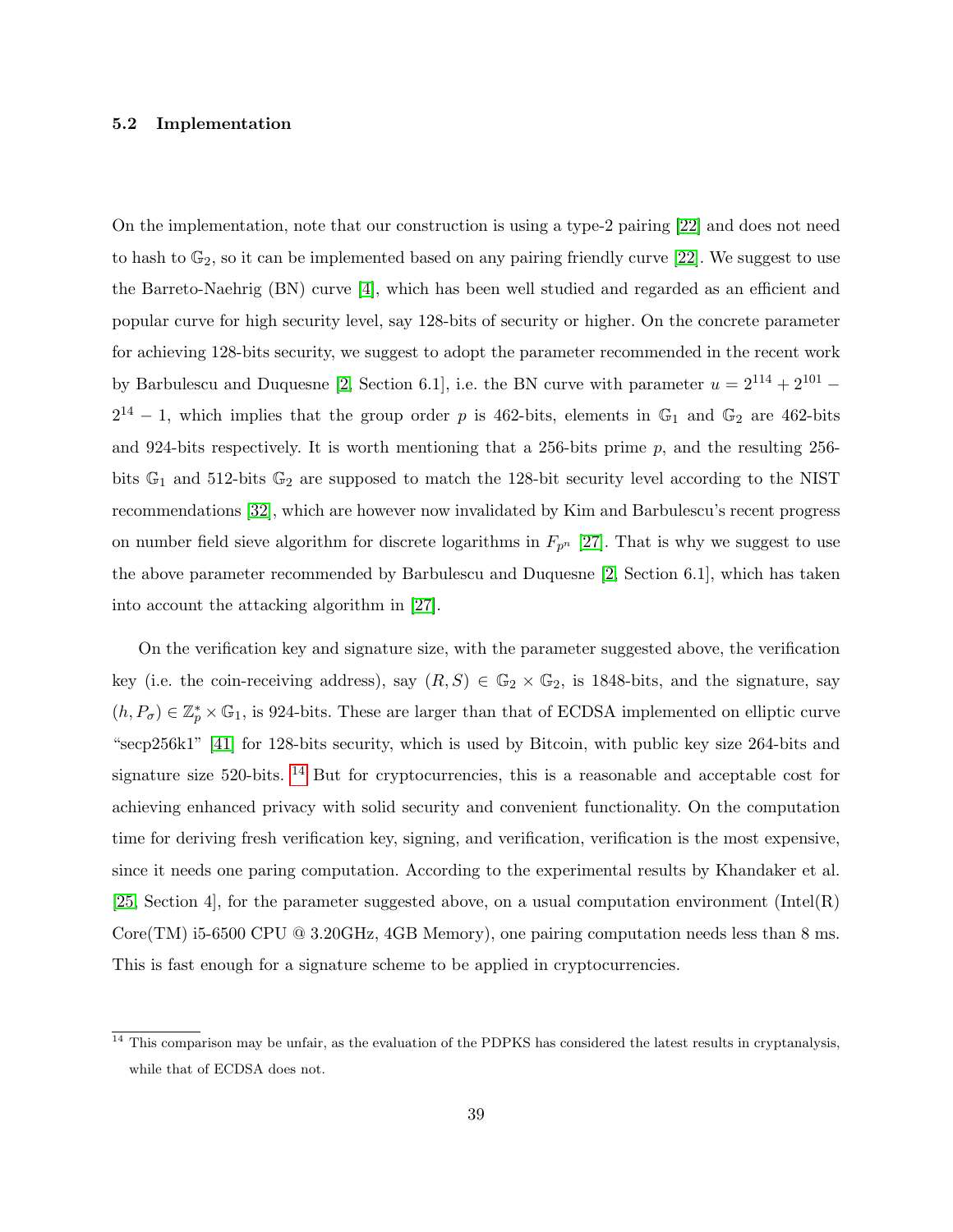## <span id="page-39-4"></span>6 Conclusion

In this paper, to fix the vulnerabilities in the stealth address algorithm for Monero and the deterministic wallet algorithm for Bitcoin, we introduced and formalized a new signature variant, called Key-Insulated and Privacy-Preserving Signature Scheme with Publicly Derived Public Key (PDPKS), including definition, security model, and privacy-preserving model. We proposed a PDPKS construction, and proved its security and privacy in the random oracle model. On the functionality, anyone can derive an arbitrary number of fresh public verification keys from a user's long-term public key, without interactions with the key owner, while only the key owner can generate the corresponding signing keys from his long-term secret key. On the privacy, the derived verification keys and corresponding signatures do not leak any information that can be linked to the original long-term public key. On the security, the derived keys are independent/insulated from each other, namely, for any specific derived public verification key, even if an adversary corrupts all other derived signing keys, the adversary cannot forge a valid signature with respect to it. With these functionality, security, and privacy-protection features, PDPKS could be a convenient and secure cryptographic tool for building privacy-preserving cryptocurrencies. Particularly, the proposed PDPKS construction can be used to implement secure stealth addresses, and can be used to implement deterministic wallets and the related appealing use cases, without security concerns.

#### References

- <span id="page-39-1"></span>1. Backes, M., Hanzlik, L., Kluczniak, K., Schneider, J.: Signatures with flexible public key: A unified approach to privacy-preserving signatures (full version). IACR Cryptology ePrint Archive (2018), [http://eprint.iacr.org/](http://eprint.iacr.org/2018/191) [2018/191](http://eprint.iacr.org/2018/191)
- <span id="page-39-6"></span>2. Barbulescu, R., Duquesne, S.: Updating key size estimations for pairings. IACR Cryptology ePrint Archive (2017), <http://eprint.iacr.org/2017/334>
- <span id="page-39-3"></span>3. Barreto, P.S.L.M., Libert, B., McCullagh, N., Quisquater, J.: Efficient and provably-secure identity-based signatures and signcryption from bilinear maps. In: ASIACRYPT 2005. pp. 515–532 (2005)
- <span id="page-39-5"></span><span id="page-39-0"></span>4. Barreto, P.S.L.M., Naehrig, M.: Pairing-friendly elliptic curves of prime order. In: SAC 2005. pp. 319–331 (2005)
- 5. Bellare, M., Boldyreva, A., Desai, A., Pointcheval, D.: Key-privacy in public-key encryption. In: ASIACRYPT 2001. pp. 566–582 (2001)
- <span id="page-39-2"></span>6. Bellare, M., Namprempre, C., Neven, G.: Security proofs for identity-based identification and signature schemes. J. Cryptology 22(1), 1–61 (2009)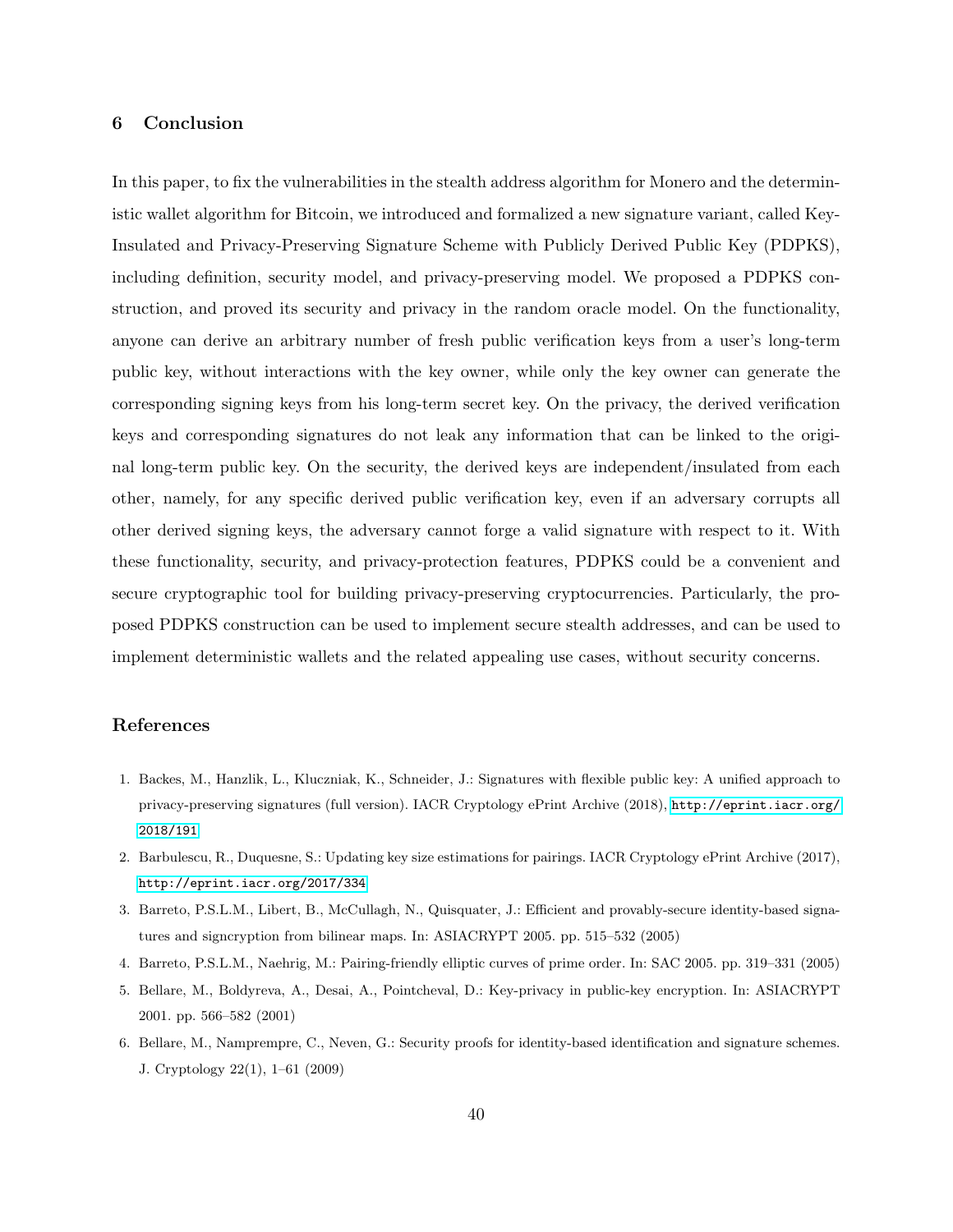- <span id="page-40-11"></span>7. Ben-Sasson, E., Chiesa, A., Garman, C., Green, M., Miers, I., Tromer, E., Virza, M.: Zerocash: Decentralized anonymous payments from bitcoin. In: 2014 IEEE Symposium on Security and Privacy, SP 2014. pp. 459–474 (2014)
- <span id="page-40-18"></span>8. Boneh, D., Boyen, X.: Short signatures without random oracles. In: EUROCRYPT 2004. pp. 56–73 (2004)
- <span id="page-40-12"></span>9. Boneh, D., Franklin, M.K.: Identity-based encryption from the weil pairing. In: CRYPTO 2001. pp. 213–229 (2001)
- <span id="page-40-17"></span>10. Boneh, D., Lynn, B., Shacham, H.: Short signatures from the weil pairing. J. Cryptology 17(4), 297–319 (2004)
- <span id="page-40-13"></span>11. Boyen, X., Waters, B.: Anonymous hierarchical identity-based encryption (without random oracles). In: CRYPTO 2006. pp. 290–307 (2006)
- <span id="page-40-7"></span>12. Buterin, V.: Deterministic wallets, their advantages and their understated flaws. Bitcoin Magazine (November 2013), <http://bitcoinmagazine.com/8396/deterministic-wallets-advantages-flaw/>
- <span id="page-40-15"></span>13. Cha, J.C., Cheon, J.H.: An identity-based signature from gap diffie-hellman groups. In: PKC 2003. pp. 18–30 (2003)
- <span id="page-40-9"></span>14. Chaum, D.: Blind signatures for untraceable payments. In: CRYPTO '82. pp. 199–203 (1982)
- <span id="page-40-10"></span>15. Chaum, D., van Heyst, E.: Group signatures. In: EUROCRYPT '91. pp. 257–265 (1991)
- <span id="page-40-1"></span>16. CoinMarketCap: Top 100 cryptocurrencies by market capitalization, <https://coinmarketcap.com>. Accessed 4 October 2018
- <span id="page-40-8"></span>17. Courtois, N.T., Mercer, R.: Stealth address and key management techniques in blockchain systems. In: ICISSP 2017. pp. 559–566 (2017)
- <span id="page-40-5"></span>18. Diffie, W., Hellman, M.E.: New directions in cryptography. IEEE Transactions on Information Theory 22(6), 644–654 (1976)
- <span id="page-40-3"></span>19. Dodis, Y., Katz, J., Xu, S., Yung, M.: Key-insulated public key cryptosystems. In: EUROCRYPT 2002. pp. 65–82 (2002)
- <span id="page-40-4"></span>20. Dodis, Y., Katz, J., Xu, S., Yung, M.: Strong key-insulated signature schemes. In: PKC 2003. pp. 130–144 (2003)
- <span id="page-40-0"></span>21. Electrum.org: Electrum lightweight bitcoin wallet (November 2011), <https://electrum.org>
- <span id="page-40-19"></span>22. Galbraith, S.D., Paterson, K.G., Smart, N.P.: Pairings for cryptographers. Discrete Applied Mathematics 156(16), 3113–3121 (2008)
- <span id="page-40-2"></span>23. Gutoski, G., Stebila, D.: Hierarchical deterministic bitcoin wallets that tolerate key leakage. In: FC 2015. pp. 497–504 (2015)
- <span id="page-40-14"></span>24. Hess, F.: Efficient identity based signature schemes based on pairings. In: SAC 2002. pp. 310–324 (2002)
- <span id="page-40-21"></span>25. Khandaker, M.A., Nanjo, Y., Ghammam, L., Duquesne, S., Nogami, Y., Kodera, Y.: Efficient optimal ate pairing at 128-bit security level. IACR Cryptology ePrint Archive (2017), <http://eprint.iacr.org/2017/1174>
- <span id="page-40-16"></span>26. Kiltz, E., Neven, G.: Identity-Based Signatures, available at [http://homepage.ruhr-uni-bochum.de/Eike.](http://homepage.ruhr-uni-bochum.de/Eike.Kiltz/papers/ibschapter.pdf) [Kiltz/papers/ibschapter.pdf](http://homepage.ruhr-uni-bochum.de/Eike.Kiltz/papers/ibschapter.pdf).
- <span id="page-40-20"></span>27. Kim, T., Barbulescu, R.: Extended tower number field sieve: A new complexity for the medium prime case. In: CRYPTO 2016, Part I. pp. 543–571 (2016)
- <span id="page-40-6"></span>28. Liu, J.K., Wei, V.K., Wong, D.S.: Linkable spontaneous anonymous group signature for ad hoc groups (extended abstract). In: ACISP 2004. pp. 325–335 (2004)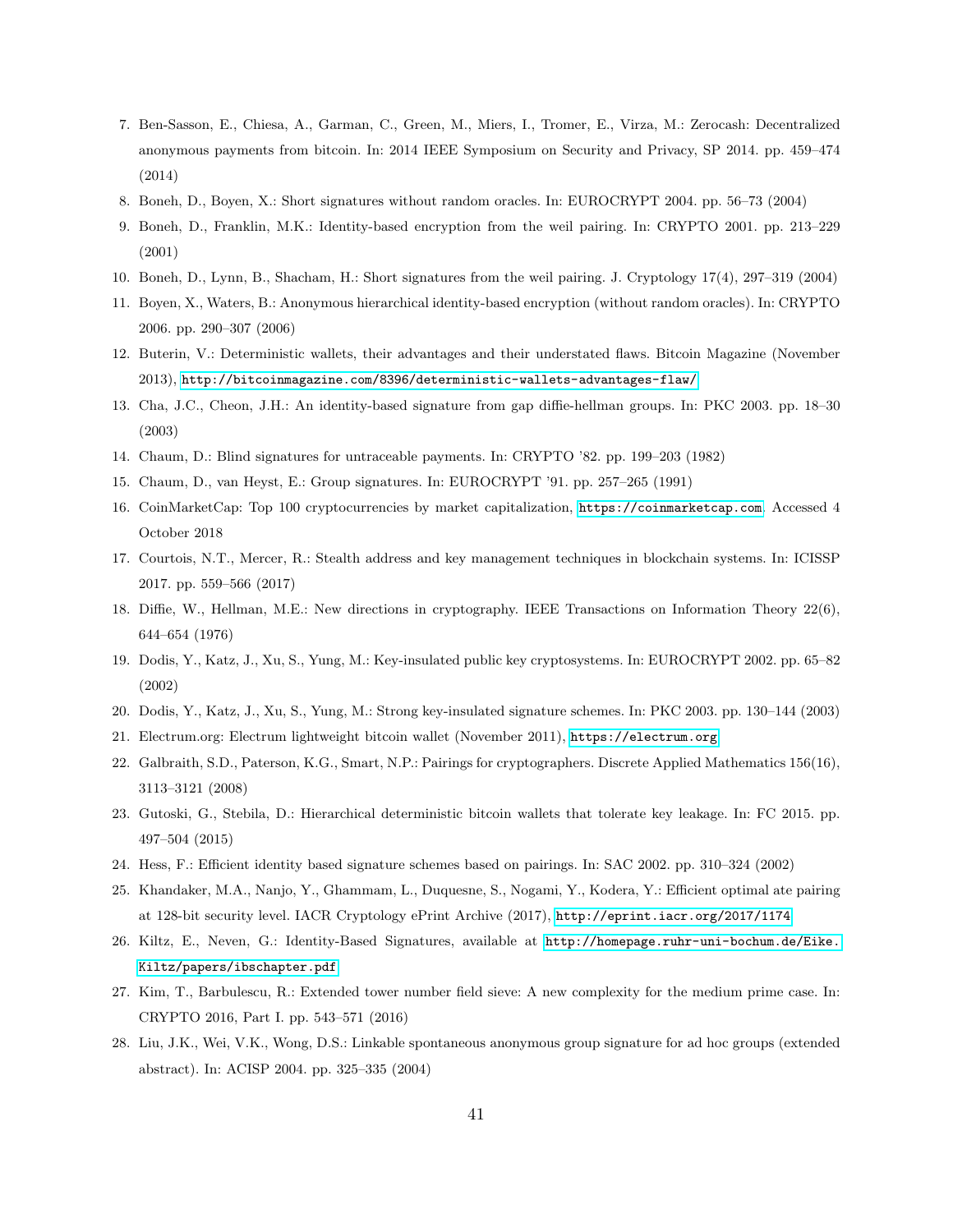- <span id="page-41-0"></span>29. Liu, Z., Wong, D.S., Nguyen, K., Yang, G., Wang, H.: Abelian Coin (ABE) - A Quantum-Resistant Cryptocurrency Balancing Privacy and Accountability. Abelian Foundation, available at [https://www.abelianfoundation.](https://www.abelianfoundation.org/wp-content/uploads/2018/08/Abelian-Whitepaper-CB20180615.pdf) [org/wp-content/uploads/2018/08/Abelian-Whitepaper-CB20180615.pdf](https://www.abelianfoundation.org/wp-content/uploads/2018/08/Abelian-Whitepaper-CB20180615.pdf).
- <span id="page-41-3"></span>30. Maxwell, G.: Deterministic wallets (June 2011), <https://bitcointalk.org/index.php?topic=19137>
- <span id="page-41-1"></span>31. Nakamoto, S.: Bitcoin: A peer-to-peer electronic cash system (2008), <http://bitcoin.org/bitcoin.pdf>
- <span id="page-41-15"></span>32. National Institute of Standards and Technology (NIST): Recommendation for key management, part 1: General (revised) (July 2012), [https://csrc.nist.gov/publications/detail/sp/800-57-part-1/revised/archive/](https://csrc.nist.gov/publications/detail/sp/800-57-part-1/revised/archive/2007-03-01) [2007-03-01](https://csrc.nist.gov/publications/detail/sp/800-57-part-1/revised/archive/2007-03-01)
- <span id="page-41-9"></span>33. NIST: Fips pub 186-4, <https://nvlpubs.nist.gov/nistpubs/FIPS/NIST.FIPS.186-4.pdf>. Accessed 2 June 2018
- <span id="page-41-8"></span>34. Noether, S., Mackenzie, A.: Ring confidential transactions. Ledger, vol. 1, pp. 1-18 (2016)
- <span id="page-41-5"></span>35. Okamoto, T., Ohta, K.: Universal electronic cash. In: CRYPTO '91. pp. 324–337 (1991)
- <span id="page-41-10"></span>36. Pedersen, T.P.: Non-interactive and information-theoretic secure verifiable secret sharing. In: CRYPTO '91. pp. 129–140 (1991)
- <span id="page-41-2"></span>37. Rivest, R.L., Shamir, A., Adleman, L.M.: A method for obtaining digital signatures and public-key cryptosystems. Commun. ACM 21(2), 120–126 (1978)
- <span id="page-41-11"></span>38. Rivest, R.L., Shamir, A., Tauman, Y.: How to leak a secret. In: ASIACRYPT 2001. pp. 552–565 (2001)
- <span id="page-41-6"></span>39. van Saberhagen, N.: Cryptonote v 2.0 (2013), <https://cryptonote.org/whitepaper.pdf>
- <span id="page-41-12"></span>40. Shamir, A.: Identity-based cryptosystems and signature schemes. In: CRYPTO '84. pp. 47–53 (1984)
- <span id="page-41-16"></span>41. Standards for Efficient Cryptography Group: Sec 2: Recommended elliptic curve domain parameters (2010), <http://www.secg.org/sec2-v2.pdf>
- <span id="page-41-7"></span>42. Todd, P.: Stealth addresses, [https://lists.linuxfoundation.org/pipermail/bitcoin-dev/2014-January/](https://lists.linuxfoundation.org/pipermail/bitcoin-dev/2014-January/004020.html) [004020.html](https://lists.linuxfoundation.org/pipermail/bitcoin-dev/2014-January/004020.html)
- <span id="page-41-14"></span>43. Waters, B.: Efficient identity-based encryption without random oracles. In: EUROCRYPT 2005. pp. 114–127 (2005)
- <span id="page-41-4"></span>44. Wuille, P.: Bip32: Hierarchical deterministic wallets (February 2012), [https://github.com/bitcoin/bips/blob/](https://github.com/bitcoin/bips/blob/master/bip-0032.mediawiki) [master/bip-0032.mediawiki](https://github.com/bitcoin/bips/blob/master/bip-0032.mediawiki)

## <span id="page-41-13"></span>A Proof of Theorem [1](#page-22-0)

*Proof.* Let  $\Pi$  be a PDPKS scheme, and  $\Pi$  is public key unlinkable. Below we prove that  $\Pi$  is derived verification key unlinkable.

Suppose there exists an adversary  $\mathcal A$  can win Game<sub>DVKUNL</sub> for  $\Pi$  with non-negligible probability, we can construct an algorithm  $\beta$  that wins Game<sub>PKUNL</sub> with non-negligible probability, which is contradict to  $\Pi$  is public key unlinkable. Consider the following game where  $\beta$  is interacting with a challenger C to attack the public key unlinkability of  $\Pi$  in Game<sub>PKUNL</sub>, while from  $\mathcal{A}$ 's point of view, A is attacking the derived verification key unlinkability of  $\Pi$  in Game<sub>DVKUNL</sub>.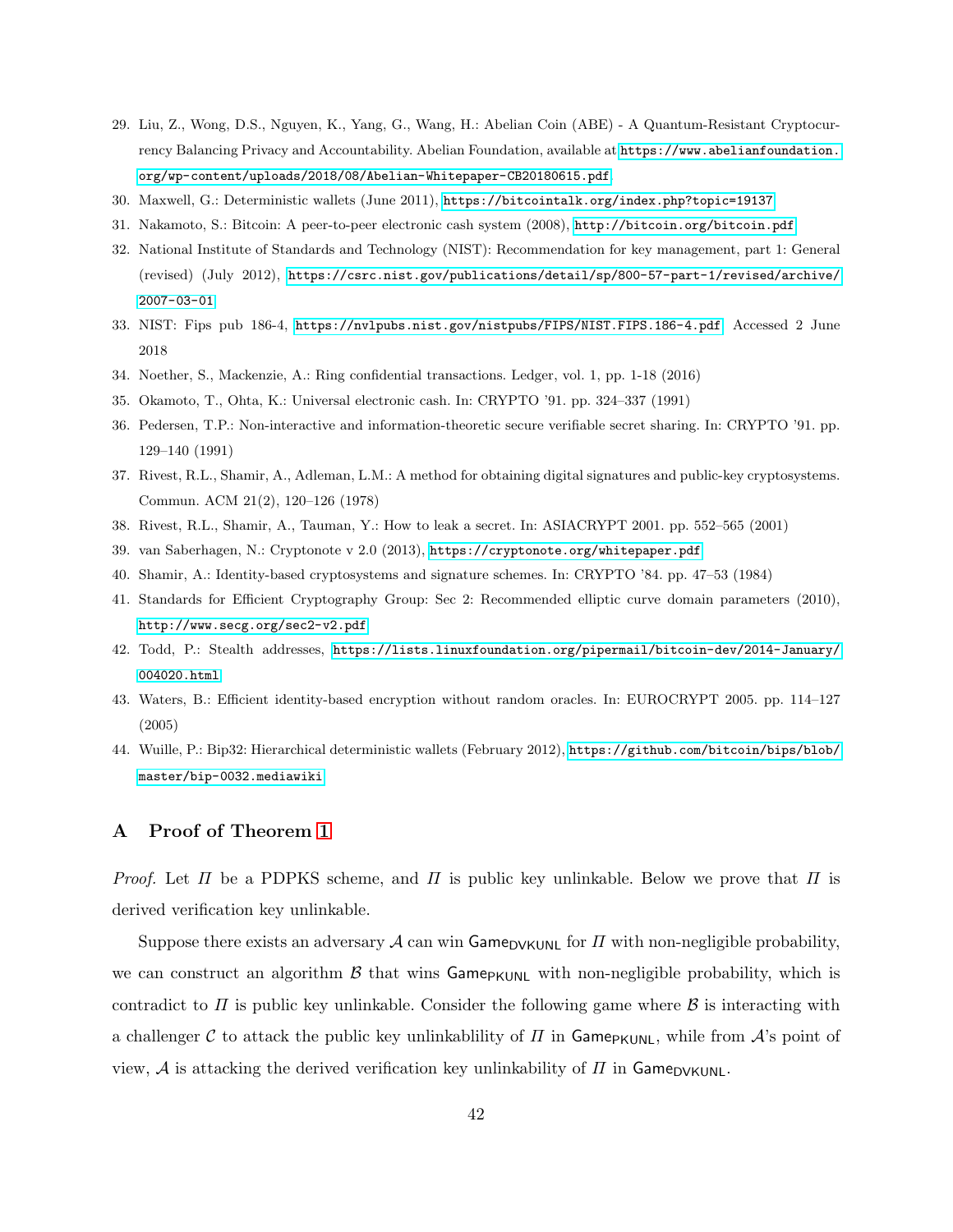**Setup.** B is given PP, PK<sub>0</sub> and PK<sub>1</sub>, then B forwards PP, PK<sub>0</sub> and PK<sub>1</sub> to A.

**Phase 1.** When A makes query to the oracles  $ODVKAdd(\cdot, \cdot)$ ,  $ODSKCorrput(\cdot)$ ,  $OSign(\cdot, \cdot)$ ,  $B$  just makes the same query to  $\mathcal{C}$ , and forwards the results to  $\mathcal{A}$ .

**Challenge.**  $\beta$  receives DVK<sup>\*</sup>, which is derived from PK<sub>b</sub>.

B chooses a random  $c \in \{0, 1\}$ , and computes  $\mathsf{DVK}_0^* \leftarrow \mathsf{VrfyKeyDerive}(\mathsf{PK}_c, \mathsf{PP})$ .

B sets  $DVK_1^* = DVK^*$ , and returns  $(DVK_0^*, DVK_1^*)$  to A.

B sets  $L_{dvk} = L_{dvk} \cup \{(\text{DVK}_0^*, \text{PK}_c), (\text{DVK}_1^*, \top)\}\$ , where  $\top$  is a special symbol to denote the public key  $PK_b$  where b is unknown to  $\beta$ .

**Phase 2.** Same as **Phase 1**. Note that A is not allowed to query ODVKAdd(DVK<sup>\*</sup><sub>j</sub>, PK<sub>i</sub>) (for  $j, i \in \{0,1\}$  or ODSKCorrput(DVK<sup>\*</sup>) (for  $j \in \{0,1\}$ ), when B forwards A's queries to C and forwards the results to A, from C's point of view, B does not make queries ODVKAdd(DVK<sup>\*</sup>, PK<sub>i</sub>) (for  $i \in \{0, 1\}$ ) or ODSKCorrput(DVK<sup>\*</sup>).

**Guess.** A outputs a bit  $b' \in \{0, 1\}$ , B sets  $b'' = b' \oplus c$  and returns  $b''$  to C. Note that

- $b' = 0$  implies A is guessing that DVK<sup>\*</sup><sub>0</sub> and DVK<sup>\*</sup><sub>1</sub> are derived from the same public key, and this implies that DVK<sup>\*</sup> is also derived from  $\mathsf{PK}_c$ . Thus, if  $c = 0$ ,  $\mathcal{B}$  sets  $b'' = 0$ , otherwise  $\mathcal{B}$  sets  $b'' = 1$ . This means  $\mathcal{B}$  sets  $b'' = b' \oplus c$ .
- $b' = 1$  implies A is guessing that DVK<sup>\*</sup><sub>0</sub> and DVK<sup>\*</sup><sub>1</sub> are derived from different public keys, and this implies that DVK<sup>\*</sup> is derived from  $PK_{1-c}$ . Thus, if  $c = 0$ ,  $\beta$  sets  $b'' = 1$ , otherwise  $\beta$  sets  $b'' = 0$ . This means  $\mathcal{B}$  sets  $b'' = b' \oplus c$ .

The advantage of  $A$  in Game<sub>DVKUNL</sub> is

$$
Adv_{\mathcal{A}}^{dvkunl} = |\Pr[b' = 0 | c = b] + \Pr[b' = 1 | c = 1 - b] - \frac{1}{2}|
$$

$$
= |\Pr[b' = c \oplus b] - \frac{1}{2}| = |\Pr[b = c \oplus b'] - \frac{1}{2}|.
$$

Note that the advantage of  $\beta$  in Game<sub>PKUNL</sub> is

 $Adv_{\mathcal{B}}^{pkunl} = |\Pr[b'' = b] - 1/2| = |\Pr[b' \oplus c = b] - 1/2|,$ 

we have  $Adv_{\mathcal{B}}^{pkunl} = Adv_{\mathcal{A}}^{dvkunl}$ .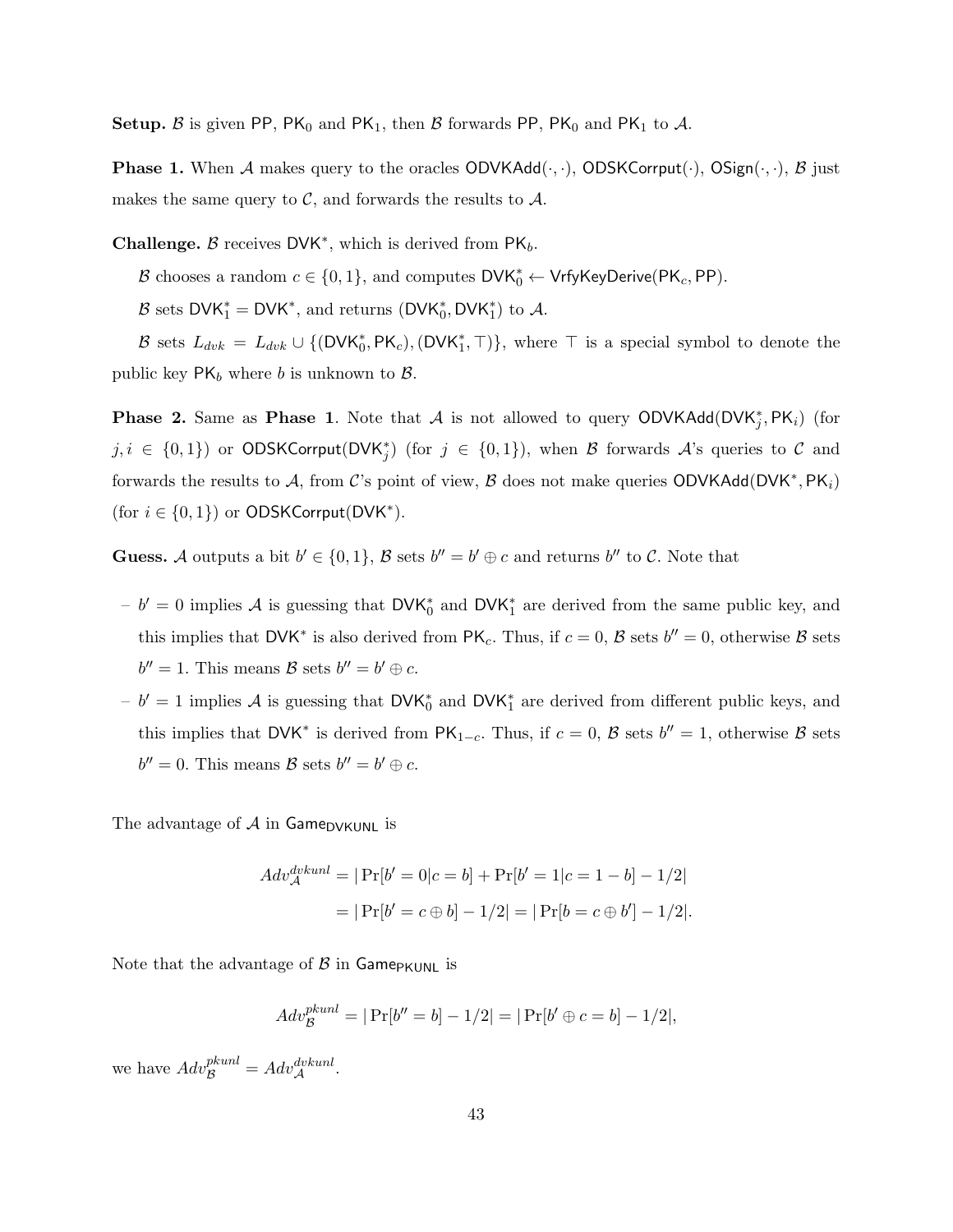The proof for public key strong unlinkability implying derived verification key strong unlinkability is similar, except that Phase 2 changes as below.

**Phase 2.** At the begin of **Phase 2**,  $\beta$  makes query ODVKAdd(DVK<sup>\*</sup><sub>0</sub>, PK<sub>c</sub>) to  $\mathcal{C}$ . Note that DVK<sup>\*</sup><sub>0</sub> is honestly derived from  $PK_c$ ,  $\mathcal{C}$  will return 1 to  $\mathcal{B}$ , implying DVK $_0^*$  is valid.

Then, when A makes query to oracles  $ODVKAdd(\cdot, \cdot)$ ,  $ODSKCorrput(\cdot)$ ,  $OSign(\cdot, \cdot)$ , B makes the same query to  $\mathcal{C}$ , and forwards the results to  $\mathcal{A}$ .

Note that A is not allowed to query  $\mathsf{ODVKAdd}(\mathsf{DVK}_j^*, \mathsf{PK}_i)$  (for  $j, i \in \{0,1\}$ ), when B forwards  $\mathcal{A}$ 's ODVKAdd() queries to  $\mathcal{C}$ , from  $\mathcal{C}$ 's point of view,  $\mathcal{B}$  does not make queries ODVKAdd(DVK<sup>\*</sup>, PK<sub>i</sub>) (for  $i \in \{0, 1\}$ ).

For derived verification key strong unlinkability,  $\mathcal A$  is allowed to make queries  $\mathsf{ODSKCorrput}(\mathsf{DVK}_j^*)$ (for  $j \in \{0,1\}$ ). When B forwards A's ODSKCorrput(DVK<sup>\*</sup><sub>0</sub>) query to C, from C's point of view, it is a valid query since  $\mathsf{DVK}_0^*$  has been checked valid by  $\mathcal C$  at the begin of **Phase 2.** When  $\mathcal B$  forwards A's ODSKCorrput(DVK<sup>\*</sup>) query to C, from C's point of view, it is a valid query since B is actually making ODSKCorrput() query on the challenge derived verification key DVK<sup>\*</sup>, which is allowed in the model for public key strong unlinkability.

#### <span id="page-43-0"></span>B Another PDPKS Construction

In this section, we give another PDPKS construction as well as the proofs for its security and privacy.

#### <span id="page-43-1"></span>B.1 Construction

This PDPKS construction and the underlying CDH assumption are on the bilinear map groups where  $\mathbb{G}_1 = \mathbb{G}_2 = \mathbb{G}$ ,  $P = Q$ , and  $\psi$  is the identity map.

– Setup( $\lambda$ )  $\rightarrow$  PP. Upon input a security parameter  $\lambda$ , the algorithm chooses bilinear map groups  $(\mathbb{G}, \mathbb{G}_T, e)$  of prime order  $p > 2^{\lambda}$ , generator  $P \in \mathbb{G}$ , and hash functions  $H_1 : \{0,1\}^* \to \mathbb{G}^*$ ,  $H_2: \{0,1\}^* \times \mathbb{G}_T \to \mathbb{Z}_p^*$ , where  $\mathbb{G}^* = \mathbb{G} \setminus \{0\}$ . The algorithm outputs public parameters

$$
PP := (p, (\mathbb{G}, \mathbb{G}_T, e), P, H_1, H_2),
$$

and the message space is  $\mathcal{M} = \{0, 1\}^*$ .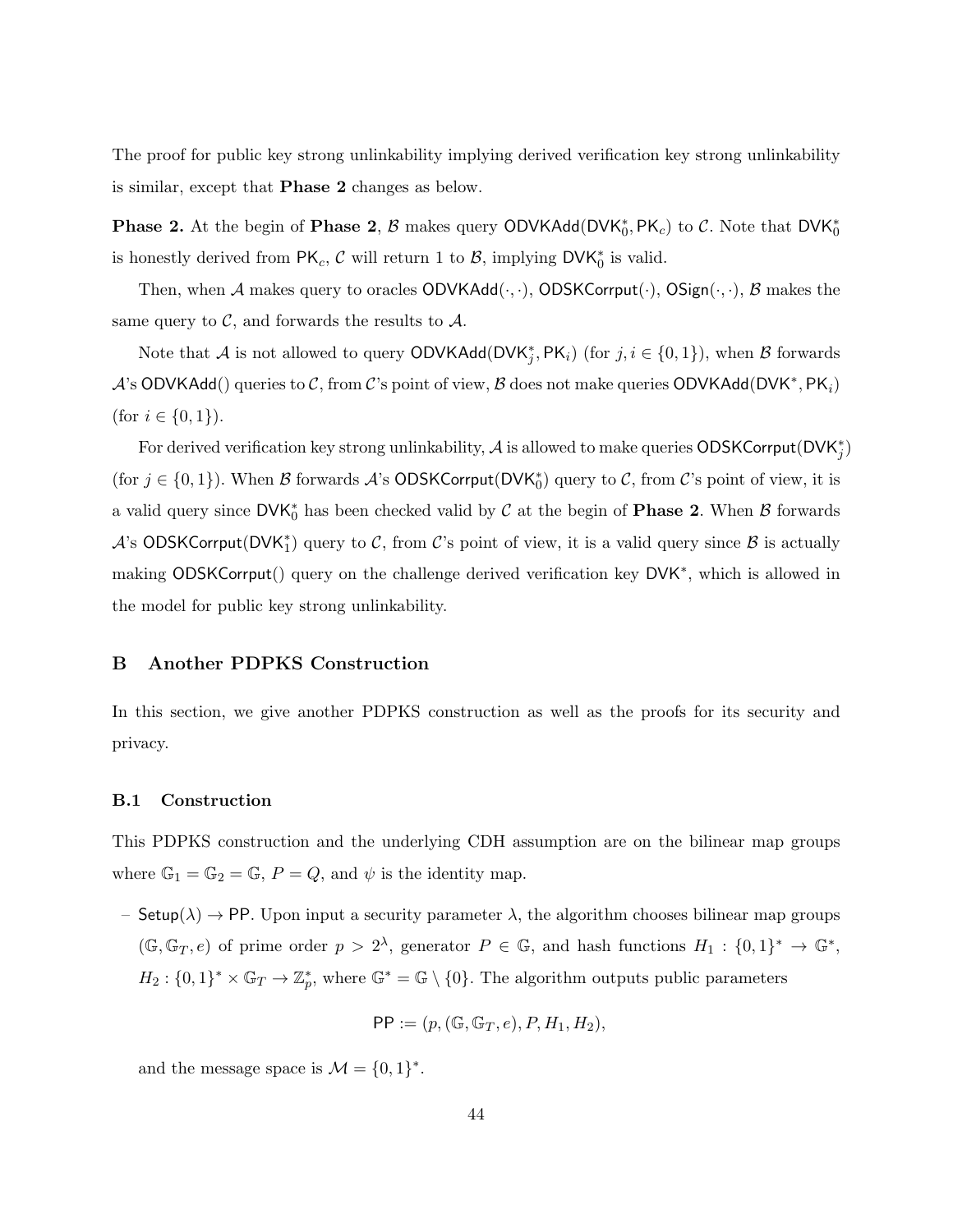- KeyGen(PP)  $\to$  (PK, SK). The algorithm chooses random  $\alpha, \beta \in \mathbb{Z}_p^*$ , then outputs a public key PK and corresponding secret key SK as

$$
PK := (A, B) = (\alpha P, \beta P) \in \mathbb{G} \times \mathbb{G},
$$
  

$$
SK := (\alpha, \beta) \in \mathbb{Z}_p^* \times \mathbb{Z}_p^*.
$$

– VrfyKeyDerive(PK, PP)  $\rightarrow$  DVK. Upon input PK =  $(A, B) \in \mathbb{G} \times \mathbb{G}$  and the system public parameters PP, the algorithm chooses random  $r \in \mathbb{Z}_p^*$ , and outputs a derived verification key

$$
\mathsf{DVK} := (R, T_{vk}) = (rP, e(H_1(rP, rA), -B)) \in \mathbb{G} \times \mathbb{G}_T.
$$

- VrfyKeyCheck(DVK, PK, SK, PP)  $\to 1/0$ . Upon input DVK =  $(R, T_{vk}) \in \mathbb{G} \times \mathbb{G}_T$ , PK =  $(A, B) \in$  $\mathbb{G} \times \mathbb{G}$ ,  $\mathsf{SK} = (\alpha, \beta) \in \mathbb{Z}_p^* \times \mathbb{Z}_p^*$ , and the system public parameters PP, the algorithm checks whether  $T_{vk} \stackrel{?}{=} e(H_1(R, \alpha R), -B)$ . If it hods, the algorithm outputs 1, otherwise outputs 0.
- SignKeyDerive(DVK, PK, SK, PP)  $\rightarrow$  DSK or ⊥. Upon input DVK =  $(R, T_{vk}) \in \mathbb{G} \times \mathbb{G}_T$ , PK =  $(A, B) \in \mathbb{G} \times \mathbb{G}$ ,  $\mathsf{SK} = (\alpha, \beta) \in \mathbb{Z}_p^* \times \mathbb{Z}_p^*$ , and the system public parameters PP, the algorithm checks whether  $T_{vk} \stackrel{?}{=} e(H_1(R, \alpha R), -B)$ . If it hods, the algorithm outputs a derived signing key

$$
\mathsf{DSK} := S_{sk} = \beta H_1(R, \alpha R) \in \mathbb{G},
$$

otherwise, outputs ⊥.

- $Sign(m, DVK, DSK, PP) \rightarrow \sigma$ . Upon input a message  $m \in \mathcal{M}$ , a derived verification key DVK =  $(R, T_{vk}) \in \mathbb{G} \times \mathbb{G}_T$ , a signing key DSK =  $S_{sk} \in \mathbb{G}$ , and the system public parameters PP, the algorithm
	- 1. picks a random  $x \in \mathbb{Z}_p^*$  and a random  $P_1 \in \mathbb{G}$ , and computes  $X = e(P_1, P)^x \in \mathbb{G}_T$ ,
	- 2. sets  $h = H_2(m, X) \in \mathbb{Z}_p^*$ ,
	- 3. computes  $P_{\sigma} = hS_{sk} + xP_1 \in \mathbb{G}$ ,

and outputs  $\sigma = (h, P_{\sigma})$  as a signature for m.

- Verify $(m, \sigma, \text{DVK}, \text{PP}) \rightarrow 1/0$ . Upon input a message  $m \in \mathcal{M}$ , a signature  $\sigma = (h, P_{\sigma}) \in \mathbb{Z}_p^* \times \mathbb{G}_1$ , a derived verification key  $\mathsf{DVK} = (R, T_{vk}) \in \mathbb{G} \times \mathbb{G}_T$ , and the system public parameters PP, the algorithm checks whether  $h \stackrel{?}{=} H_2(m, e(P_\sigma, P) \cdot (T_{vk})^h)$  holds. If it holds, the algorithm outputs 1, otherwise 0.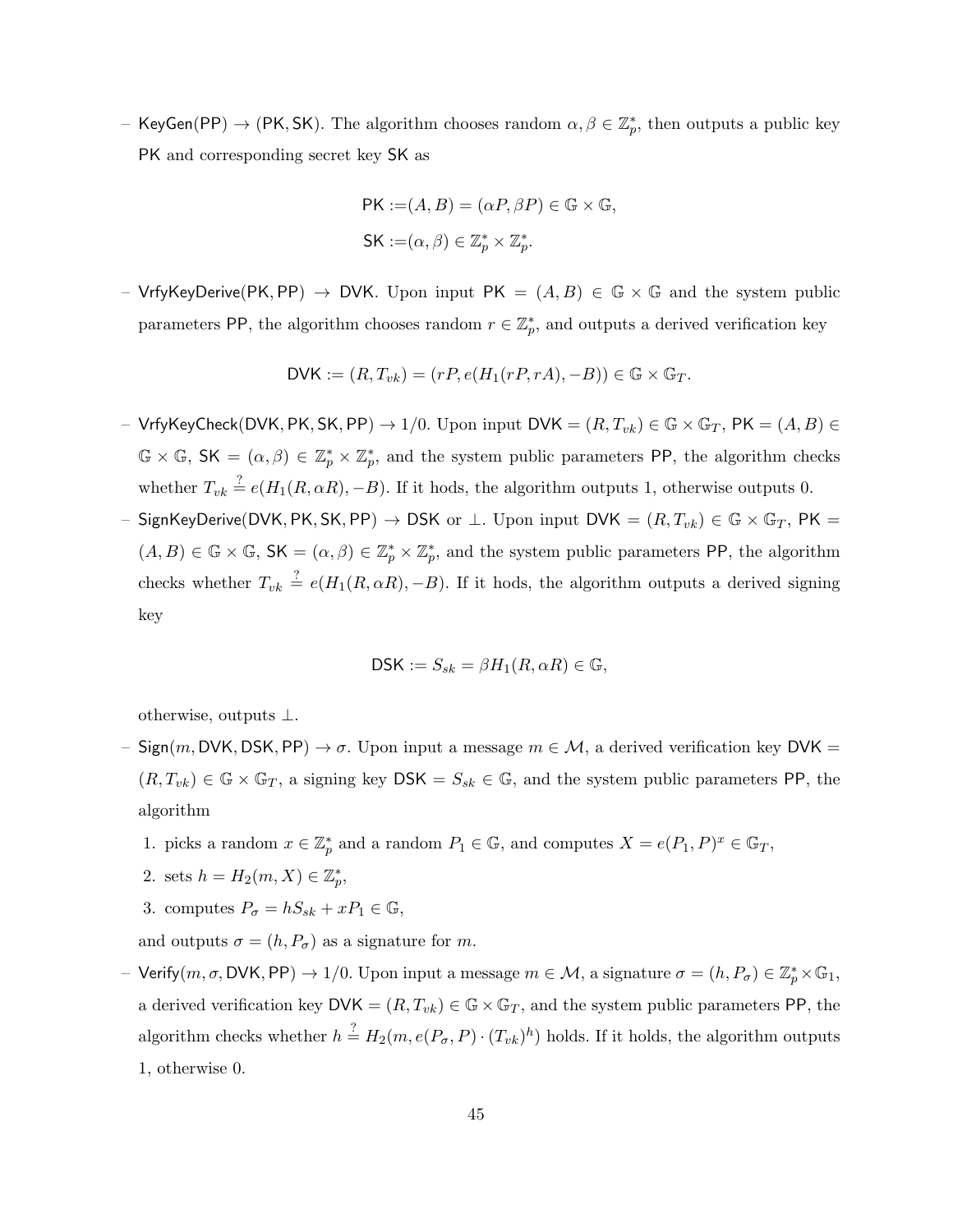Correctness. For any message  $m \in \mathcal{M}$ , it is easy to verify that (1) VrfyKeyCheck(DVK, PK, SK, PP) = 1, since  $\alpha R = \alpha rP = rA$ , and

(2) Verify $(m,$  Sign $(m,$  DVK, DSK, PP $)$ , DVK, PP $) = 1$ , since

$$
e(P_{\sigma}, P) \cdot (T_{vk})^h = e(hS_{sk} + xP_1, P) \cdot e(H_1(rP, rA), -B)^h
$$
  
=  $e(h\beta H_1(R, \alpha R), P) \cdot e(xP_1, P) \cdot e(H_1(rP, rA), -B)^h$   
=  $e(H_1(R, \alpha R), \beta P)^h \cdot e(P_1, P)^x \cdot e(H_1(rP, rA), -B)^h$   
= X.

#### B.2 Proof of Security

We prove the security of the above PDPKS construction by a reduction to the security of IBS construction in [\[24,](#page-40-14) Section 2]. First, in Appendix [B.2.1](#page-45-0) we review the IBS construction and its security conclusion, then in Appendix [B.2.2](#page-46-0) we give the reduction from the security of our PDPKS construction to the security of the IBS construction.

#### <span id="page-45-0"></span>B.2.1 Review of IBS in [\[24,](#page-40-14) Section 2]

## Construction of the IBS in [\[24,](#page-40-14) Section 2]

Below is the IBS construction in [\[24,](#page-40-14) Section 2]. [15](#page-45-1)

- Setup( $\lambda$ )  $\rightarrow$  (PP, MSK). Upon input a security parameter  $\lambda$ , the algorithm chooses bilinear map groups  $(\mathbb{G}, \mathbb{G}_T, e)$  of prime order  $p > 2^{\lambda}$ , generators  $P \in \mathbb{G}$ , and hash functions  $H_1: \{0,1\}^* \to$  $\mathbb{G}^*, H_2: \{0,1\}^* \times \mathbb{G}_T \to \mathbb{Z}_p^*$ , where  $\mathbb{G}^* = \mathbb{G} \setminus \{0\}$ . The algorithm selects random  $\beta \in \mathbb{Z}_p^*$  and computes  $B = \beta P \in \mathbb{G}$ , then outputs public parameters PP and master secret key MSK as  $PP := (p, (\mathbb{G}, \mathbb{G}_T, e), P, B, H_1, H_2), \text{ MSK} := \beta.$ The message space is  $\mathcal{M} = \{0, 1\}^*$ .
- KeyExtract(ID, PP, MSK)  $\rightarrow$  SK<sub>ID</sub>. Upon input an arbitrary identity ID  $\in \{0,1\}^*$ , the system public parameters PP, and the master secret key MSK, the algorithm outputs a private key  $SK_{ID}$  for the identity ID as  $SK_{ID} = \beta H_1(ID) \in \mathbb{G}$ .
- Sign(m, ID, PP, SK<sub>ID</sub>)  $\rightarrow \sigma$ . Upon input a message  $m \in \{0,1\}^*$ , an identity ID  $\in \{0,1\}^*$ , the system public parameters  $PP$ , and a private key  $SK<sub>ID</sub>$  for the identity  $ID$ , the algorithm

<span id="page-45-1"></span><sup>&</sup>lt;sup>15</sup> Note that we slightly changed the variable names in the IBS construction, to better suit our PDPKS construction in later proof.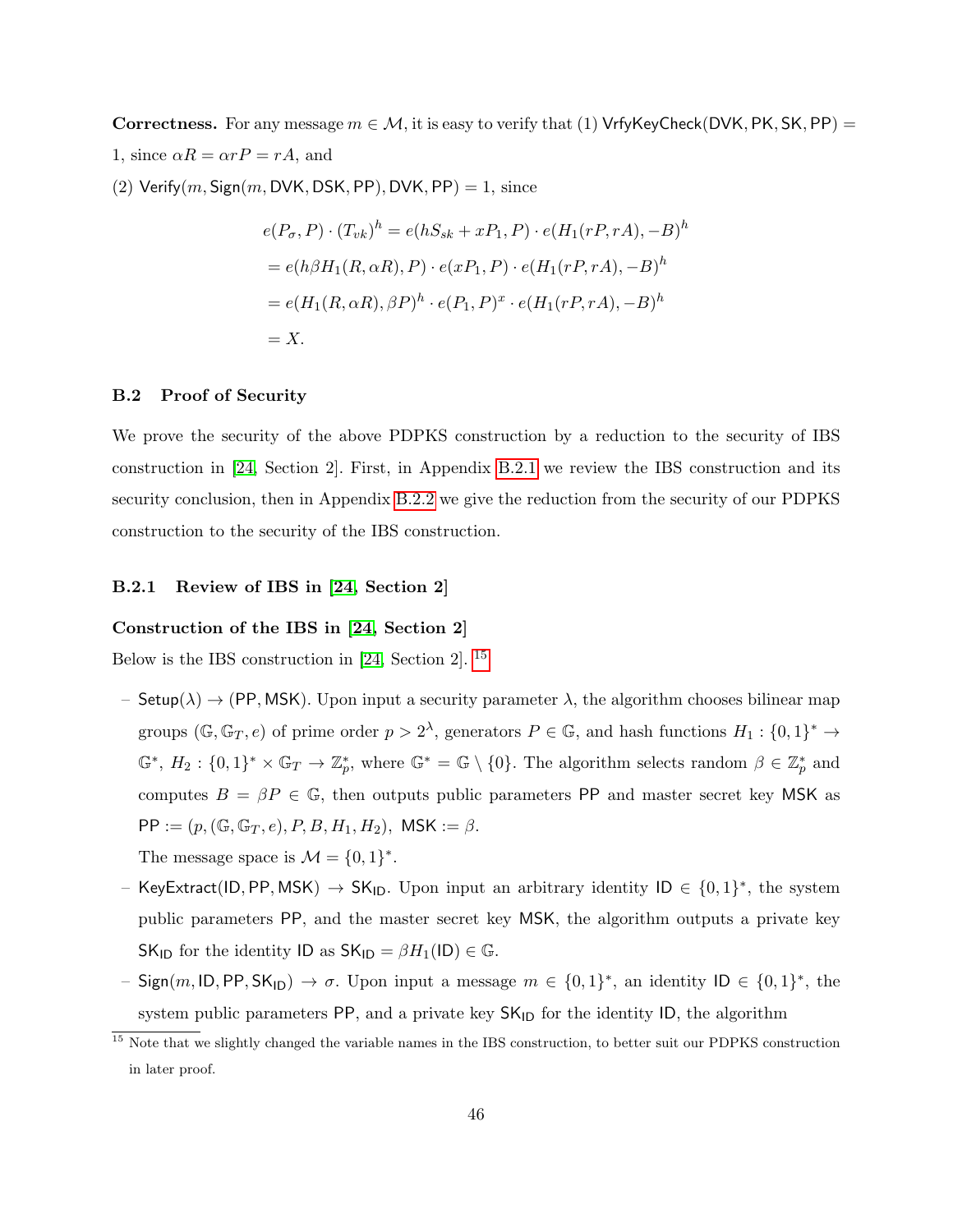- 1. picks a random  $x \in \mathbb{Z}_p^*$  and a random  $P_1 \in \mathbb{G}$ , and computes  $X = e(P_1, P)^x \in \mathbb{G}_T$ ,
- 2. sets  $h = H_2(m, X) \in \mathbb{Z}_p^*$ ,
- 3. computes  $P_{\sigma} = h$ SK<sub>ID</sub> +  $xP_1 \in \mathbb{G}$ ,

and outputs  $\sigma = (h, P_{\sigma})$  as a signature for message m and identity ID.

 $-$  Verify $(m, \sigma, \text{ID}, \text{PP}) \rightarrow 1/0$ . Upon input a message  $m \in \{0, 1\}^*$ , a signature  $\sigma = (h, P_{\sigma}) \in \mathbb{Z}_p^* \times \mathbb{G}$ , an identity  $ID \in \{0,1\}^*$ , and the system public parameters PP, the algorithm outputs  $b = 1$  if and only if  $h = H_2(m, e(P_{\sigma}, P) \cdot e(H_1(|D), -B)^h)$ .

Remark: Note that the above IBS scheme has the MPK-pack-able property in the sense that

<span id="page-46-2"></span>
$$
\begin{aligned} \mathsf{CMPK} &:=\,(p, (\mathbb{G}, \mathbb{G}_T, e), P, H_1, H_2), \\ \mathsf{IMPK} &:=\,(B), \\ F(\mathsf{PP}, \mathsf{ID}) &:=\,e(H_1(\mathsf{ID}), -B). \end{aligned}
$$

## Security of the IBS in [\[24,](#page-40-14) Section 2]

The security of the IBS construction in [\[24,](#page-40-14) Section 2] is established by the following lemma.

**Lemma 3.** [\[24,](#page-40-14) Theorem 1] In the random oracle model, suppose that an adaptive adversary A which makes at most  $n_1 \geq 1$  queries of an identity hash and extraction oracle, at most  $n_2 \geq 1$ queries of a message hash and signing oracle and which succeeds within time  $t_A$  of making an existential forgery with probability  $\epsilon_A \geq \frac{a n_1 n_2^2}{p}$  for some constant  $a \in \mathbb{Z}^{\geq 1}$ . Then there is another probabilistic algorithm C and a constant  $c \in \mathbb{Z}^{\geq 1}$  such that C solves the CDH problem in expected time  $t_{\mathcal{C}} \leq \frac{cn_1n_2t_{\mathcal{A}}}{\epsilon_A}$  $\frac{\ln_2 t_{\mathcal{A}}}{\epsilon_{\mathcal{A}}}$  .

## <span id="page-46-0"></span>B.2.2 Security Proof of our PDPKS Construction

<span id="page-46-1"></span>Now we prove the security of our PDPKS construction in Appendix [B.1,](#page-43-1) by a reduction to the IBS construction in [\[24,](#page-40-14) Section 2], as shown in the following Lemma [4.](#page-46-1)

**Lemma 4.** Assume that there exists an adaptively chosen message attacker A that makes  $q_{h_i}$ queries to random oracles  $H_i(i = 1, 2)$ ,  $q_a$  queries to the verification key adding oracle, and  $q_s$ queries to the signing oracle in  $Game_{UEF}$  for our PDPKS construction. Assume that, within a time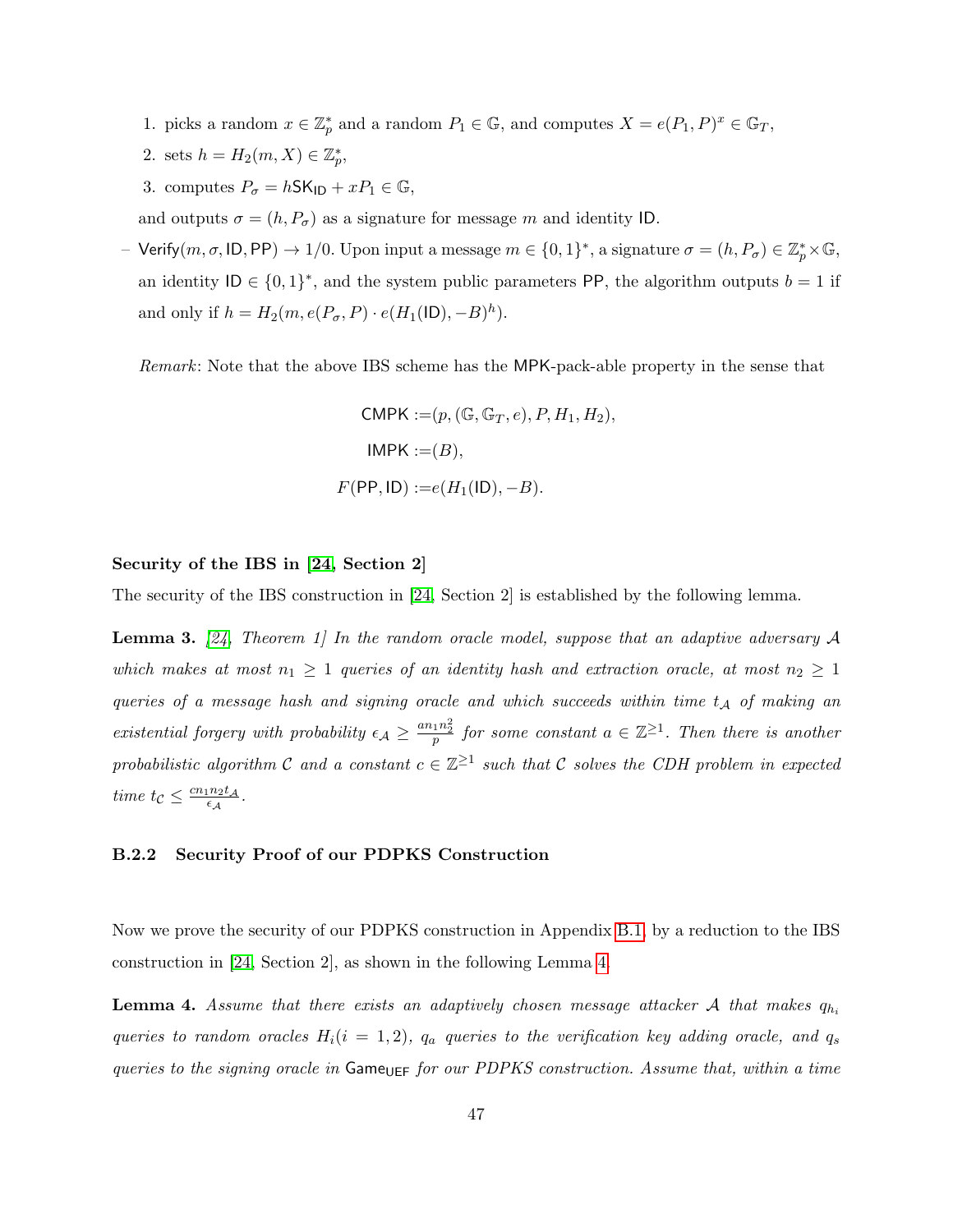t, A produces a forgery with probability  $\epsilon$ . Then, there exists an algorithm B that is able to produce within time  $\bar{t}= t+O(q_a\tau_{mult}) +O(q_a\tau_p)$  a forgery with probability  $\bar{\epsilon} = \epsilon$  in Game<sub>IBS,UEF</sub> for the IBS construction in [\[24,](#page-40-14) Section 2], where  $\mathcal{B}$  makes  $\bar{q}_{h_i}$  queries to random oracles  $H_i(i = 1, 2)$  and  $\bar{q}_s$ queries to the signing oracle, with  $\bar{q}_{h_1} \le q_{h_1} + q_a, \bar{q}_{h_2} \le q_{h_2}, \bar{q}_s \le q_s$ .

*Proof.* The reduction is similar to that in Lemma [2,](#page-29-0) namely, using tuple  $(rP, rA)$  as the identity for the IBS construction. We omit the details here.

Theorem 4. The PDPKS scheme in Appendix [B.1](#page-43-1) is secure under the CDH assumption in the random oracle model.

Proof. This follows Lemma [3](#page-46-2) and Lemma [4](#page-46-1) immediately.

## B.3 Proof of Privacy

Now we prove that our PDPKS construction in Appendix [B.1](#page-43-1) is public key strongly unlinkable (w.r.t. Def. [3\)](#page-21-0).

**Theorem 5.** The PDPKS scheme in Appendix [B.1](#page-43-1) is public key strongly unlinkable under the CDH assumption in the random oracle model. Specifically, assume that there exists an attacker A that runs within time t and makes  $q_{h_i}$  queries to random oracles  $H_i(i = 1, 2)$ ,  $q_a$  queries to the verification key adding oracle, and  $q_s$  queries to the signing oracle, and wins the Game<sub>PKSUNL</sub> with advantage  $\epsilon$ , then there exists an algorithm B that runs within time  $\bar{t} = t + O((q_{h_1} + q_s)\tau_{mult}) +$  $O((q_aq_{h_1} + q_s)\tau_p)$ , and solves the CDH problem with probability at least  $\epsilon - q_a/p$ .

*Proof.* Similar to the proof of Theorem [3,](#page-32-1) if there exists a PPT adversary  $A$  that can win Game<sub>PKSUNL</sub> for our PDPKS construction with non-negligible advantage, then we can construct a PPT algorithm B that can solve the CDH problem with non-negligible probability.

In particular, given an instance of CDH problem on bilinear groups, i.e. bilinear groups ( $\mathbb{G}, \mathbb{G}_T, e$ ) of prime order p, generator  $P \in \mathbb{G}$ , and a tuple  $(\tilde{A} = aP, \tilde{B} = bP) \in \mathbb{G} \times \mathbb{G}$  for unknown  $a, b \in \mathbb{Z}_p^*$ , the target of B is to compute an element  $C \in \mathbb{G}$  such that  $C = abP$ .

To simulate the PDPKS construction to A, B chooses random  $\alpha'_0, \beta_0, \alpha'_1, \beta_1 \in \mathbb{Z}_p^*$ , sets  $A^{(0)} =$  $\alpha'_0 \tilde{A}, B^{(0)} = \beta_0 P, A^{(1)} = \alpha'_1 \tilde{A}, B^{(1)} = \beta_1 P$ , and gives  $\mathsf{PK}_0 := (A^{(0)}, B^{(0)}), \mathsf{PK}_1 := (A^{(1)}, B^{(1)})$  to A. Note that the secret keys corresponding to  $PK_0$  and  $PK_1$  are  $SK_0 := (\alpha'_0 a, \beta_0)$  and  $SK_1 := (\alpha'_1 a, \beta_1)$ respectively, where  $\beta$  does not know the value of a.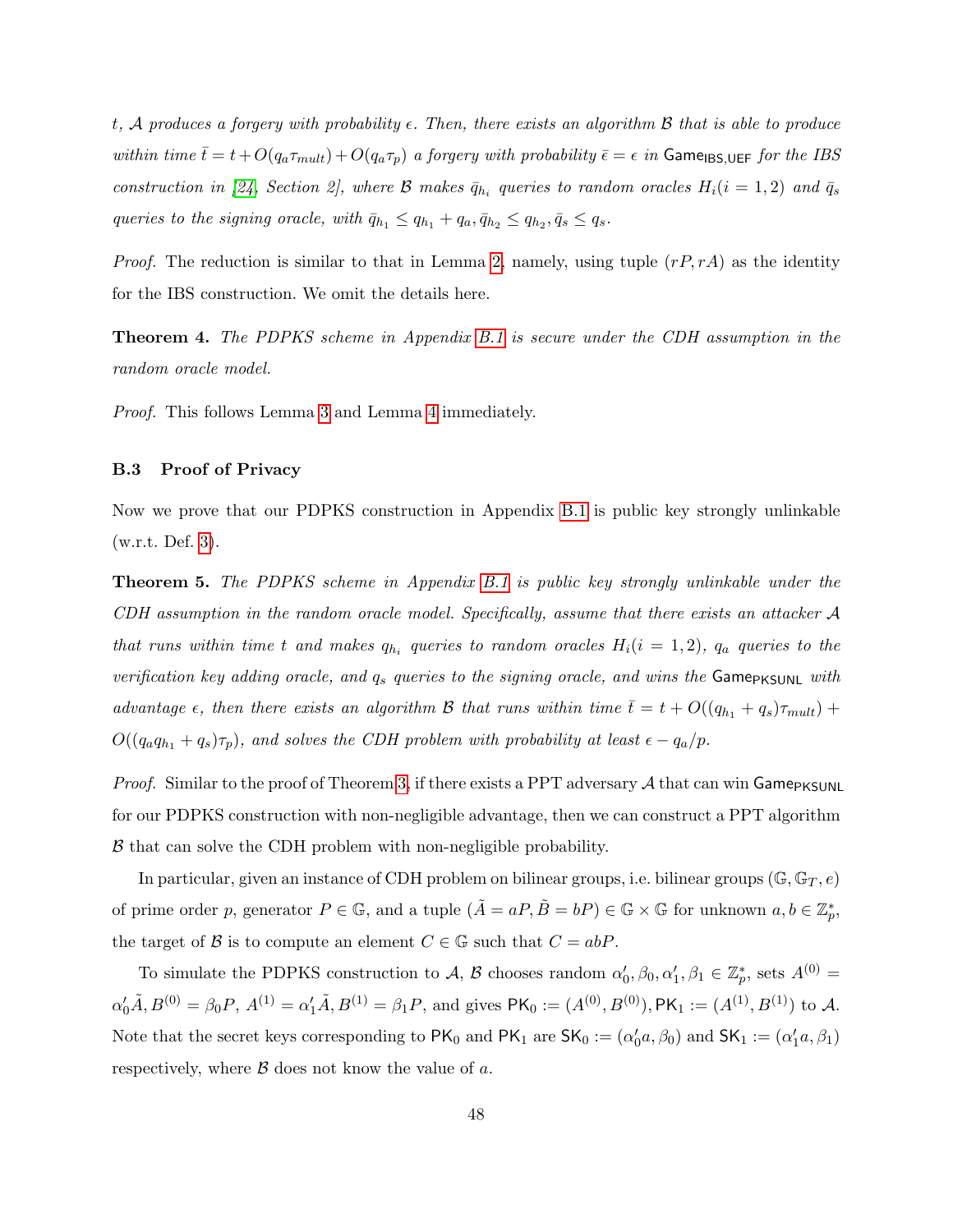Note that B knows the values of  $\beta_0$  and  $\beta_1$ , so that it is able to answer A's queries to the  $ODVKAdd(\cdot, \cdot)$ ,  $ODSKCorput(\cdot)$ ,  $OSign(\cdot, \cdot)$  oracles. The challenge derived verification key is also generated in a similar way, namely,

**Challenge.** A random bit  $i^* \in \{0,1\}$  is chosen. B generates the challenge derived verification key  $\mathsf{DVK}^* = (R^*, T^*_{vk})$  from  $\mathsf{PK}_{i^*}$  as follows:

- 1. Set  $R^* = \tilde{B}$ .
- 2. Note that  $\tilde{B} = bP$  and  $T_{vk}^*$  should be  $T_{vk}^* = e(H_1(\tilde{B}, bA^{(i^*)}), -B^{(i^*)}) = e(H_1(\tilde{B}, b\alpha'_{i^*}aP), -B^{(i^*)}),$ where a and b are unknown to B. B chooses a random  $hval^* \in \mathbb{Z}_p^*$ , and adds  $(\tilde{B}, \top, hval^*, hval^*P)$ to  $L_{H_1}$ , where  $\top$  is a special symbol to denote the value of  $\alpha'_{i*}abP$  that is unknown by  $\mathcal{B}$ .  $\mathcal{B}$ sets  $T_{vk}^* = e(hval^*P, -B^{(i^*)})$  and gives  $\mathsf{DVK}^* = (R^*, T_{vk}^*)$  to A.
- 3. B sets  $DSK^* = (\beta_{i^*}hval^*)P$  and adds  $(DVK^*,DSK^*, 0, \tilde{B}, \top, i^*)$  to  $L_{dvk}$ .

The rest of the proof and analysis can follow those of Theorem [3](#page-32-1) and we omit the details here.

## <span id="page-48-0"></span>C An IBS without the MPK-pack-able Property

Below we review the IBS construction in [\[13\]](#page-40-15), and show that it does not have the MPK-pack-able Property.<sup>[16](#page-48-1)</sup>

## The IBS Scheme in [\[13\]](#page-40-15)

– Setup( $\lambda$ )  $\rightarrow$  (PP, MSK). Upon input a security parameter  $\lambda$ , the algorithm chooses bilinear map groups  $(\mathbb{G}, \mathbb{G}_T, e)$  of prime order  $p > 2^{\lambda}$ , generators  $P \in \mathbb{G}$ , and hash functions  $H_1$ :  $\{0,1\}^* \to \mathbb{G}, H_2: \{0,1\}^* \times \mathbb{G} \to \mathbb{Z}_p$ . The algorithm selects random  $\beta \in \mathbb{Z}_p$  and computes  $B = \beta P \in \mathbb{G}$ , then outputs public parameters PP and master secret key MSK as PP :=  $(p,(\mathbb{G},\mathbb{G}_T,e),P,B,H_1,H_2), \text{ MSK} := \beta.$ 

The message space is  $\mathcal{M} = \{0, 1\}^*$ .

- KeyExtract(ID, PP, MSK)  $\rightarrow$  SK<sub>ID</sub>. Upon input an arbitrary identity ID  $\in \{0,1\}^*$ , the system public parameters PP, and the master secret key MSK, the algorithm outputs a private key SK<sub>ID</sub> for the identity ID as  $SK_{ID} = \beta H_1(ID) \in \mathbb{G}$ .

<span id="page-48-1"></span><sup>&</sup>lt;sup>16</sup> Note that we slightly changed the variable names in the IBS construction.